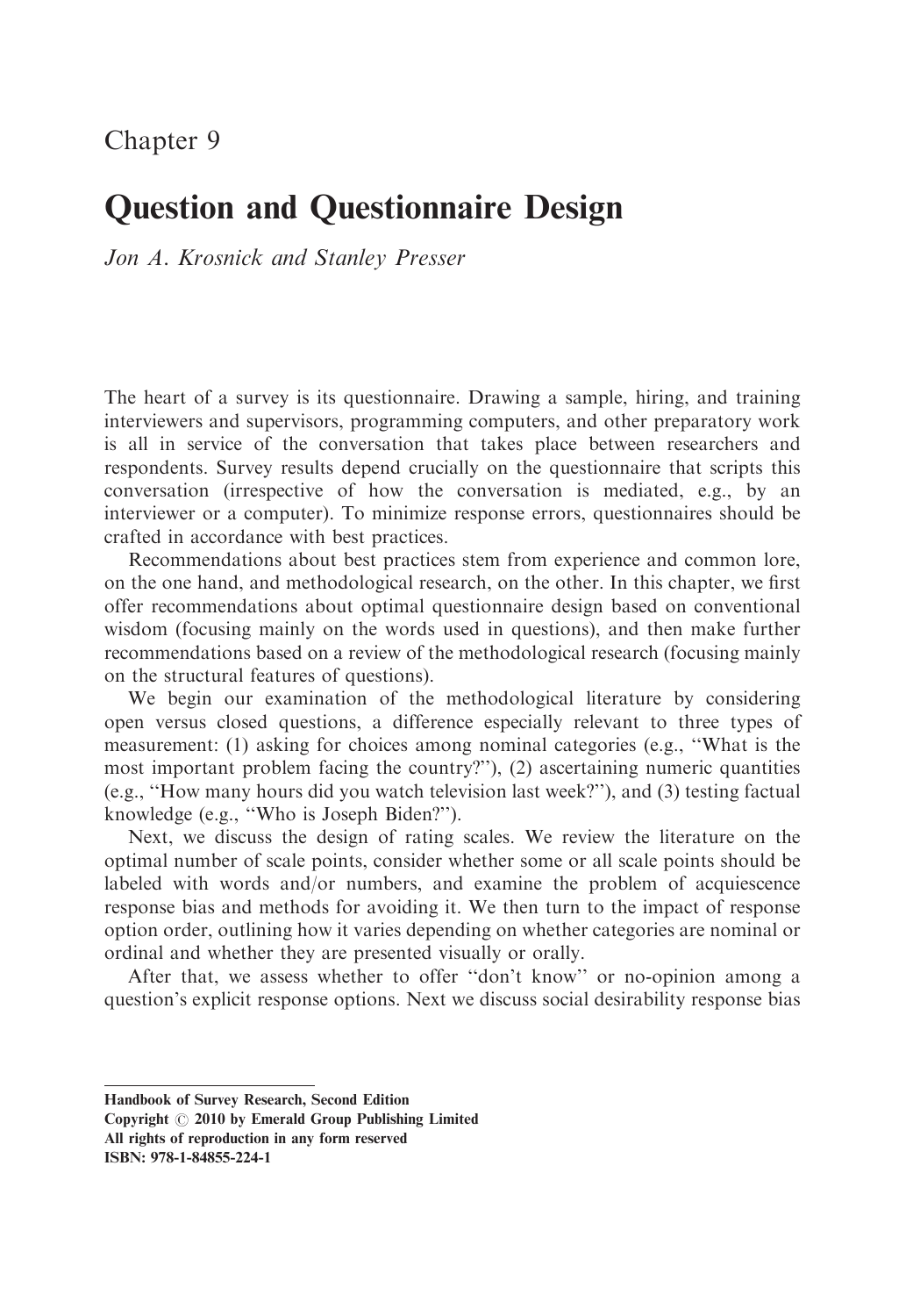(a form of motivated misreporting) and recall bias (a form of unmotivated misreporting), and recommend ways to minimize each. Following that, we consider the ordering of questions within a questionnaire and then discuss methods for testing and evaluating questions and questionnaires. Finally, we offer two more general recommendations to guide questionnaire development.

# 9.1. Conventional Wisdom

Hundreds of methodology textbooks have offered various versions of conventional wisdom about optimal question design. The most valuable advice in this common wisdom can be summarized as follows:

- 1. Use simple, familiar words (avoid technical terms, jargon, and slang);
- 2. Use simple syntax;
- 3. Avoid words with ambiguous meanings, i.e., aim for wording that all respondents will interpret in the same way;
- 4. Strive for wording that is specific and concrete (as opposed to general and abstract);
- 5. Make response options exhaustive and mutually exclusive;
- 6. Avoid leading or loaded questions that push respondents toward an answer;
- 7. Ask about one thing at a time (avoid double-barreled questions); and
- 8. Avoid questions with single or double negations.

Conventional wisdom also contains advice about how to optimize question order:

- 1. Early questions should be easy and pleasant to answer, and should build rapport between the respondent and the researcher.
- 2. Questions at the very beginning of a questionnaire should explicitly address the topic of the survey, as it was described to the respondent prior to the interview.
- 3. Questions on the same topic should be grouped together.
- 4. Questions on the same topic should proceed from general to specific.
- 5. Questions on sensitive topics that might make respondents uncomfortable should be placed at the end of the questionnaire.
- 6. Filter questions should be included, to avoid asking respondents questions that do not apply to them.

Finally, conventional wisdom recommends pretesting questionnaires, though it has little to say about how this is best accomplished.

Taken together these recommendations are of great value, but there is even more to be learned from the results of methodological research.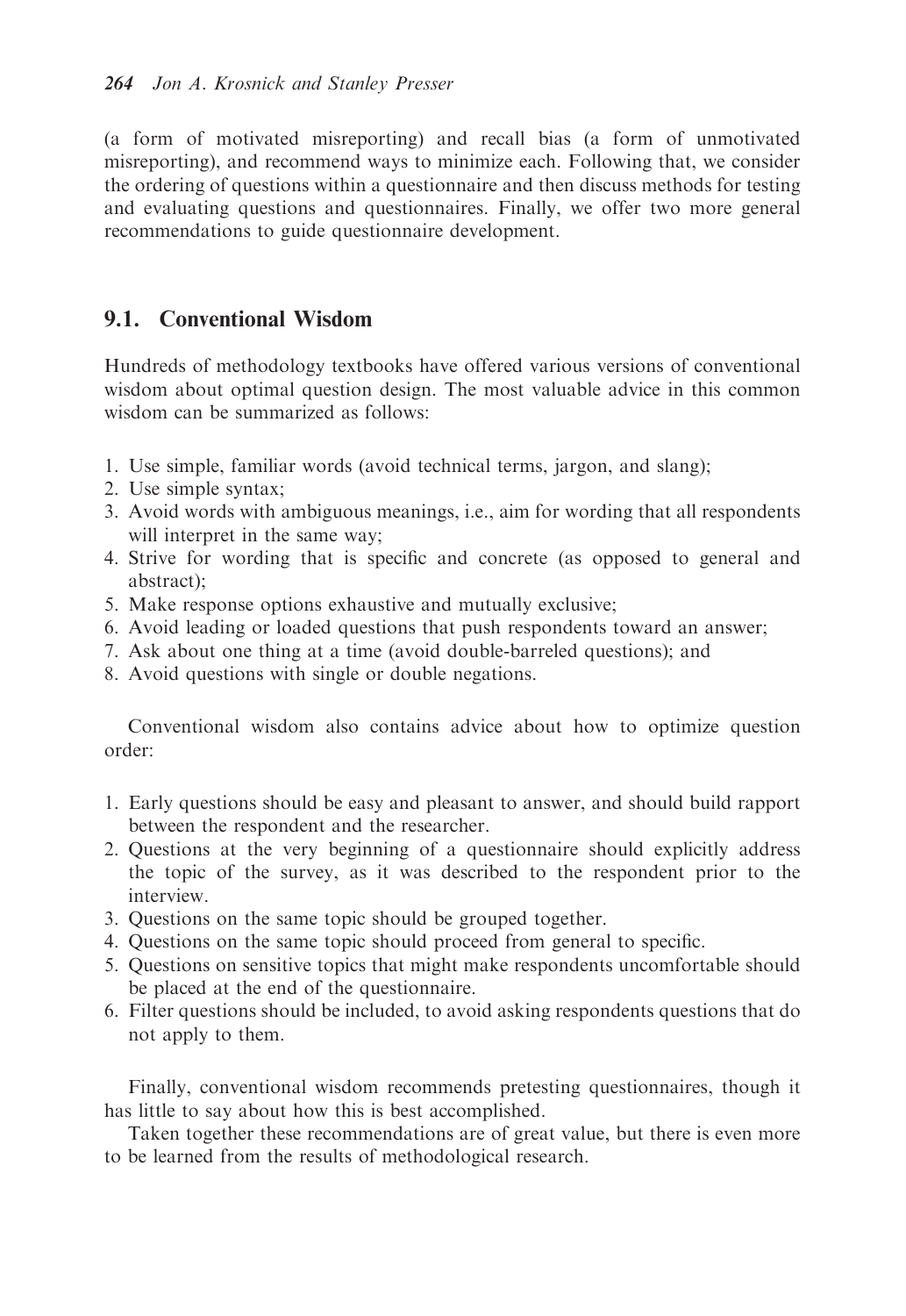#### 9.1.1. Optimizing versus Satisficing

There is widespread agreement about the cognitive processes involved in answering questions optimally (e.g., Cannell, Miller, & Oksenberg, 1981; Schwarz & Strack, 1985; Tourangeau & Rasinski, 1988). Specifically, respondents are presumed to execute each of four steps. First, they must interpret the question and deduce its intent. Next, they must search their memories for relevant information, and then integrate whatever information comes to mind into a single judgment. Finally, they must translate the judgment into a response, by selecting one of the alternatives offered by the question.

Each of these steps can be quite complex, involving considerable cognitive work (see Tourangeau & Bradburn, this volume). A wide variety of motives may encourage respondents to do this work, including desires for self-expression, interpersonal response, intellectual challenge, self-understanding, altruism, or emotional catharsis (see Warwick & Lininger, 1975, pp. 185–187). Effort can also be motivated by the desire to assist the survey sponsor, e.g., to help employers improve working conditions, businesses design better products, or governments make better-informed policy. To the extent that such motives inspire a respondent to perform the necessary cognitive tasks in a thorough and unbiased manner, the respondent may be said to be optimizing.

As much as we hope all respondents will optimize throughout a questionnaire, this is often an unrealistic expectation. Some people may agree to complete a questionnaire as result of a relatively automatic compliance process (see, e.g., Cialdini, 1993) or because they are required to do so. Thus, they may agree merely to provide answers, with no intrinsic motivation to make the answers of high quality. Other respondents may satisfy whatever desires motivated them to participate after answering a first set of questions, and become fatigued, disinterested, or distracted as a questionnaire progresses further.

Rather than expend the effort necessary to provide optimal answers, respondents may take subtle or dramatic shortcuts. In the former case, respondents may simply be less thorough in comprehension, retrieval, judgment, and response selection. They may be less thoughtful about a question's meaning; search their memories less comprehensively; integrate retrieved information less carefully; or select a response choice less precisely. All four steps are executed, but less diligently than when optimizing occurs. Instead of attempting the most accurate answers, respondents settle for merely satisfactory answers. The first answer a respondent considers that seems acceptable is the one offered. This response behavior might be termed weak satisficing (Krosnick, 1991, borrowing the term from Simon, 1957).

A more dramatic shortcut is to skip the retrieval and judgment steps altogether. That is, respondents may interpret each question superficially and select what they believe will appear to be a reasonable answer. The answer is selected without reference to any internal psychological cues specifically relevant to the attitude, belief, or event of interest. Instead, the respondent may look to the wording of the question for a cue, pointing to a response that can be easily selected and easily defended if necessary. If no such cue is present, the respondent may select an answer completely arbitrarily. This process might be termed strong satisficing.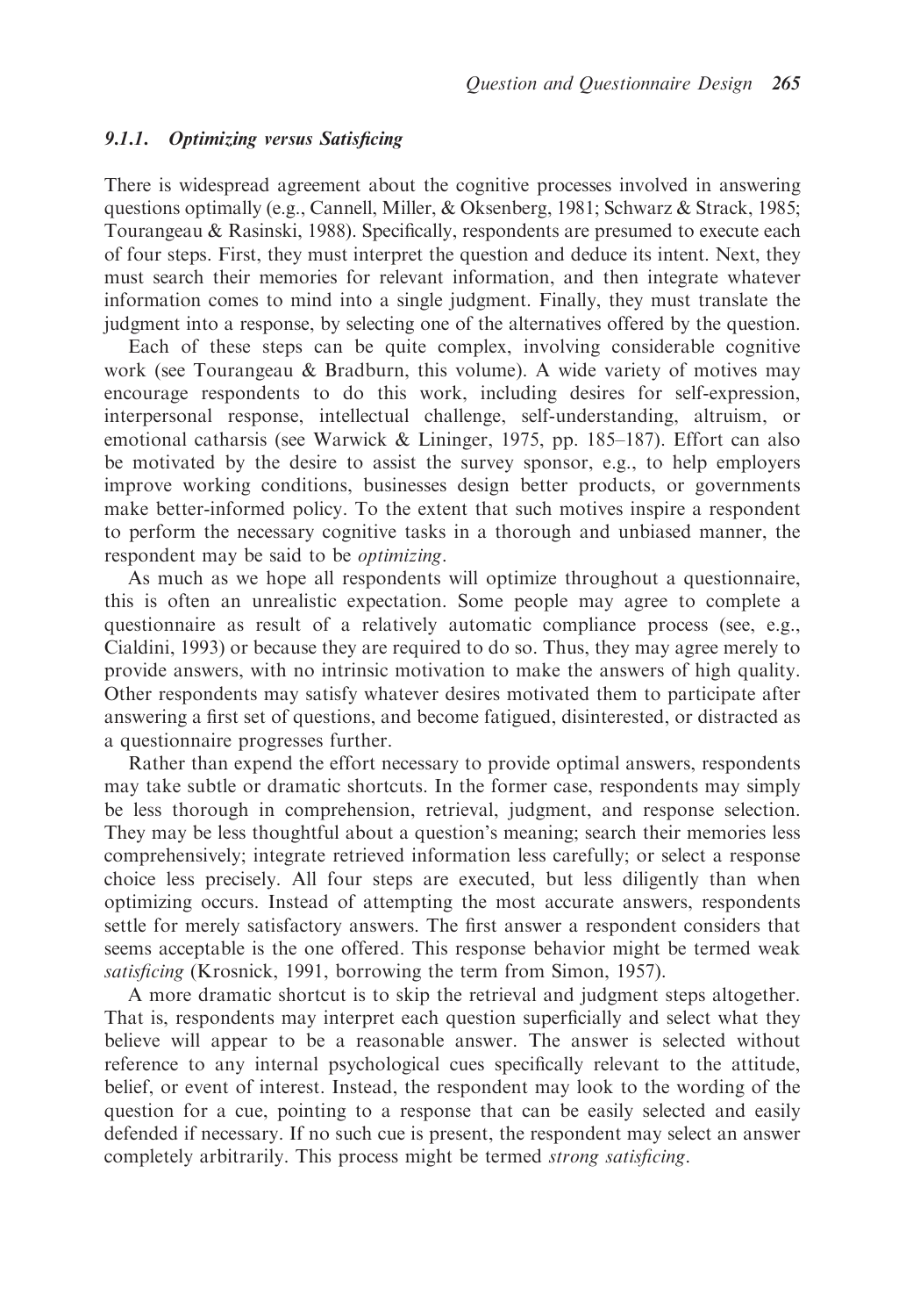It is useful to think of optimizing and strong satisficing as the two ends of a continuum indicating the degrees of thoroughness with which the four response steps are performed. The optimizing end of the continuum involves complete and effortful execution of all four steps. The strong satisficing end involves little effort in the interpretation and answer reporting steps and no retrieval or integration at all. In between are intermediate levels.

The likelihood of satisficing is thought to be determined by three major factors: task difficulty, respondent ability, and respondent motivation (Krosnick, 1991). Task difficulty is a function of both question-specific attributes (e.g., the difficulty of interpreting a question and of retrieving and manipulating the requested information) and attributes of the questionnaire's administration (e.g., the pace at which an interviewer reads the questions and the presence of distracting events). Ability is shaped by the extent to which respondents are adept at performing complex mental operations, practiced at thinking about the topic of a particular question, and equipped with preformulated judgments on the issue in question. Motivation is influenced by need for cognition (Cacioppo, Petty, Feinstein, & Jarvis, 1996), the degree to which the topic of a question is personally important, beliefs about whether the survey will have useful consequences, respondent fatigue, and aspects of questionnaire administration (such as interviewer behavior) that either encourage optimizing or suggest that careful reporting is not necessary.

Efforts to minimize task difficulty and maximize respondent motivation are likely to pay off by minimizing satisficing and maximizing the accuracy of self-reports. As we shall see, the notion of satisficing is useful for understanding why some questionnaire design decisions can improve the quality of answers.

## 9.2. Open versus Closed Questions

One of the first decisions a researcher must make when designing a survey question is whether to make it open (permitting respondents to answer in their own words) or closed (requiring respondents to select an answer from a set of choices). Although the vast majority of survey questions are closed, some open questions play prominent roles in survey research, such as those about the most important problem facing the country.

In order to analyze the answers to open questions, they must be grouped into a relatively small number of categories. This requires the development of a coding scheme; its application by more than one person; and the attainment of a high level of agreement between coders. The costs of these procedures, coupled with both the difficulties interviewers confront in recording open answers and the longer interview time taken by open questions, are responsible for the widespread use of closed questions.

These practical disadvantages of open questions, however, do not apply to the measurement of quantities. The answer categories to open questions about amounts — for instance, number of doctor visits, hours devoted to housework, dollars spent for a good — are implicit in the question, so no coding is required, and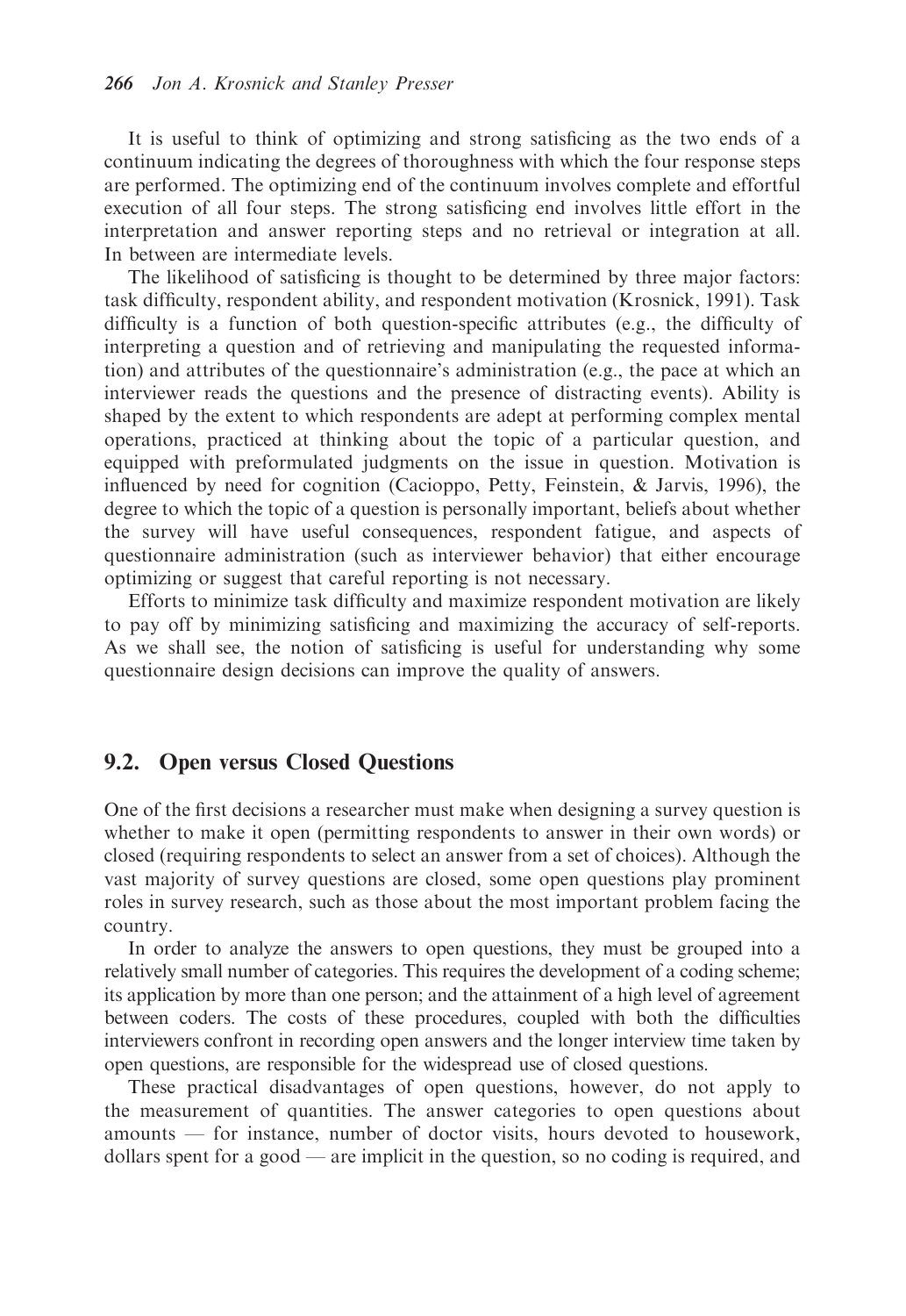no special burden is placed on interviewers. Moreover, offering respondents a set of closed quantity categories (e.g., less than 1 h, 1–3 h, more than 3 h) can produce error. Evidence indicates that the way in which amounts are divided to form closed categories conveys information that may bias respondent answers (Schwarz, Hippler, Deutsch, & Strack, 1985). Thus, open questions are usually preferable to closed items for measuring quantities.<sup>1</sup>

In measuring categorical judgments (such as the ''most important problem''), where the options represent different objects, as opposed to points along a single continuum, researchers sometimes try to combine open and closed formats by including an ''other'' response alternative in addition to specifying a set of substantive choices. This is generally not effective, however, as respondents tend to restrict their answers to the substantive choices that are explicitly offered (Lindzey & Guest, 1951; Schuman & Scott, 1987).

If the list of choices offered by a closed question omits objects that a significant number of respondents would have mentioned to an open form of the question, even the rank ordering of the objects can differ across versions of the question. Therefore, a closed categorical question can often be used only if its answer choices are comprehensive. In some cases, identifying these categories will require a large-scale pretest of an open version of the question. In such instances, it may be more practical simply to ask an open question than to do the necessary pretesting.

Open and closed questions may also differ in their ability to measure possession of factually correct knowledge. Closed questions will generally suffer more than open questions from correct guessing, though statistical adjustments to multi-item tests can correct for this. Consistent with this logic, Krosnick and Fabrigar's (forthcoming) review of student testing studies indicates that open items provide more reliable and valid measurement than do closed items. On the other hand, open questions might be more likely than closed questions to elicit ''don't know'' (DK) answers from people who know the correct answer but are not sure they do (and therefore decline to speculate in order to avoid embarrassment) or because they do not immediately recall the answer (and want to avoid expending the effort required to retrieve or infer it). In line with this speculation, Mondak (2001) found that open questions measuring political knowledge were more valid when DKs were discouraged than when they were encouraged in a nationwide survey of adults. Open questions may be more likely to elicit such illusory ''don't know'' responses in general population surveys than in tests administered to students in school (who would presumably be more motivated to guess or to work at generating an answer, since their grade hinges on it). So open knowledge questions may only perform well

<sup>1.</sup> Two reservations sometimes expressed about measuring quantities with open questions are that some respondents will say they don't know or refuse to answer and others will round their answers. In order to minimize missing data, respondents who do not give an amount to the open question can be asked follow-up closed questions, such as ''Was it more or less than X?'' (see, for example, Juster & Smith, 1997). Minimizing rounded answers is more difficult, but the problem may apply as much to closed questions as to open.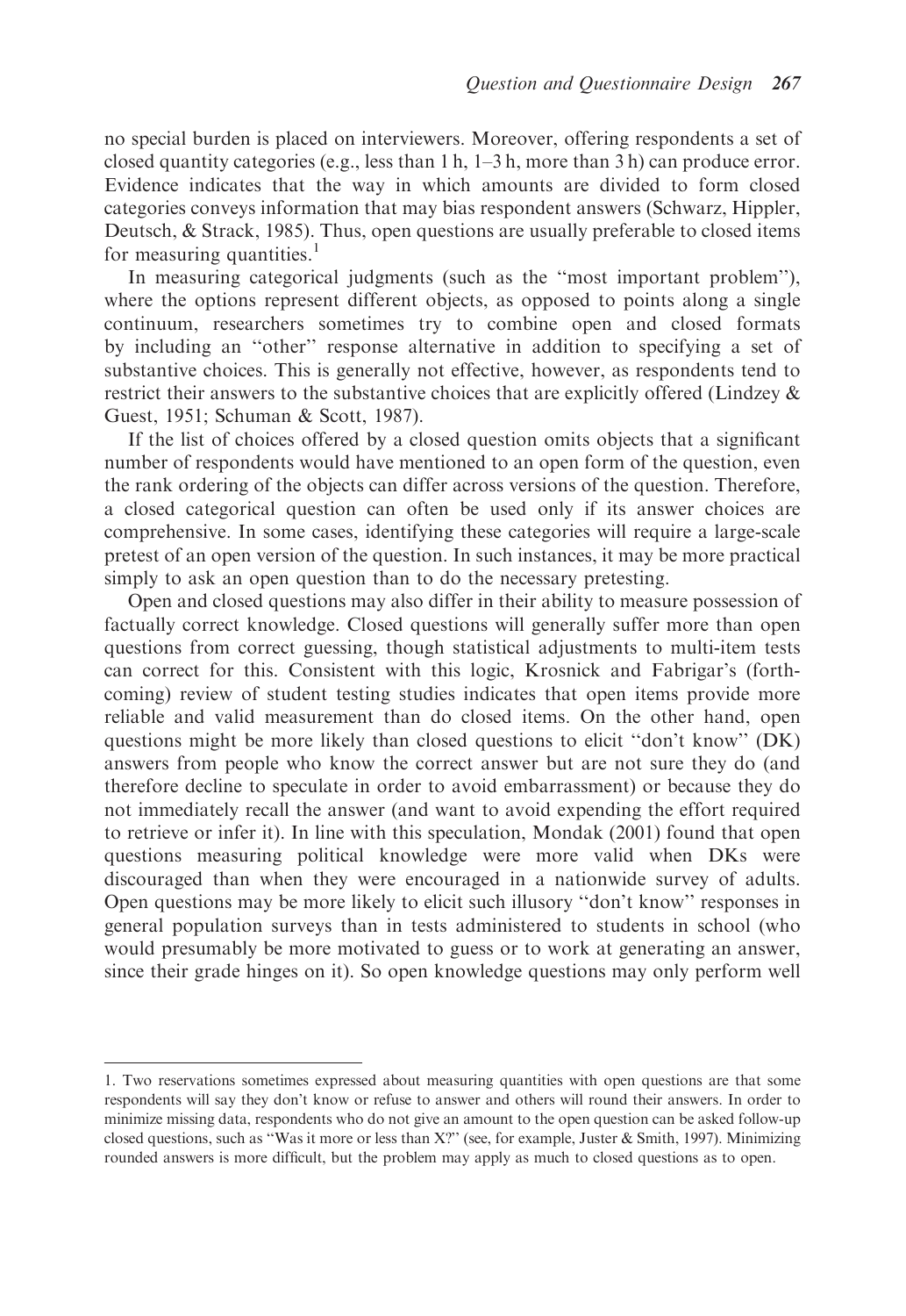in surveys if DK responses are discouraged and guessing is encouraged. These issues merit more careful study with general population samples.

Open questions can add richness to survey results that is difficult, if not impossible, to achieve with closed questions, so including some (on their own or as follow-ups to closed items) can yield significant benefit (Schuman, 1972).<sup>2</sup>

## 9.3. Number of Points on Rating Scales

When designing a rating scale, a researcher must specify the number of points on the scale. Likert (1932) scaling most often uses 5 points; Osgood, Suci, and Tannenbaum's (1957) semantic differential uses 7 points; and Thurstone's (1928) equal-appearing interval method uses 11 points. The American National Election Study surveys have measured citizens' political attitudes over the last 60 years using 2-, 3-, 4-, 5-, 7-, and 101-point scales (Miller, 1982). Robinson, Shaver, and Wrightsman's (1999) catalog of rating scales for a range of social psychological constructs and political attitudes describes 37 using 2-point scales, 7 using 3-point scales, 10 using 4-point scales, 27 using 5-point scales, 6 using 6-point scales, 21 using 7-point scales, two using 9-point scales, and one using a 10-point scale. Rating scales used to measure public approval of the U.S. president's job performance vary from 2 to 5 points (Morin, 1993; Sussman, 1978). Thus, there appears to be no standard for the number of points on rating scales, and common practice varies widely.

In fact, however, the literature suggests that some scale lengths are preferable to maximize reliability and validity. In reviewing this literature, we begin with a discussion of theoretical issues and then describe the findings of relevant empirical studies.

#### 9.3.1. Theoretical Issues

Respondents confronted with a rating scale must execute a matching or mapping process. They must assess their own attitude in conceptual terms (e.g., ''I like it a lot'') and then find the point on the rating scale that most closely matches that attitude (see Ostrom & Gannon, 1996). Thus, several conditions must be met in order for a rating scale to work effectively. First, the points offered should cover the entire measurement continuum, leaving out no regions. Second, these points must appear to be ordinal, progressing from one end of a continuum to the other, and the meanings of adjacent points should not overlap. Third, each respondent must have a

<sup>2.</sup> Paradoxically, the openness of open questions can sometimes lead to narrower interpretations than comparable closed questions. Schuman and Presser (1981), for instance, found that an open version of the most important problem facing the nation question yielded many fewer ''crime and violence'' responses than a closed version that offered that option, perhaps because respondents thought of crime as a local (as opposed to national) problem on the open version but not on the closed. The specificity resulting from the inclusion of response options can be an advantage of closed questions. For a general discussion of the relative merits of open versus closed items, see Schuman (2008, chapter 2).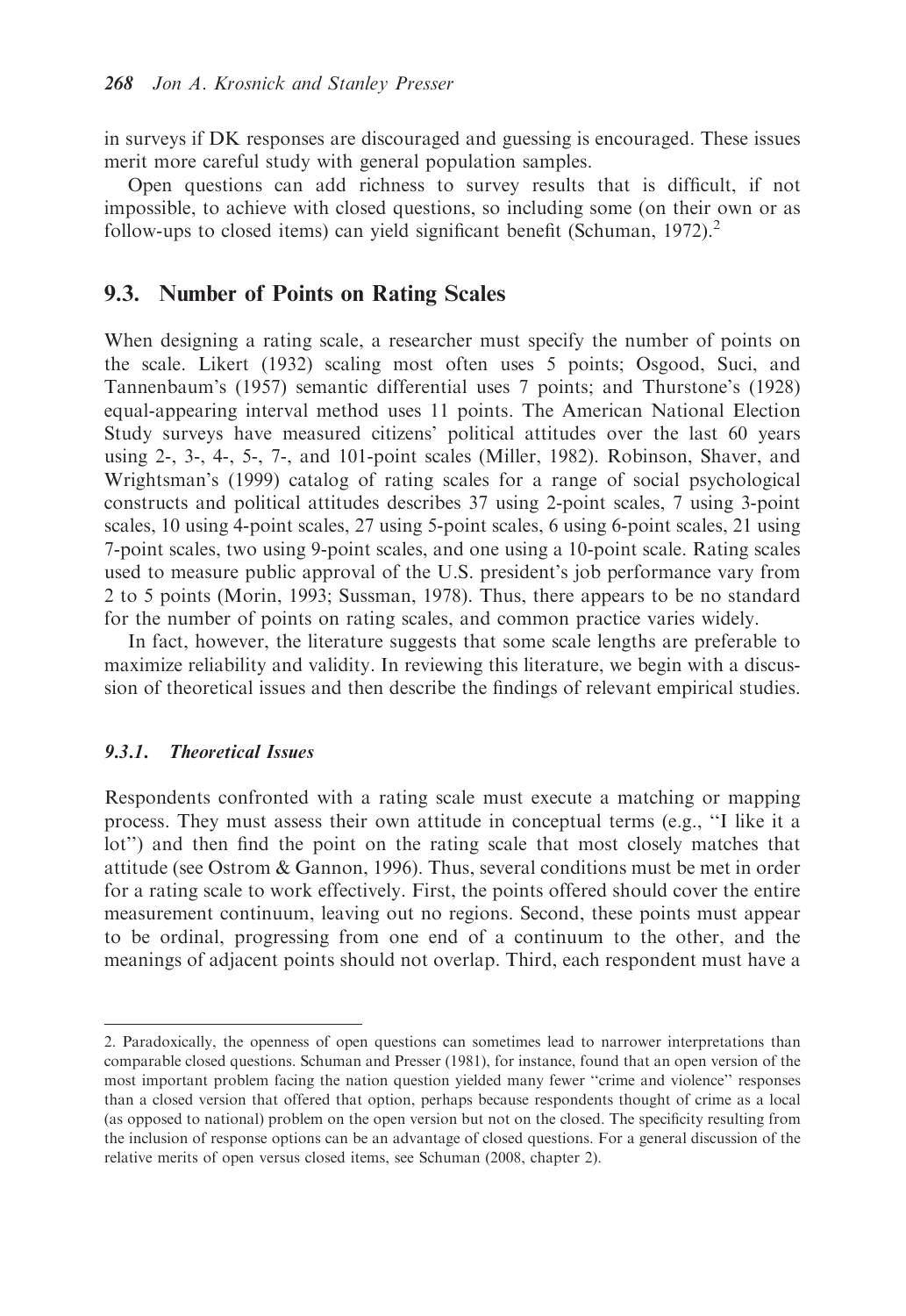relatively precise and stable understanding of the meaning of each point on the scale. Fourth, most or all respondents must agree in their interpretations of the meanings of each scale point. And a researcher must know what those interpretations are.

If some of these conditions are not met, data quality is likely to suffer. For example, if respondents fall in a particular region of an underlying evaluative dimension (e.g., "like somewhat") but no response options are offered in this region (e.g., a scale composed only of ''dislike'' and ''like''), respondents will be unable to rate themselves accurately. If respondents interpret the points on a scale one way today and differently next month, then they may respond differently at the two times, even if their underlying attitude has not changed. If two or more points on a scale appear to have the same meaning (e.g., ''some of the time'' and ''occasionally'') respondents may be puzzled about which one to select, leaving them open to making an arbitrary choice. If two people differ in their interpretations of the points on a scale, they may give different responses even though they may have identical underlying attitudes. And if respondents interpret scale point meanings differently than researchers do, the researchers may assign numbers to the scale points for statistical analysis that misrepresent the messages respondents attempted to send via their ratings.

9.3.1.1. Translation ease The length of scales can impact the process by which people map their attitudes onto the response alternatives. The ease of this mapping or translation process varies, partly depending upon the judgment being reported. For instance, if an individual has an extremely positive or negative attitude toward an object, a dichotomous scale (e.g., "like," "dislike") easily permits reporting that attitude. But for someone with a neutral attitude, a dichotomous scale without a midpoint would be suboptimal, because it does not offer the point most obviously needed to permit accurate mapping.

A trichotomous scale (e.g., ''like,'' ''neutral,'' ''dislike'') may be problematic for another person who has a moderately positive or negative attitude, equally far from the midpoint and the extreme end of the underlying continuum. Adding a moderate point on the negative side (e.g., ''dislike somewhat'') and one on the positive side of the scale (e.g., ''like somewhat'') would solve this problem. Thus, individuals who want to report neutral, moderate, or extreme attitudes would all have opportunities for accurate mapping.

The value of adding even more points to a rating scale may depend upon how refined people's mental representations of the construct are. Although a 5-point scale might be adequate, people may routinely make more fine-grained distinctions. For example, most people may be able to differentiate feeling slightly favorable, moderately favorable, and extremely favorable toward objects, in which case a 7-point scale would be more desirable than a 5-point scale.

If people do make fine distinctions, potential information gain increases as the number of scale points increases, because of greater differentiation in the judgments made (for a review, see Alwin, 1992). This will be true, however, only if individuals do in fact make use of the full scale, which may not occur with long scales.

The ease of mapping a judgment onto a response scale is likely to be determined in part by how close the judgment is to the conceptual divisions between adjacent points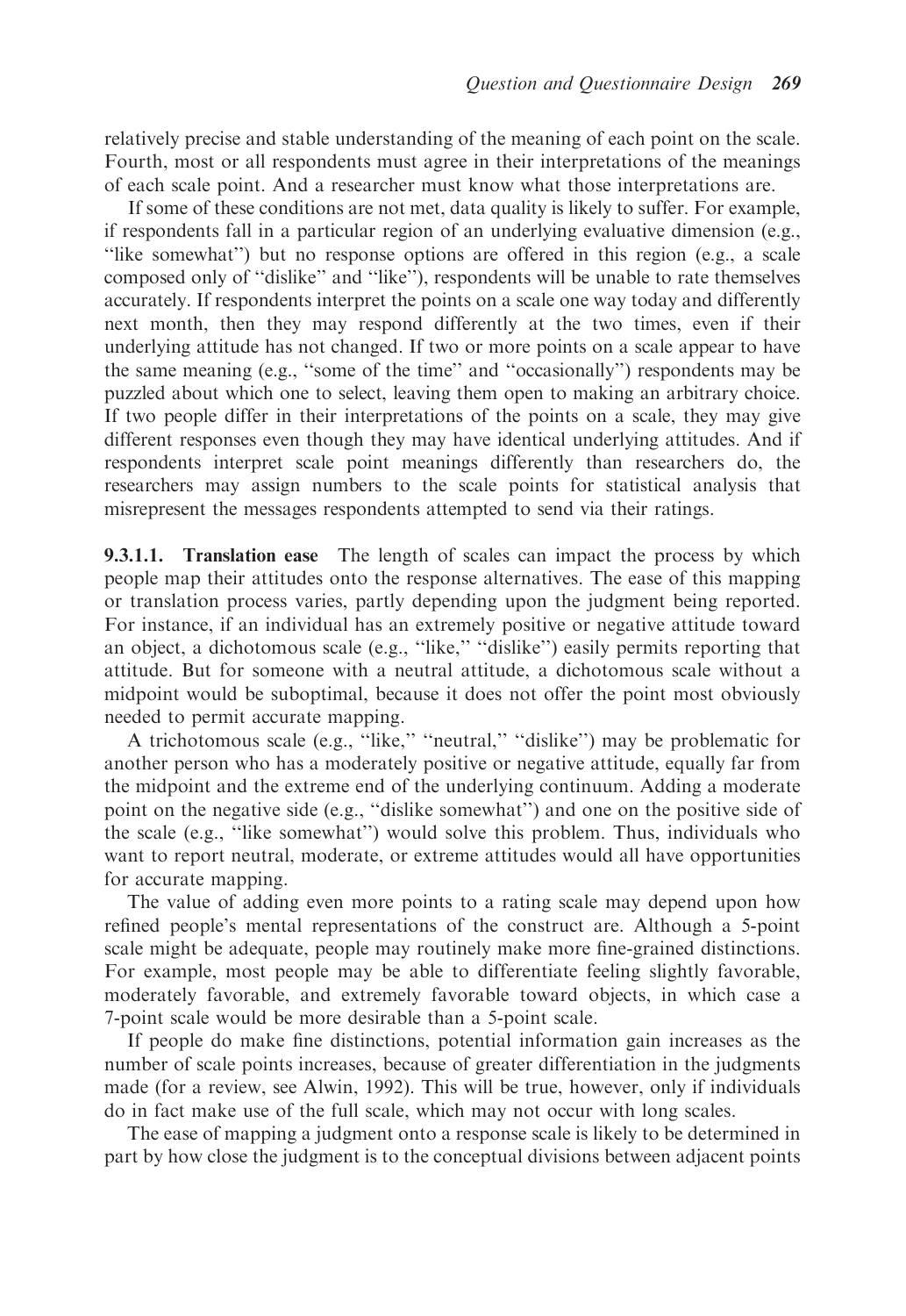on the scale. For example, when people with an extremely negative attitude are asked, ''Is your opinion of the President very negative, slightly negative, neutral, slightly positive, or very positive?'' they can easily answer ''very negative,'' because their attitude is far from the conceptual division between ''very negative'' and ''slightly negative.'' However, individuals who are moderately negative have a true attitude close to the conceptual division between ''very negative'' and ''slightly negative,'' so they may face a greater challenge in using this 5-point rating scale. The ''nearness'' of someone's true judgment to the nearest conceptual division between adjacent scale points is associated with unreliability of responses — those nearer to a division are more likely to pick one option on one occasion and another option on a different occasion (Kuncel, 1973, 1977).

9.3.1.2. Clarity of scale point meanings In order for ratings to be reliable, people must have a clear understanding of the meanings of the points on the scale. If the meaning of scale points is ambiguous, then both reliability and validity of measurement may be compromised.

A priori, it seems that dichotomous response option pairs are very clear in meaning; that is, there is likely to be considerable consensus on the meaning of options such as ''favor'' and ''oppose'' or ''agree'' and ''disagree.'' Clarity may be compromised when a dichotomous scale becomes longer, because each point added is one more point to be interpreted. And the more such interpretations a person must make, the more chance there is for inconsistency over time or across individuals. That is, it is presumably easier for someone to identify the conceptual divisions between "favoring," "opposing," and being "neutral" on a trichotomous item than on a seven-point scale, where six conceptual divisions must be specified.

For rating scales up to seven points long, it may be easy to specify intended meanings of points with words, such as ''like a great deal,'' ''like a moderate amount," "like a little," "neither like nor dislike," "dislike a little," "dislike a moderate amount,'' and ''dislike a great deal.'' But once the number of scale points increases above seven, point meanings may become considerably less clear. For example, on 101-point attitude scales (sometimes called feeling thermometers), what exactly do 76, 77, and 78 mean? Even for 11- or 13-point scales, people may be hardpressed to define the meaning of the scale points.

9.3.1.3. Uniformity of scale point meaning The number of scale points used is inherently confounded with the extent of verbal labeling possible, and this confounding may affect uniformity of interpretations of scale point meanings across people. Every dichotomous and trichotomous scale must, of necessity, include verbal labels on all scale points, thus enhancing their clarity. But when scales have four or more points, it is possible to label only the end points with words. In such cases, comparisons with dichotomous or trichotomous scales reflect the impact of both number of scale points and verbal labeling. It is possible to provide an effective verbal label for each point on a scale containing more than 7 points, but doing so becomes more difficult as the number of scale points increases beyond that length.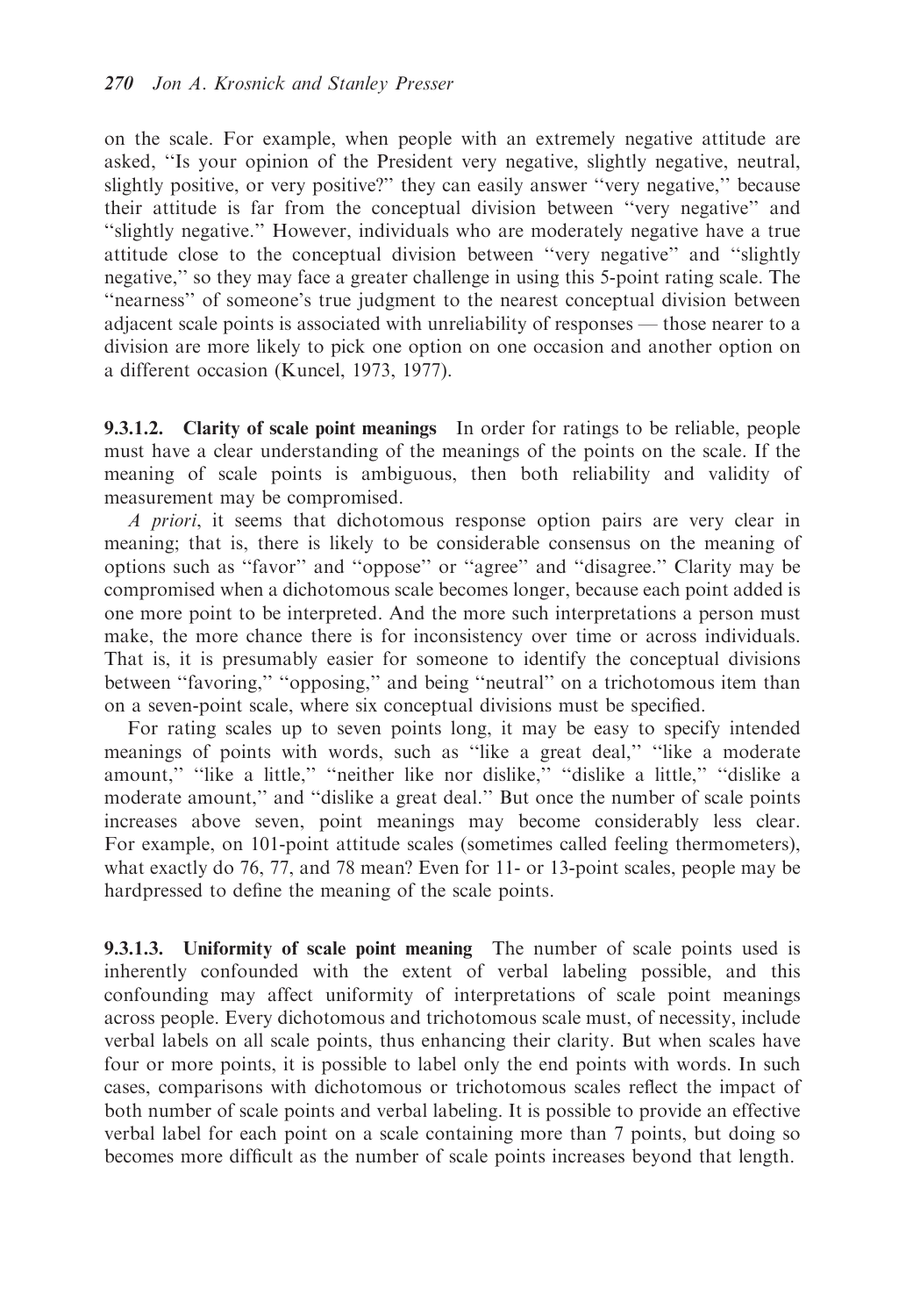The respondent's task may be made more difficult when presented with numerical rather than verbal labels. To make sense of a numerically labeled rating scale, respondents must first generate a verbal definition for each point and then match these definitions against their mental representation of the attitude of interest. Verbal labels might therefore be advantageous, because they may clarify the meanings of the scale points while at the same time reducing respondent burden by removing a step from the cognitive processes entailed in answering the question.

9.3.1.4. Satisficing Finally, the optimal number of rating scale points may depend on individuals' cognitive skills and motivation to provide accurate reports. Offering a midpoint on a scale may constitute a cue encouraging satisficing to people low in ability and/or motivation, especially if its meaning is clearly either ''neutral/no preference'' or ''status quo — keep things as they are now.'' If pressed to explain these answers, satisficing respondents might have little difficulty defending such replies. Consequently, offering a midpoint may encourage satisficing by providing a clear cue offering an avenue for doing so.

However, there is a potential cost to eliminating midpoints. Some people may truly belong at the scale midpoint and may wish to select such an option to communicate their genuine neutrality or endorsement of the status quo. If many people have neutral attitudes to report, eliminating the midpoint will force them to pick a point either on the positive side or on the negative side of the scale, resulting in inaccurate measurement.

The number of points on a rating scale can also impact satisficing via a different route: task difficulty. The number of scale points offered on a rating scale may be a determinant of task difficulty. Two-point scales simply require a decision of direction (e.g., pro vs. con), whereas longer scales require decisions of both direction and extremity. Very long scales require people to choose between many options, so these scales may be especially difficult in terms of scale point interpretation and mapping. Yet providing too few scale points may contribute to task difficulty by making it impossible to express moderate positions. Consequently, task difficulty (and satisficing as well) may be at a minimum for moderately long rating scales, resulting in more accurate responses.

#### 9.3.2. Evidence on the Optimal Number of Scale Points

Many investigations have produced evidence useful for inferring the optimal number of points on rating scales. Some of this work has systematically varied the number of scale points offered while holding constant all other aspects of questions. Other work has attempted to discern people's natural discrimination tendencies in using rating scales. Several of the studies we review did not explicitly set out to compare reliability or validity of measurement across scale lengths but instead reported data that permit us to make such comparisons post hoc.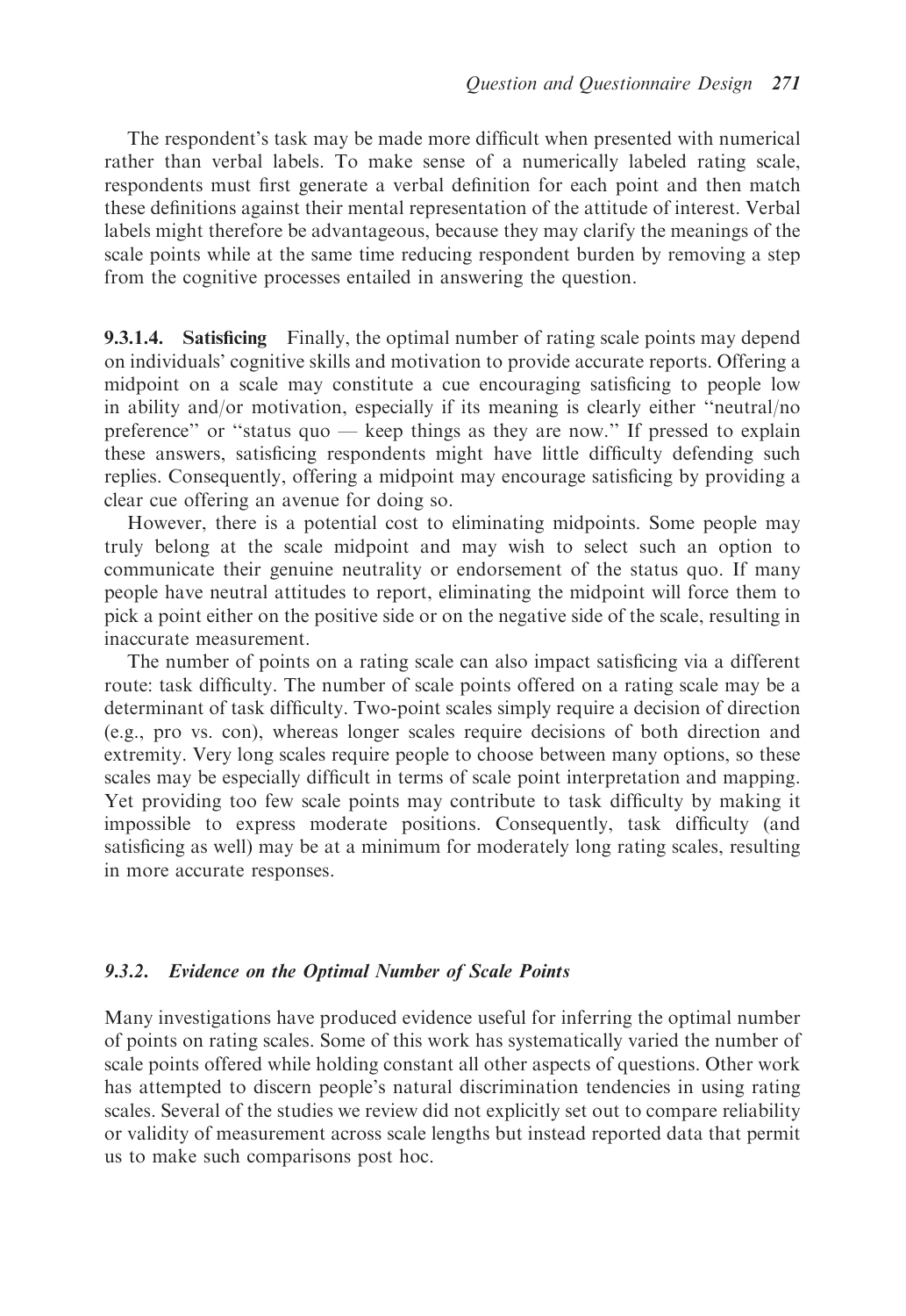9.3.2.1. Reliability Lissitz and Green (1975) explored the relation of number of scale points to reliability using simulations. These investigators generated sets of true attitudes and random errors for groups of hypothetical respondents and then added these components to generate responses to attitude questions on different-length scales in two hypothetical ''waves'' of data. Cross-sectional and test–retest reliability increased from 2- to 3- to 5-point scales but were equivalent thereafter for 7-, 9-, and 14-point scales. Similar results were obtained in simulations by Jenkins and Taber (1977), Martin (1978), and Srinivasan and Basu (1989).

Some studies have found the number of scale points to be unrelated to crosssectional reliability. Bendig (1954) found that ratings using either 2-, 3-, 5-, 7-, or 9-point scales were equivalently reliable. Similar results have been reported for scales ranging from 2 to 7 points (Komorita & Graham, 1965; Masters, 1974) and for longer scales ranging from 2 to 19 points (Birkett, 1986; Matell & Jacoby, 1971; Jacoby & Matell, 1971). Other studies have yielded differences that are consistent with the notion that scales of intermediate lengths are optimal (Birkett, 1986; Givon & Shapira, 1984; Masters, 1974). For example, Givon and Shapira (1984) found pronounced improvements in item reliability when moving from 2-point scales toward 7-point scales. Reliability continued to increase up to lengths of 11 points, but the increases beyond 7 points were quite minimal for single items.

Another way to assess optimal scale length is to collect data on a scale with many points and recode it into a scale with fewer points. If longer scales contain more random measurement error, then recoding should improve reliability. But if longer scales contain valid information that is lost in the recoding process, then recoding should reduce data quality. Consistent with this latter hypothesis, Komorita (1963) found that cross-sectional reliability for 6-point scales was 0.83, but only 0.71 when the items were recoded to be dichotomous. Thus, it appears that more reliable information was contained in the full 6-point ratings than the dichotomies. Similar findings were reported by Matell and Jacoby (1971), indicating that collapsing scales longer than 3 points discarded reliable information, because long scales provided more information than short scales and were no less reliable.

Although there is some variation in the patterns yielded by these studies, they generally support the notion that reliability is lower for scales with only two or three points compared to those with more points, but suggest that the gain in reliability levels off after about 7 points.

9.3.2.2. Validity Studies estimating correlations between true attitude scores and observed ratings on scales of different lengths using simulated data have found that validity increases as scales lengthen from 2 points; however, as scales grow longer, the gains in validity become correspondingly smaller (Green & Rao, 1970; Lehmann & Hulbert, 1972; Lissitz & Green, 1975; Martin, 1973, 1978; Ramsay, 1973).

Other techniques to assess the validity of scales of different lengths have included: correlating responses obtained from two different ratings of the same construct (e.g., Matell & Jacoby, 1971; Smith, 1994; Smith & Peterson, 1985; Watson, 1988; Warr, Barter, & Brownridge, 1983), correlating attitude measures obtained using scales of different lengths with other attitudes (e.g., Schuman & Presser, 1981, pp. 175–176),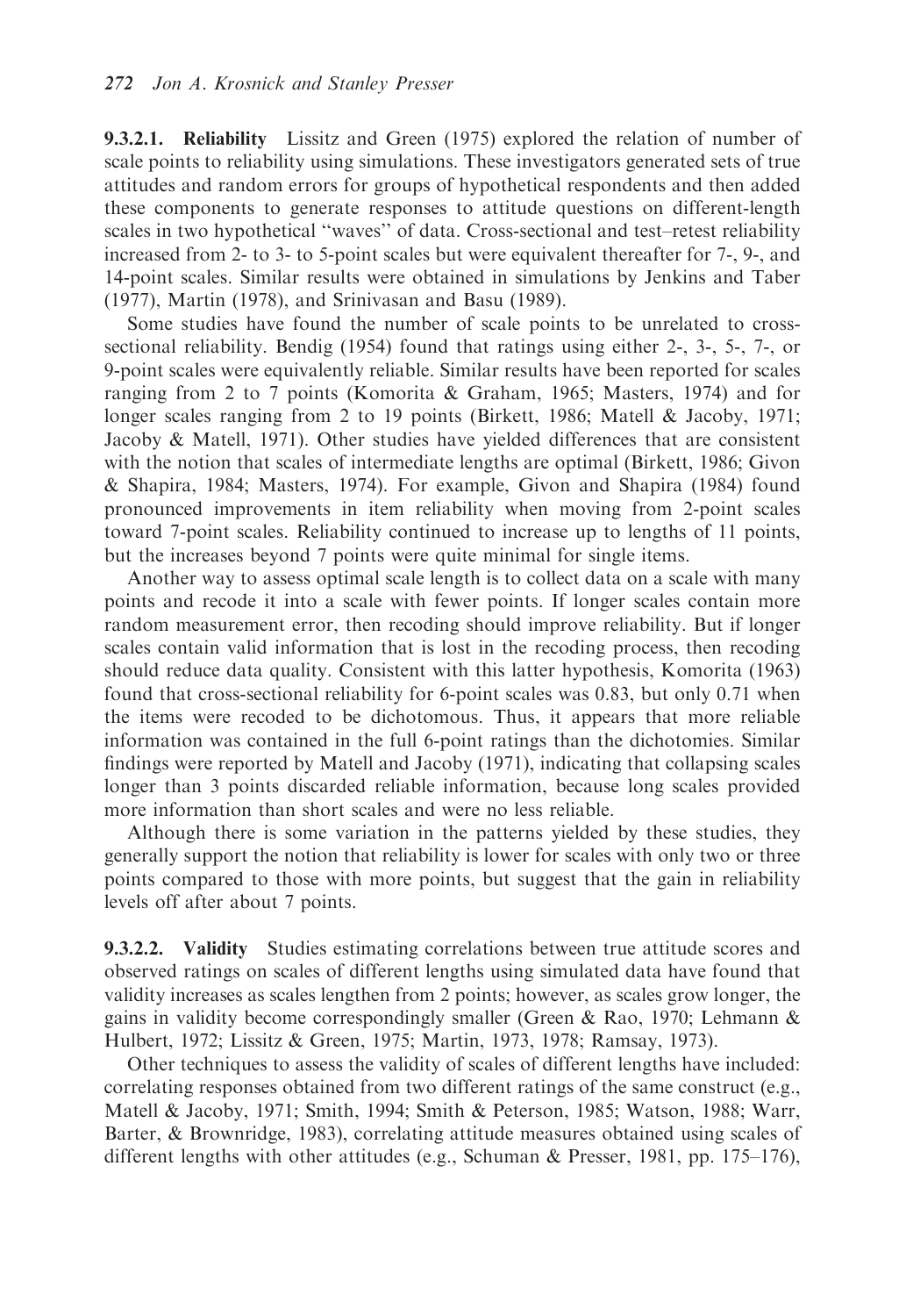and using the ratings obtained using different scale lengths to predict other attitudes (Rosenstone, Hansen, & Kinder, 1986; Smith & Peterson, 1985). These studies have typically found that concurrent validity improves with increasing scale length.

Several studies suggest that longer scales are less susceptible to question order effects (Wedell & Parducci, 1988; Wedell, Parducci, & Lane, 1990; Wedell, Parducci, & Geiselman, 1987). However, one study indicates that especially long scales might be more susceptible to context effects than those of moderate length (Schwarz & Wyer, 1985). Stember and Hyman (1949/1950) found that answers to dichotomous questions were influenced by interviewer opinion, but this influence disappeared among individuals who were also offered a middle alternative, yielding a trichotomous question.

As with the research on reliability, these studies generally support the notion that validity is higher for scales with a moderate number of points than for scales with fewer, with the suggestion that validity is compromised by especially long scales.

9.3.2.3. Discerning natural scale differentiation In a study by Champney and Marshall (1939), judges provided ratings on various scales by placing ''x''s on 9-cm-long lines. Five, six, or seven points along the lines were labeled with sentences to establish the meanings of the parts of the scale. The continuous measurement procedure allowed Champney and Marshall (1939) to divide the lines into as many equally sized categories as they wished and then assess the cross-sectional reliability of the various divisions for two items that were both designed to measure sociability. Cross-sectional reliability increased dramatically from a 2-point scale ( $r = 0.56$ ) to a 9-point scale ( $r = 0.70$ ), and a further significant increase appeared when moving to 18 scale points  $(r = 0.74)$ . Reliabilities, however, were essentially the same for 22 ( $r = 0.75$ ), 30 ( $r = 0.76$ ), 45 points ( $r = 0.77$ ), and 90 points ( $r = 0.76$ ). The judges returned three weeks later to re-rate the objects on a total of 12 scales, which allowed the computation of test–retest reliability of ratings, and results were consistent with the cross-sectional findings.

McKelvie (1978) had subjects rate various objects by marking points on lines with no discrete category divisions. The subjects also indicated their ''confidence interval'' around each judgment. By dividing the total line length by the average magnitude of the confidence interval, McKelvie (1978) could estimate the number of scale points subjects were naturally employing, which turned out to be 5.

Another study along these lines examined the number of scale points that people used on scales of increasing length. Matell and Jacoby (1972) had individuals provide a series of ratings on scales of lengths ranging from 2 to 19 points. Nearly everyone used both points on the dichotomous items, and most people used all three points on the trichotomous items. For longer scales, people used about half the points offered, regardless of length. That is, the more scale points that were offered up to 19, the more points people used, up to about 9.

Rundquist and Sletto (1936) had subjects complete a set of ratings either by marking points on lines or by using 5- or 7-point category scales. When the line marks were coded according to a 7-point division, the distribution of ratings was identical to that from the 7-point scale. But when the line marks were coded according to a 5-point division, the distribution was significantly different from the 5-point scale, with fewer extreme and midpoint ratings being made for the latter than the former.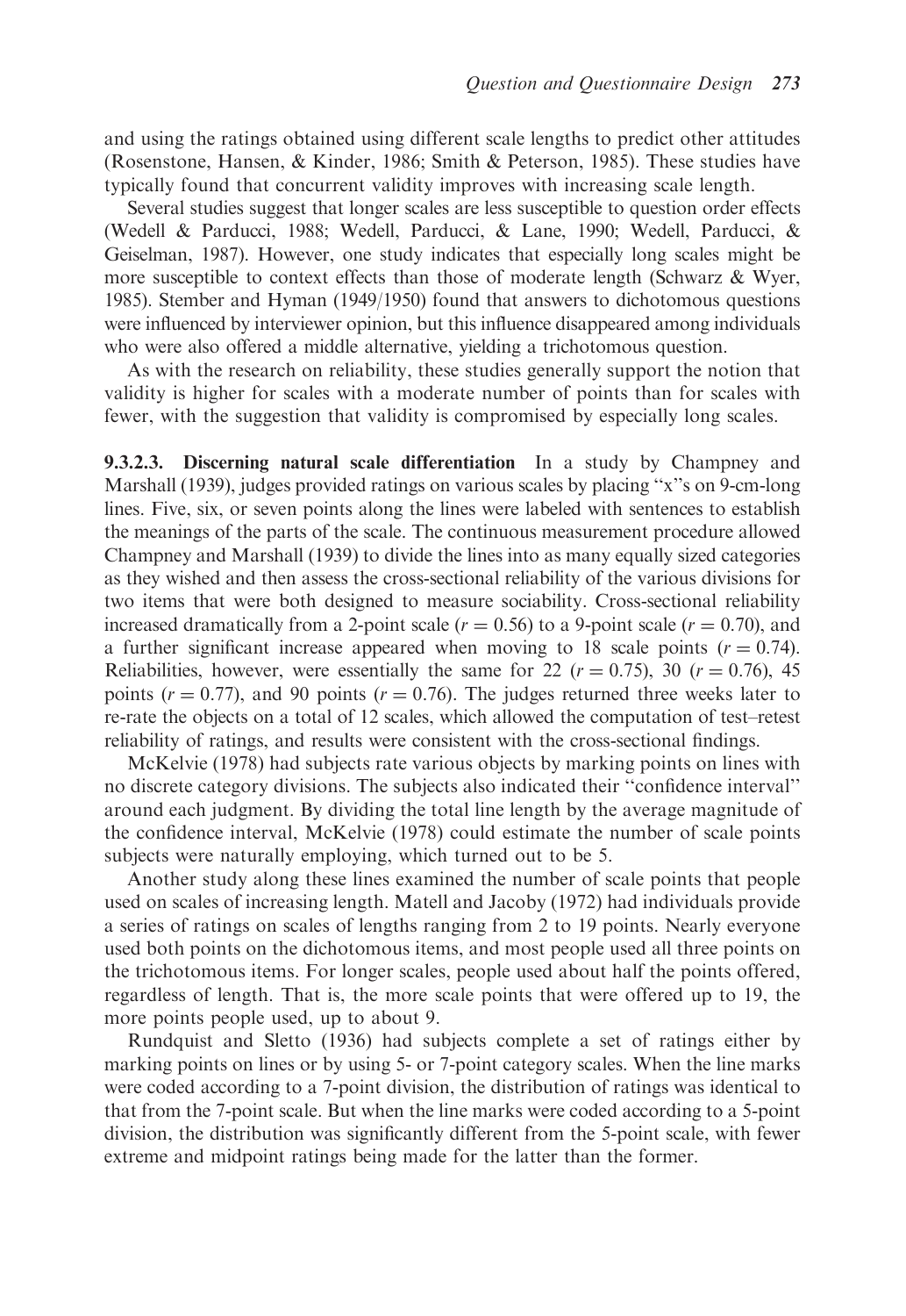9.3.2.4. Middle alternatives and satisficing The relevance of the satisficing perspective to middle alternatives can be gauged by determining whether respondents are most attracted to them under the conditions that are thought to foster satisficing, two of which are low cognitive skills and low attitude strength (see Krosnick, 1991). Kalton, Roberts, and Holt (1980), Schuman and Presser (1981), O'Muircheartaigh, Krosnick, and Helic (1999), and Narayan and Krosnick (1996) concluded that attraction to middle alternatives was unrelated to educational attainment (a proxy measure for cognitive skills). Krosnick and Schuman (1988) and Bishop (1990) found more attraction among those for whom the issue was less important and whose attitudes were less intense, and O'Muircheartaigh et al. (1999) found that attraction to middle alternatives was greater among people with less interest in the topic. But Stember and Hyman (1949/1950) found attraction to middle alternatives on a specific policy issue was unrelated to general interest in foreign policy, and O'Muircheartaigh et al. (1999) found no relation of attraction to middle alternatives with volume of knowledge about the object. Thus, the evidence on the connection between middle alternatives and satisficing is mixed.

More importantly, O'Muircheartaigh et al. (1999) found that adding midpoints to rating scales improved the reliability and validity of ratings. Structural equation modeling of error structures revealed that omitting the middle alternative led respondents to randomly select one of the moderate scale points closest to where a midpoint would appear. This suggests that offering midpoints is desirable.<sup>3</sup>

Overall, our review suggests that 7-point scales are probably optimal in many instances. However, it is important to note that most of the literature on number of points involves visual administration. Thus, there is some uncertainty about its applicability to telephone surveys. This is especially so given that oral presentation of 7-point scales on the telephone may require branching, i.e., the conversion of one question into two. Nonetheless, Krosnick and Berent (1993) found that a two-item

<sup>3.</sup> Almost all the studies reviewed above involved experimental designs varying the number of rating scale points, holding constant all other aspects of the questions. Some additional studies have explored the impact of number of scale points using a different approach: Meta-analysis. These studies have taken large sets of questions asked in pre-existing surveys, estimated their reliability and/or validity, and metaanalyzed the results to see whether data quality varies with scale point number (e.g., Alwin, 1992, 1997; Alwin & Krosnick, 1991; Andrews, 1984, 1990; Scherpenzeel, 1995). However, these meta-analyses sometimes mixed together measures of subjective judgments with measurements of objective constructs such as numeric behavior frequencies (e.g., number of days) and routinely involved strong confounds between number of scale points and other item characteristics, only some of which were measured and controlled for statistically. Consequently, it is not surprising that these studies yielded inconsistent findings. For example, Andrews (1984) found that validity and reliability were worst for 3-point scales, better for 2- and 4-point scales, and even better as scale length increased from 5 to 19 points. In contrast, Alwin and Krosnick (1991) found that 3-point scales had the lowest reliability, found no difference in the reliabilities of 2-, 4-, 5, and 7-point scales, and found 9-point scales to have maximum reliability (though these latter scales actually offered 101 response alternatives). And Scherpenzeel (1995) found the highest reliability for 4/5-point scales, lower reliability for 10 points, and even lower for 100 points. We therefore view these studies as less informative than experiments that manipulate rating scale length.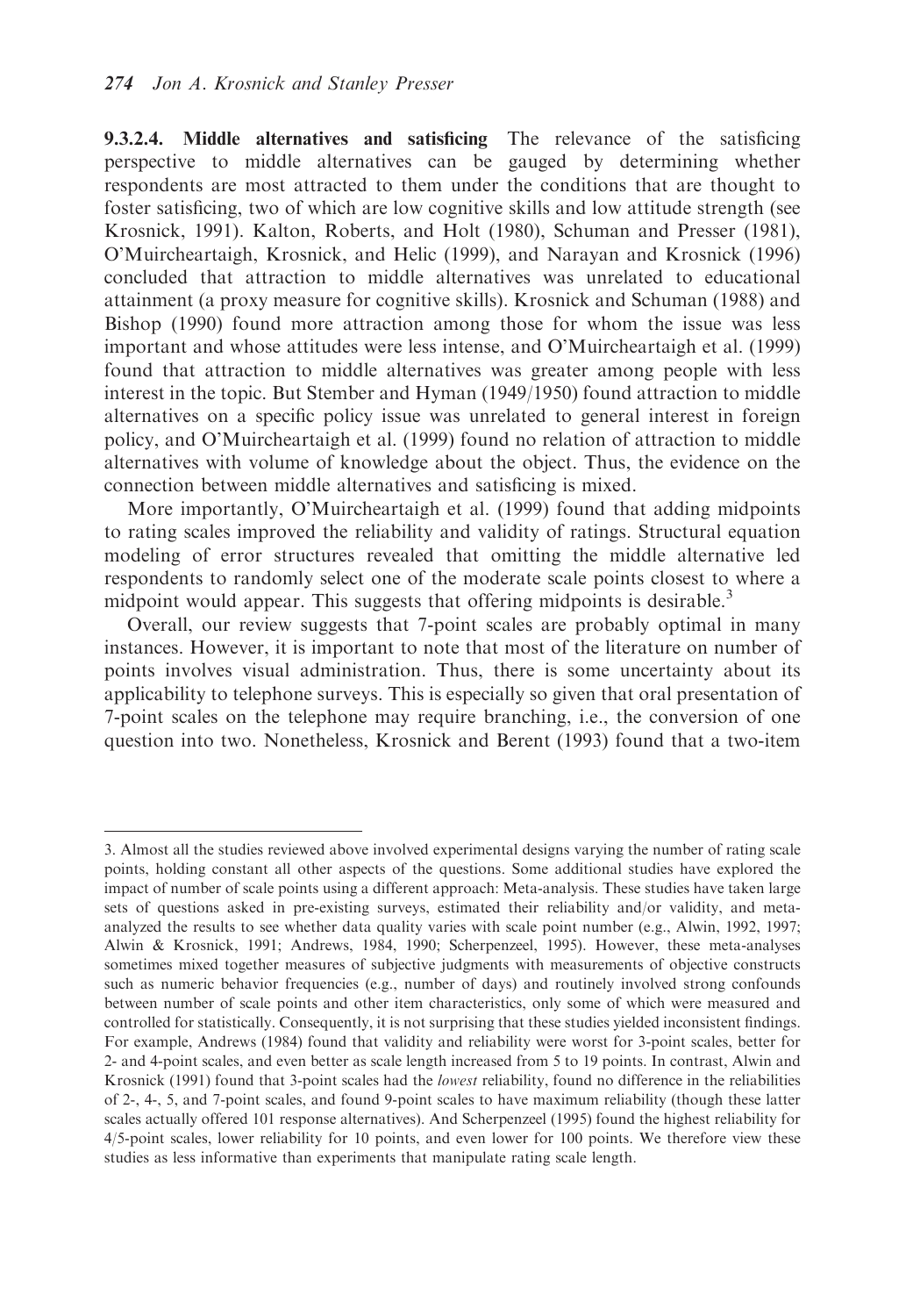branching format took less time in a telephone survey than the equivalent one-item 7-point scale.

## 9.4. Labeling of Rating Scale Points

Once the length of a rating scale has been specified, a researcher must decide how to label the points. Various studies suggest that reliability is higher when all points are labeled with words than when only some are (e.g., Krosnick & Berent, 1993). Respondents also express greater satisfaction when more scale points are verbally labeled (e.g., Dickinson & Zellinger, 1980). Researchers can maximize reliability and validity by selecting labels that divide up the continuum into approximately equal units (e.g., Klockars & Yamagishi, 1988; for a summary, see Krosnick & Fabrigar, forthcoming).<sup>4</sup>

Many closed attitude measures are modeled after Likert's technique, offering statements to respondents and asking them to indicate whether they agree or disagree with each or to indicate their level of agreement or disagreement. Other attitude measures offer assertions and ask people to report the extent to which the assertions are true or false, and some attitude measures ask people ''yes/no'' questions (e.g., ''Do you favor limiting imports of foreign steel?'').

These sorts of item formats are very appealing from a practical standpoint, because such items are easy to write. If one wants to identify people who have positive attitudes toward bananas, for example, one simply needs to write a statement expressing an attitude (e.g., ''I like bananas'') and ask people whether they agree or disagree with it or whether it is true or false. Also, these formats can be used to measure a wide range of different constructs efficiently. Instead of having to change the response options from one question to the next as one moves from measuring liking to perceived goodness, the same set of response options can be used.

Nonetheless, these question formats may be problematic. People may sometimes say ''agree,'' ''true,'' or ''yes'' regardless of the question being asked of them. For example, a respondent might agree with the statement that ''individuals are mainly to blame for crime'' and also agree with the statement that ''social conditions are mainly to blame for crime.'' This behavior, labeled ''acquiescence,'' can be defined as endorsement of an assertion made in a question, regardless of the assertion's content. The behavior could result from a desire to be polite rather than confrontational in interpersonal interactions (Leech, 1983), from a desire of individuals of lower social status to defer to individuals of higher social status (Lenski & Leggett, 1960), or from an inclination to satisfice rather than optimize when answering questionnaires (Krosnick, 1991).

The evidence documenting acquiescence by a range of methods is now voluminous (for a review, see Krosnick & Fabrigar, forthcoming). Consider first agree/disagree

<sup>4.</sup> This suggests that analog devices such as thermometers or ladders may not be good measuring devices.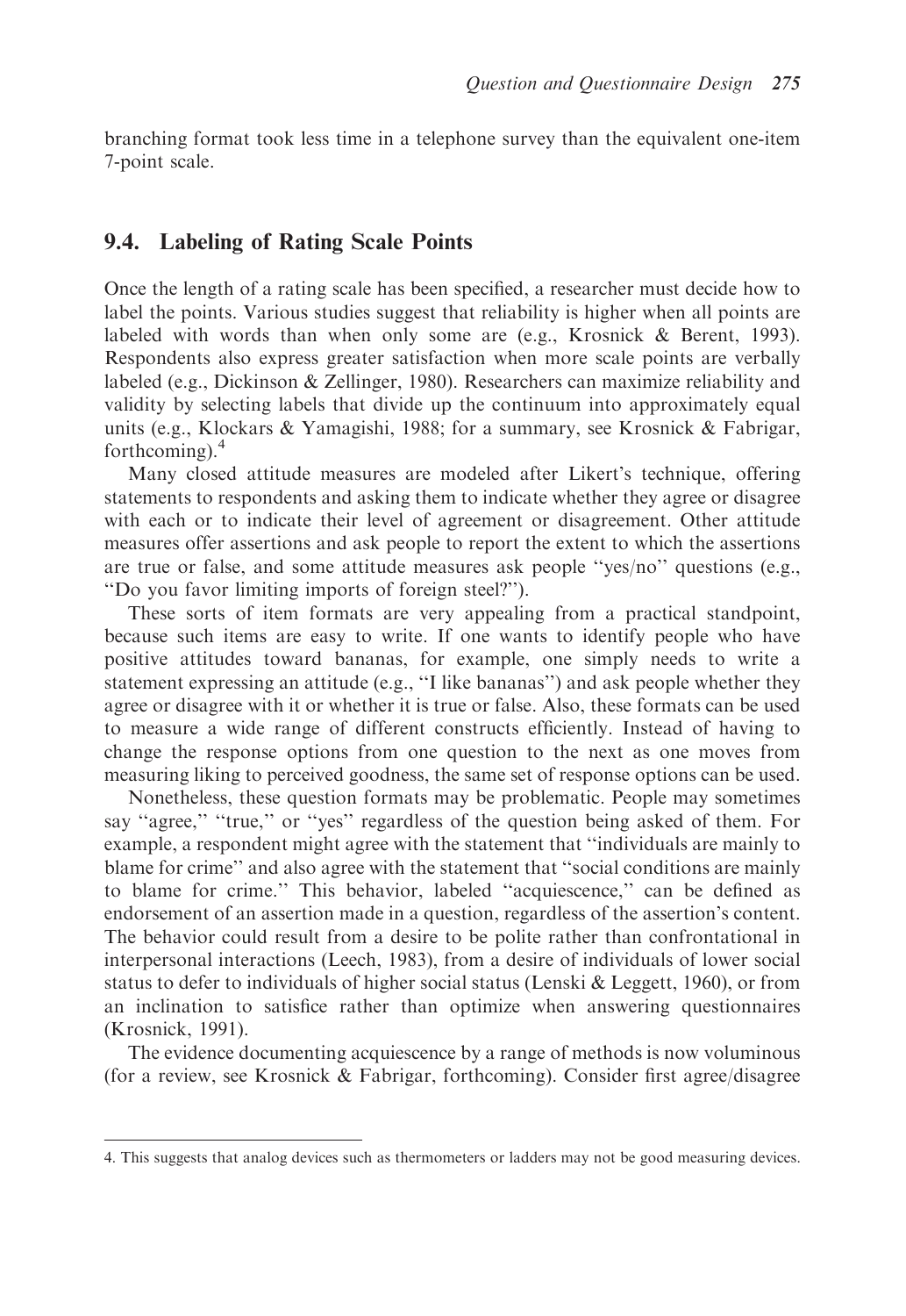questions. When people are given the choices ''agree'' and ''disagree,'' are not told the statements to which they apply, and are asked to guess what answers an experimenter is imagining, ''agree'' is chosen much more often than ''disagree'' (e.g., Berg & Rapaport, 1954). When people are asked to agree or disagree with pairs of statements stating mutually exclusive views (e.g., ''I enjoy socializing'' vs. ''I don't enjoy socializing''), the between-pair correlations are negative but generally very weakly so (Krosnick and Fabrigar report an average correlation of only –0.22 across 41 studies). Although random measurement error could cause the correlations to depart substantially from –1.0, acquiescence could do so as well.

Consistent with this possibility, averaging across 10 studies, 52% of people agreed with an assertion, whereas only 42% of people disagreed with the opposite assertion (Krosnick & Fabrigar, forthcoming). Another set of eight studies compared answers to agree/disagree questions with answers to forced choice questions where the order of the views expressed by the response alternatives was the same as in the agree/ disagree questions. On average, 14% more people agreed with an assertion than expressed the same view in the corresponding forced choice question. In seven other studies, an average of 22% of the respondents agreed with both a statement and its reversal, whereas only 10% disagreed with both. Thus, taken together, these methods suggest an acquiescence effect averaging about 10%.

Other evidence indicates that the tendency to acquiesce is a general inclination of some individuals across questions. The cross-sectional reliability of the tendency to agree with assertions averaged 0.65 across 29 studies. And the over-time consistency of the tendency to acquiesce was about 0.75 over one month, 0.67 over four months, and 0.35 over four years (e.g., Couch & Keniston, 1960; Hoffman, 1960; Newcomb, 1943).

Similar results (regarding correlations between opposite assertions, endorsement rates of items, their reversals, and forced choice versions, and so on) have been produced in studies of true/false questions and of yes/no questions, suggesting that acquiescence is present in responses to these items as well (see Krosnick & Fabrigar, forthcoming). And there is other such evidence regarding these response alternatives. For example, people are much more likely to answer yes/no factual questions correctly when the correct answer is "yes" than when it is "no" (e.g., Larkins  $\&$ Shaver, 1967; Rothenberg, 1969), presumably because people are biased toward saying "yes."

Acquiescence is most common among respondents who have lower social status (e.g., Gove & Geerken, 1977; Lenski & Leggett, 1960), less formal education (e.g., Ayidiya & McClendon, 1990; Narayan & Krosnick, 1996), lower intelligence (e.g., Forehand, 1962; Hanley, 1959; Krosnick, Narayan, & Smith, 1996), lower cognitive energy (Jackson, 1959), less enjoyment from thinking (Messick & Frederiksen, 1958), and less concern to convey a socially desirable image of themselves (e.g., Goldsmith, 1987; Shaffer, 1963). Also, acquiescence is most common when a question is difficult (Gage, Leavitt, & Stone, 1957; Hanley, 1962; Trott & Jackson, 1967), when respondents have become fatigued by answering many prior questions (e.g., Clancy & Wachsler, 1971), and when interviews are conducted by telephone as opposed to faceto-face (e.g., Calsyn, Roades, & Calsyn, 1992; Holbrook, Green, & Krosnick, 2003).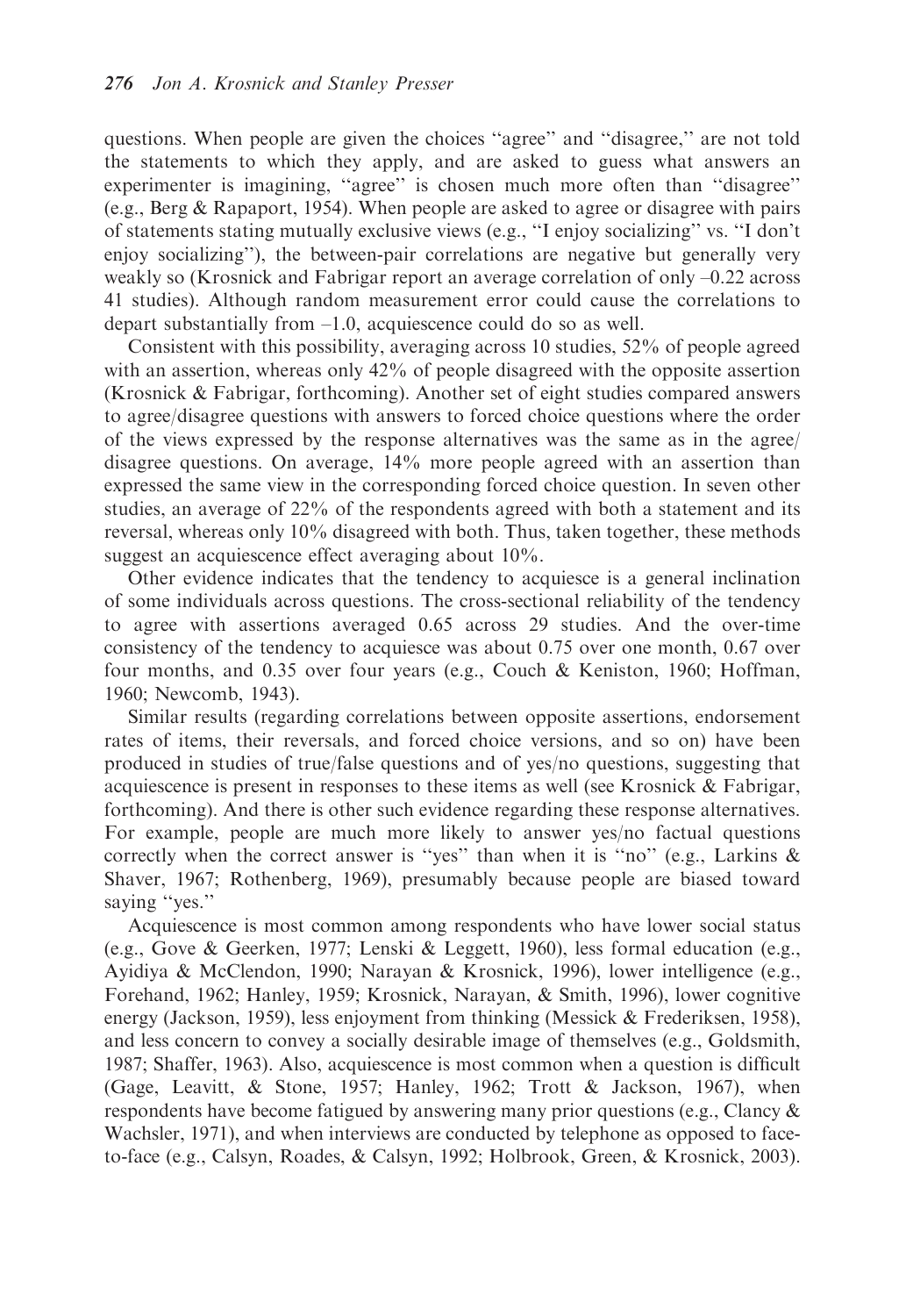Although some of these results are consistent with the notion that acquiescence results from politeness or deferral to people of higher social status, all of the results are consistent with the satisficing explanation.

If this interpretation is correct, acquiescence might be reduced by assuring (through pretesting) that questions are easy for people to comprehend and answer and by taking steps to maximize respondent motivation to answer carefully and thoughtfully. However, no evidence is yet available on whether acquiescence can be reduced in these ways. Therefore, a better approach to eliminating acquiescence is to avoid using agree/disagree, true/false, and yes/no questions altogether. This is especially sensible because answers to these sorts of questions are less valid and less reliable than answers to the ''same'' questions expressed in a format that offers competing points of view and asks people to choose among them (e.g., Eurich, 1931; Isard, 1956; Watson & Crawford, 1930).

One alternative approach to controlling for acquiescence is derived from the presumption that certain people have acquiescent personalities and are likely to do all of the acquiescing. According to this view, a researcher needs to identify those people and statistically adjust their answers to correct for this tendency (e.g., Couch & Keniston, 1960). To this end, many batteries of items have been developed to measure a person's tendency to acquiesce, and people who offer lots of ''agree,'' ''true,'' or ''yes'' answers across a large set of items can then be spotlighted as likely acquiescers. However, the evidence on moderating factors (e.g., position in the questionnaire and mode of administration) that we reviewed above suggests that acquiescence is not simply the result of having an acquiescent personality; rather, it is influenced by circumstantial factors. Because this ''correction'' approach does not take that into account, the corrections performed are not likely to fully adjust for acquiescence.

It might seem that acquiescence can be controlled by measuring a construct with a large set of agree/disagree or true/false items, half of them making assertions opposite to the other half (called ''item reversals;'' see Paulhus, 1991). This approach is designed to place acquiescers in the middle of the dimension, but it will do so only if the assertions made in the reversals are as extreme as the original statements. Furthermore, it is difficult to write large sets of item reversals without using the word ''not'' or other such negations, and evaluating assertions that include negations is cognitively burdensome and error-laden for respondents, thus adding measurement error and increasing respondent fatigue (e.g., Eifermann, 1961; Wason, 1961). Even if one is able to construct appropriately reversed items, acquiescers presumably end up at a point on the measurement dimension where most probably do not belong on substantive grounds. That is, if these individuals were induced not to acquiesce and to instead answer the items thoughtfully, their final scores would presumably be more valid than placing them at or near the midpoint of the dimension.

Most important, answering an agree/disagree, true/false, or yes/no question always requires respondents to first answer a comparable rating question with construct-specific response options. For example, people asked to agree or disagree with the assertion "I like bananas," must first decide how positive or negative their attitudes are toward bananas (perhaps concluding ''I love bananas'') and then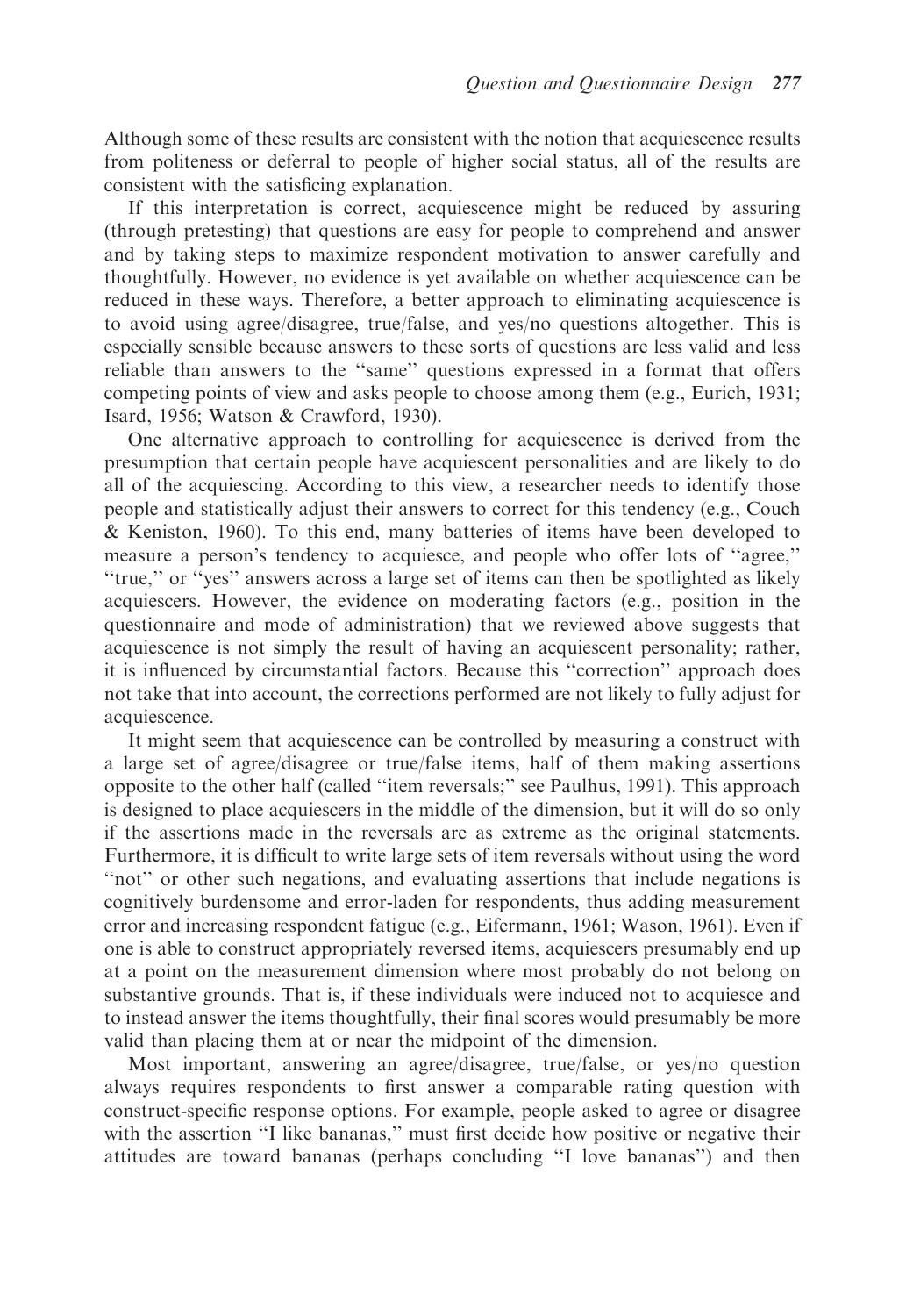translate that conclusion into the appropriate selection in order to answer the question. Researchers who use such questions presume that arraying people along the agree/disagree dimension corresponds monotonically to arraying them along the underlying substantive dimension of interest. That is, the more people agree with the assertion ''I like bananas,'' the more positive is their true attitude toward bananas.

Yet consider respondents asked for their agreement with the statement ''I am usually pretty calm.'' They may ''disagree'' because they believe they are always very calm or because they are never calm, which violates the monotonic equivalence of the response dimension and the underlying construct of interest. As this example makes clear, it would be simpler to ask people directly about the underlying dimension. Every agree/disagree, true/false, or yes/no question implicitly requires the respondent to rate an object along a continuous dimension, so asking about that dimension directly is bound to be less burdensome. Not surprisingly, then, the reliability and validity of rating scale questions that array the full attitude dimension explicitly (e.g., from ''extremely bad'' to ''extremely good,'' or from ''dislike a great deal'' to ''like a great deal'') are higher than those of agree/disagree, true/false, and yes/no questions that focus on only a single point of view (e.g., Ebel, 1982; Mirowsky & Ross, 1991; Ruch & DeGraff, 1926; Saris & Krosnick, 2000; Wesman, 1946). Consequently, it seems best to avoid agree/disagree, true/false, and yes/no formats altogether and instead ask questions using rating scales that explicitly display the evaluative dimension.

#### 9.5. Order of Response Alternatives

Many studies have shown that the order in which response alternatives are presented can affect their selection. Some studies show primacy effects (options more likely to be selected when they are presented early); others show recency effects (options more likely to be selected when presented last), and still other studies show no order effects at all. Satisficing theory helps explain these results.

We consider first how response order affects categorical questions and then turn to its effect in rating scales. Response order effects in categorical questions (e.g., ''Which do you like more, peas or carrots?'') appear to be attributable to ''weak satisficing.'' When confronted with categorical questions, optimal answering would entail carefully assessing the appropriateness of each of the offered response alternatives before selecting one. In contrast, a weak satisficer would simply choose the first response alternative that appears to constitute a reasonable answer. Exactly which alternative is most likely to be chosen depends in part upon whether the choices are presented visually or orally.

When categorical alternatives are presented visually, either on a show-card in a face-to-face interview or in a self-administered questionnaire, weak satisficing is likely to bias respondents toward selecting choices displayed early in a list. Respondents are apt to consider each alternative individually beginning at the top of the list, and their thoughts are likely to be biased in a confirmatory direction (Koriat, Lichtenstein, & Fischhoff, 1980; Klayman & Ha, 1984; Yzerbyt & Leyens,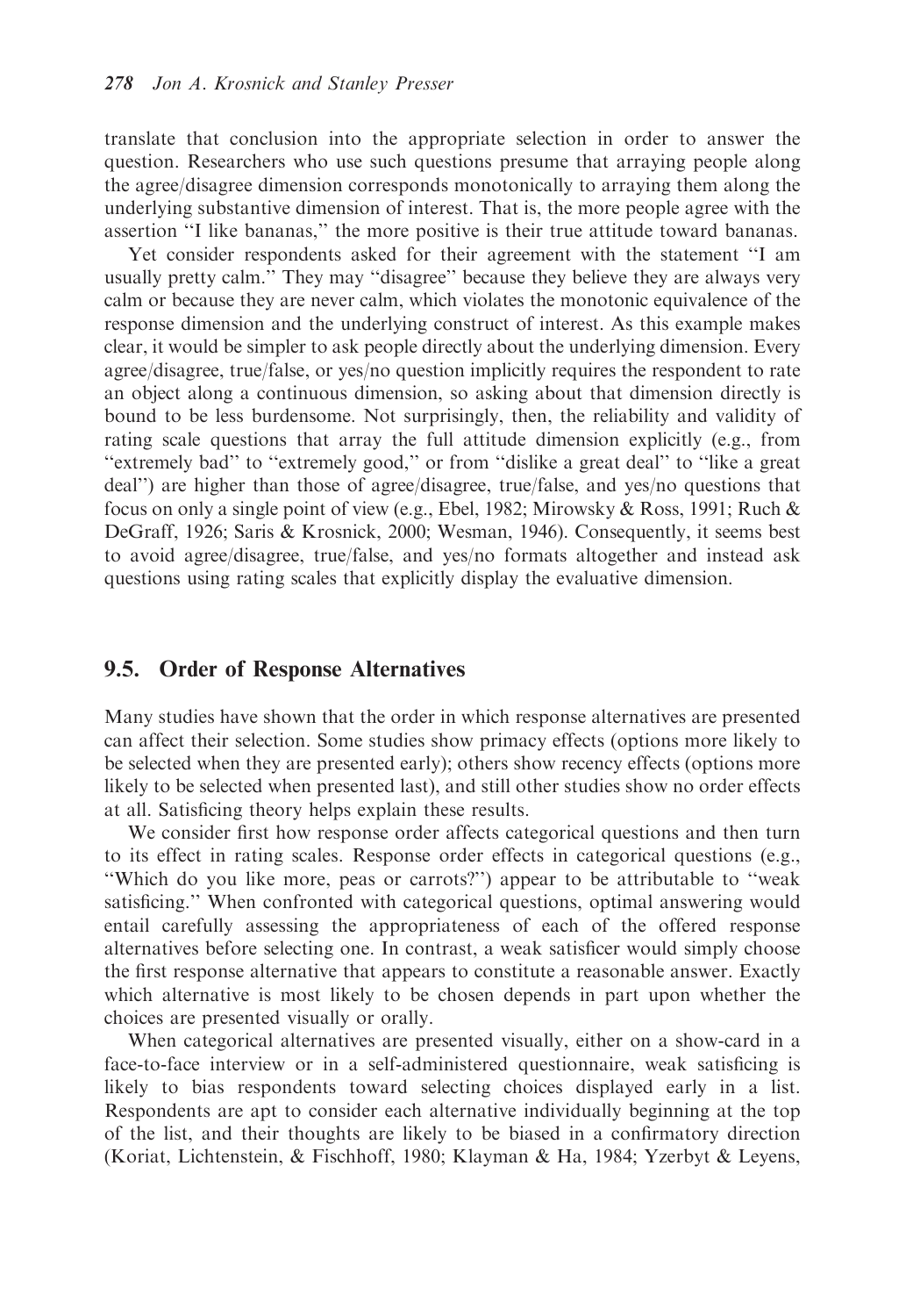1991). Given that researchers typically include choices that are plausible, confirmation-biased thinking will often generate at least a reason or two in favor of most of the alternatives in a question.

After considering one or two alternatives, the potential for fatigue (and therefore reduced processing of later alternatives) is significant. Fatigue may also result from proactive interference, whereby thoughts about the initial alternatives interfere with thinking about later, competing alternatives (Miller  $\&$  Campbell, 1959). Weak satisficers cope by thinking only superficially about later alternatives; the confirmatory bias thereby advantages the earlier items. Alternatively, weak satisficers can simply terminate their evaluation altogether once they come upon an alternative that seems to be a reasonable answer. Because many answers are likely to seem reasonable, such respondents are again apt to end up choosing alternatives near the beginning of a list. Thus, weak satisficing seems liable to produce primacy effects under conditions of visual presentation.

When response alternatives are presented orally, as in face-to-face or telephone interviews, the effects of weak satisficing are more difficult to anticipate. This is so because order effects reflect not only evaluations of each option, but also the limits of memory. When categorical alternatives are read aloud, presentation of the second alternative terminates processing of the first one, usually relatively quickly. Therefore, respondents are able to devote the most processing time to the final items; these items remain in short-term memory after interviewers pause to let respondents answer.

It is conceivable that some people listen to a short list of categorical alternatives without evaluating any of them. Once the list is completed, these individuals may recall the first alternative, think about it, and then progress forward through the list from there. Given that fatigue should instigate weak satisficing relatively quickly, a primacy effect would be expected. However, because this approach requires more effort than first considering the final items in the list, weak satisficers are unlikely to use it very often. Therefore, considering only the allocation of processing, we would anticipate both primacy and recency effects, though the latter should be more common than the former.

These effects of deeper processing are likely to be reinforced by the effects of memory. Categorical alternatives presented early in a list are most likely to enter long-term memory (e.g., Atkinson & Shiffrin, 1968), and those presented at the end of a list are most likely to be in short-term memory immediately after the list is heard (e.g., Atkinson & Shiffrin, 1968). Furthermore, options presented late are disproportionately likely to be recalled (Baddeley & Hitch, 1977). So options presented at the beginning and end of a list are more likely to be recalled after the question is read, particularly if the list is long. Therefore, both early and late categorical options should be more available for selection, especially among weak satisficers. Short-term memory usually dominates long-term memory immediately after acquiring a list of information (Baddeley  $& Hitch, 1977$ ), so memory factors should promote recency effects more than primacy effects. Thus, in response to orally presented questions, mostly recency effects would be expected, though some primacy effects might occur as well.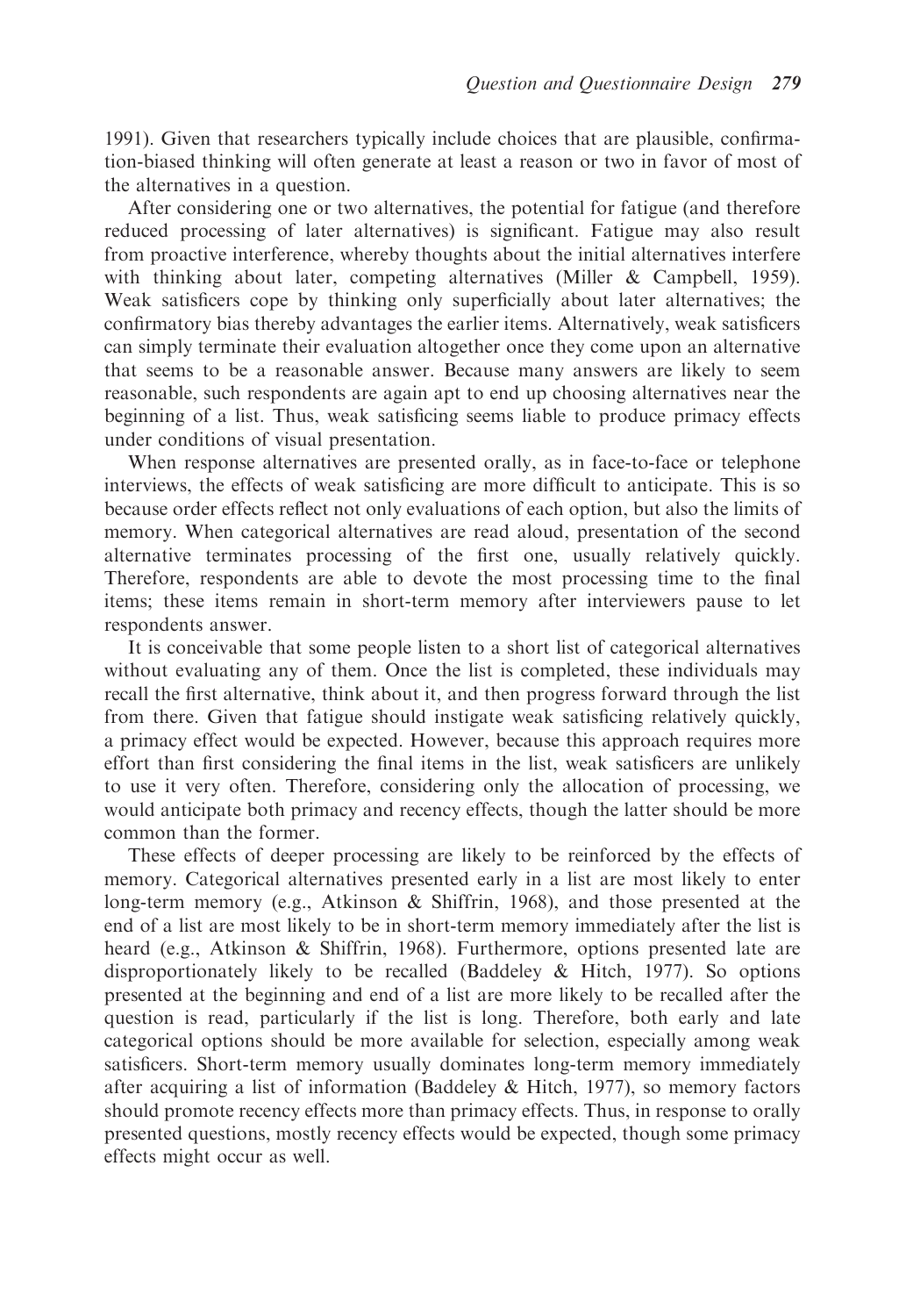Schwarz and Hippler (1991) and Schwarz, Hippler, and Noelle-Neumann (1992) note two additional factors that may govern response order effects: the plausibility of the response alternatives presented and perceptual contrast effects. If deep processing is accorded to an alternative that seems highly implausible, even people with a confirmatory bias in reasoning may fail to generate any reasons to select it. Thus, deeper processing of some alternatives may make them especially unlikely to be selected.

Although studies of response order effects in categorical questions seem to offer a confusing pattern of results when considered as a group, a clearer pattern appears when the studies are separated into those involving visual and oral presentation. In visual presentation, primacy effects have been found (Ayidiya & McClendon, 1990; Becker, 1954; Bishop, Hippler, Schwarz, & Strack, 1988; Campbell & Mohr, 1950; Israel & Taylor, 1990; Krosnick & Alwin, 1987; Schwarz et al., 1992). In studies involving oral presentation, nearly all response order effects have been recency effects (McClendon, 1986; Berg & Rapaport, 1954; Bishop, 1987; Bishop et al., 1988; Cronbach, 1950; Krosnick, 1992; Krosnick & Schuman, 1988; Mathews, 1927; McClendon, 1991; Rubin, 1940; Schuman & Presser, 1981; Schwarz et al., 1992; Visser, Krosnick, Marquette,  $&$  Curtin, 2000).<sup>5</sup>

If the response order effects demonstrated in these studies are due to weak satisficing, then these effects should be stronger under conditions where satisficing is most likely. And indeed, these effects were stronger among respondents with relatively limited cognitive skills (Krosnick, 1990; Krosnick & Alwin, 1987; Krosnick et al., 1996; McClendon, 1986, 1991; Narayan & Krosnick, 1996). Mathews (1927) also found stronger primacy effects as questions became more and more difficult and as people became more fatigued. And although McClendon (1986) found no relation between the number of words in a question and the magnitude of response order effects, Payne (1949/1950) found more response order effects in questions involving more words and words that were more difficult to comprehend. Also, Schwarz et al. (1992) showed that a strong recency effect was eliminated when prior questions on the same topic were asked, which presumably made knowledge of the topic more accessible and thereby made optimizing easier.

Much of the logic articulated above regarding categorical questions seems applicable to rating scales, but in a different way than for categorical questions. Many people's attitudes are probably not perceived as precise points on an underlying evaluative dimension but rather are seen as ranges or ''latitudes of acceptance'' (Sherif & Hovland, 1961; Sherif, Sherif, & Nebergall, 1965). If satisficing respondents consider the options on a rating scale sequentially, they may select the first one that falls in their latitude of acceptance, yielding a primacy effect under both visual and oral presentation.

Nearly all of the studies of response order effects in rating scales involved visual presentation, and when order effects appeared, they were almost uniformly primacy

<sup>5.</sup> Some studies have found no effect of response order.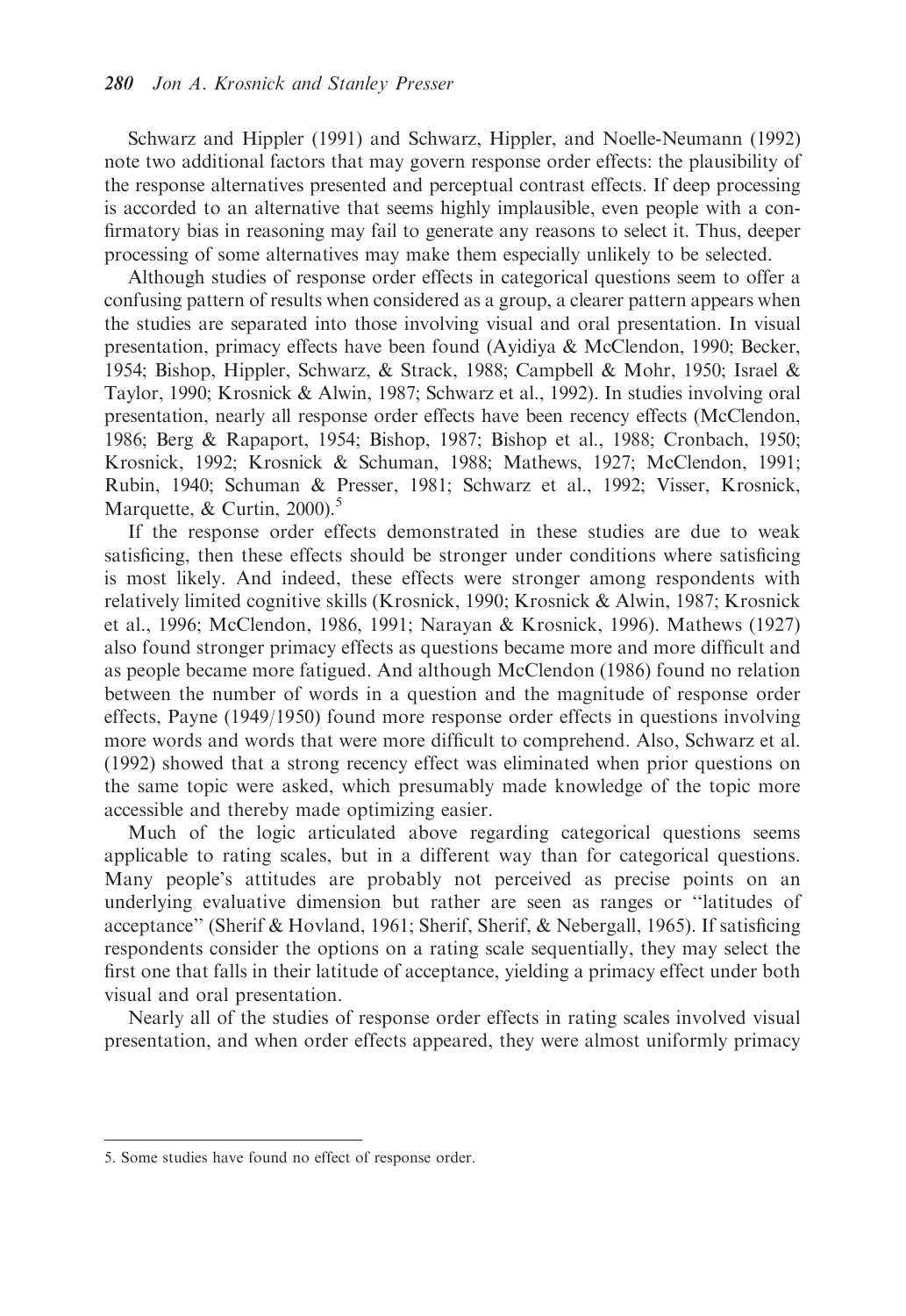effects (Carp, 1974; Chan, 1991; Holmes, 1974; Johnson, 1981; Payne, 1971; Quinn & Belson, 1969). Furthermore, the two studies of rating scales that used oral presentation found primacy effects as well (Kalton, Collins, & Brook, 1978; Mingay & Greenwell, 1989). Consistent with the satisficing notion, Mingay and Greenwell (1989) found that their primacy effect was stronger for people with more limited cognitive skills. However, these investigators found no relation of the magnitude of the primacy effect to the speed at which interviewers read questions, despite the fact that a fast pace presumably increased task difficulty. Also, response order effects were no stronger when questions were placed later in a questionnaire (Carp, 1974). Thus, the moderators of rating scale response order effects may be different from the moderators of such effects in categorical questions, though more research is clearly needed to fully address this question.

How should researchers handle response order effects when designing survey questions? One seemingly effective way to do so is to counterbalance the order in which choices are presented. Counterbalancing is relatively simple to accomplish with dichotomous questions; a random half of the respondents can be given one order, and the other half can be given the reverse order. When the number of response choices increases, the counterbalancing task can become more complex. However, when it comes to rating scales, it makes no sense to completely randomize the order in which scale points are presented, because that would eliminate the sensible progressive ordering from positive to negative, negative to positive, most to least, least to most, etc. Therefore, for scales, only two orders ought to be used, regardless of how many points are on the scale.

Unfortunately, counterbalancing order creates a new problem: variance in responses due to systematic measurement error. Once response alternative orders have been varied, respondent answers may differ from one another partly because different people received different orders. One might view this new variance as *random* error variance, the effect of which would be to attenuate observed relations among variables and leave marginal distributions of variables unaltered. However, given the theoretical explanations for response order effects, this error seems unlikely to be random.

Thus, in addition to counterbalancing presentation order, it seems potentially valuable to take steps to reduce the likelihood of the effects occurring in the first place. The most effective method for doing so presumably depends on the cognitive mechanism producing the effect. If primacy effects are due to satisficing, then steps that reduce satisficing should reduce the effects. For example, with regard to motivation, questionnaires can be kept short, and accountability can be induced by occasionally asking respondents to justify their answers. With regard to task difficulty, the wording of questions and answer choices can be made as simple as possible.

## 9.6. Treatment of No-Opinion

What happens when people are asked a question about which they have no relevant knowledge? Ideally, they will say that they do not know the answer. But respondents may wish not to appear uninformed and may therefore give an answer to satisfy the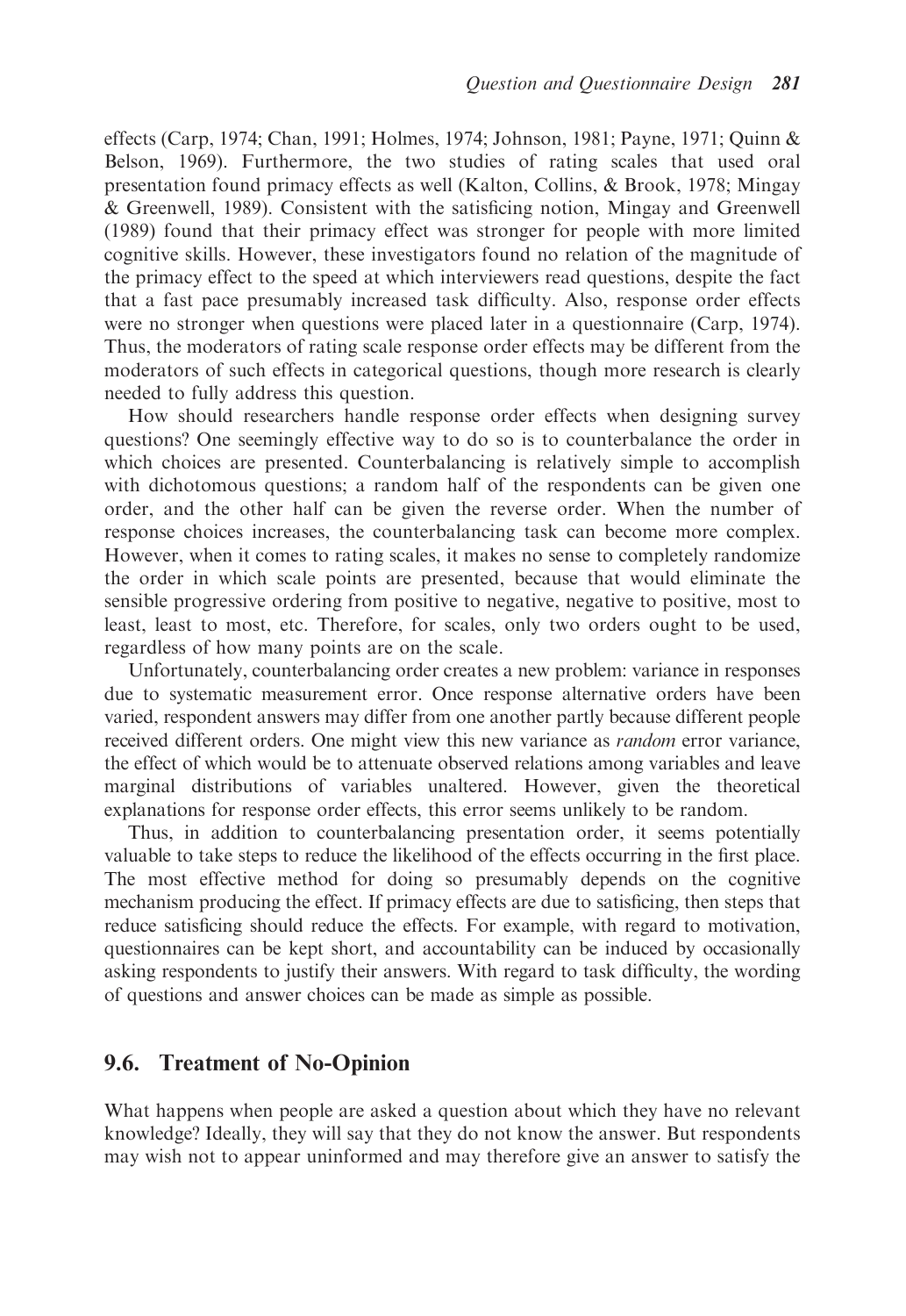interviewer (Converse, 1964). In order to reduce the likelihood of such behavior, some researchers have recommended that don't know (DK) options (or filters) routinely be included in questions (e.g., Bogart, 1972; Converse & Presser, 1986; Payne, 1950; Vaillancourt, 1973). By explicitly offering a DK option, filters tell respondents that it is acceptable to say they have no information with which to answer a question.

Do DK filters work? On the one hand, there is evidence that they successfully encourage people without information to admit it (Schuman & Presser, 1981). On the other hand, filters may go too far and discourage people who do have information with which to generate a meaningful answer from expressing it. In fact, there is considerable evidence that DK filters do not improve measurement.

Support for this conclusion comes from research that explored the meaningfulness of the substantive responses provided by people who would have said ''don't know'' if that option had been offered. Gilljam and Granberg (1993) asked three questions tapping attitudes toward building nuclear power plants. The first of these questions offered a DK option, and 15% selected it. The other two questions, asked later in the interview, did not offer DK options, and only 3% and 4%, respectively, failed to offer substantive responses to them. Thus, the majority of people who said ''don't know'' to the initial question offered opinions on the later two questions. Their later responses mostly reflected meaningful opinions, because they correlated moderately with one another and predicted the respondents' vote on a nuclear power referendum that occurred a few months after the interview.

Although Bishop, Oldendick, Tuchfarber, and Bennett (1979) found slightly stronger associations of attitudes with other criterion items when DK options were offered than when they were not, Schuman and Presser (1981) rarely found such differences. Alwin and Krosnick (1991), McClendon and Alwin (1993), Krosnick and Berent (1993), Krosnick et al. (2002), and Poe, Seeman, McLaughlin, Mehl, and Dietz (1988) found answers were no more reliable when DK filters were included in questions than when they were not.

Krosnick et al. (2002) also found that offering DK options did not enhance the degree to which people's answers were responsive to question manipulations that should have affected them. Respondents were asked whether they would be willing to pay a specified amount in additional taxes for an environmental program, with random subsamples offered or not offered an explicit DK. The specified tax amount differed across random subsamples, on the presumption that fewer people would be willing to pay for the program as the price increased. If failing to offer a DK option creates meaningless answers, then there would have been less price sensitivity among people pressed to offer substantive opinions than among those offered a DK option. But in fact, sensitivity to price was the same in both groups. Even more notably, Visser, Krosnick, Marquette, and Curtin (2000) found that preelection polls predicted election outcomes more accurately when respondents who initially said they did not know were pressed to identify the candidate toward whom they leaned.

In interpreting these results on the effects of DK filters, it is useful to consider cognitive psychologists' work on the process by which people decide that they do not know something. Norman (1973) proposed a two-step model. If asked a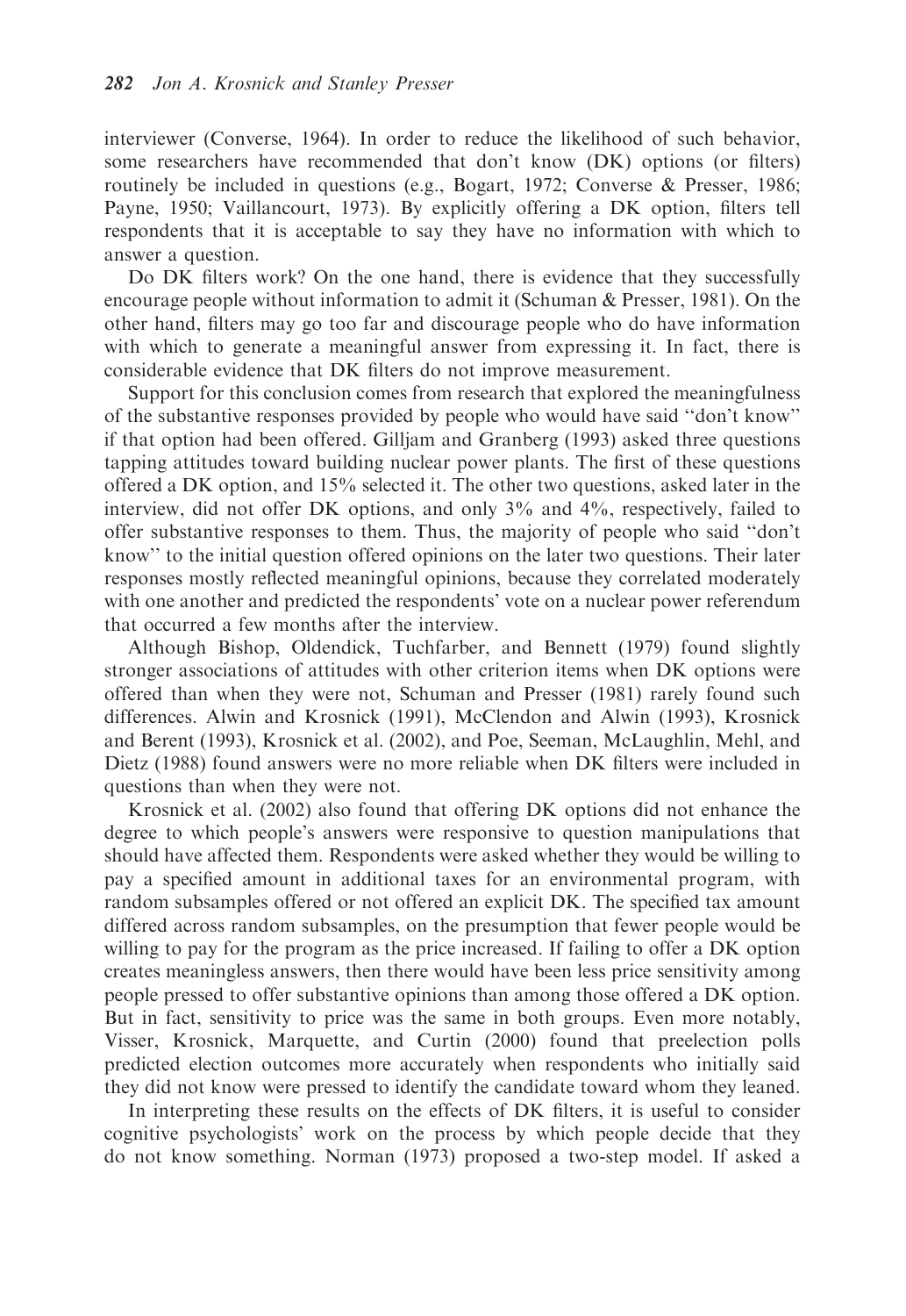question such as ''Do you favor or oppose U.S. government aid to Nicaragua?'' a respondent's first step would be to search long-term memory for any information relevant to the objects mentioned: U.S. foreign aid and Nicaragua. If no information about either is recalled, the individual can quickly respond by saying ''don't know.'' But if some information is located about either object, the person must then retrieve that information and decide whether it can be used to formulate a reasonable opinion. If not, the individual can then answer ''don't know,'' but the required search time makes this a relatively slow response. Glucksberg and McCloskey (1981) reported a series of studies demonstrating that ''don't know'' responses do indeed occur either quickly or slowly, the difference resulting from whether or not any relevant information can be retrieved in memory.

According to the proponents of DK filters, the most common reason for DKs is that the respondent lacks the necessary information and/or experience with which to form an attitude. This would presumably yield quick, first-stage DK responses. In contrast, second-stage DK responses could occur for other reasons, such as ambivalence: some respondents may know a great deal about an object and/or have strong feelings toward it, but their thoughts and/or feelings may be contradictory, making it difficult to select a single response.

DK responses might also result at the point at which respondents attempt to translate their judgment into the choices offered by a question. Thus, people may know approximately where they fall on an attitude scale (e.g., around 6 or 7 on a 1–7 scale), but because of ambiguity in the meaning of the scale points or of their internal attitudinal cues, they may be unsure of exactly which point to choose, and therefore offer a DK response. Similarly, individuals who have some information about an object, have a neutral overall orientation toward it, and are asked a question without a neutral response option might say DK because the answer they would like to give has not been conferred legitimacy. Or people may be concerned that they do not know enough about the object to defend an opinion, so their opinion may be withheld rather than reported.

Finally, it seems possible that some DK responses occur before respondents have even begun to attempt to retrieve relevant information. Thus, respondents may say ''don't know'' because they do not understand the question (see, e.g., Fonda, 1951).

There is evidence that DK responses occur for all these reasons, but when people are asked directly why they say ''don't know,'' they rarely mention lacking information or an opinion. Instead they most often cite other reasons such as ambivalence (Coombs & Coombs, 1976; Faulkenberry & Mason, 1978; Klopfer & Madden, 1980; Schaeffer & Bradburn, 1989).

Satisficing theory also helps account for the fact that DK filters do not consistently improve data quality (Krosnick, 1991). According to this perspective, people have many latent attitudes that they are not immediately aware of holding. Because the bases of those opinions reside in memory, people can retrieve those bases and integrate them to yield an overall attitude, but doing so requires significant cognitive effort (optimizing). When people are disposed not to do this work and instead prefer to shortcut the effort of generating answers, they may attempt to satisfice by looking for cues pointing to an acceptable answer that requires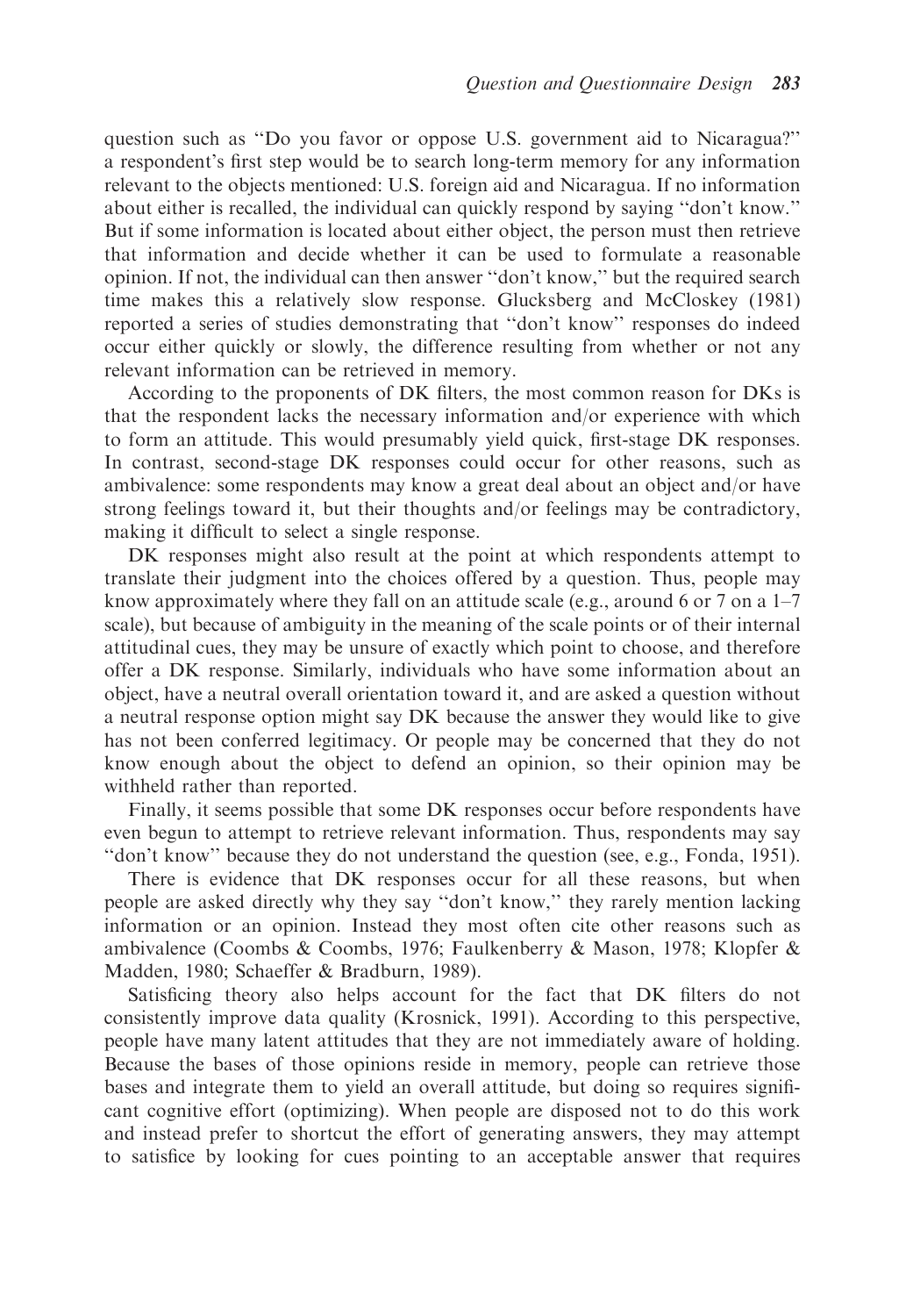little effort to select. A DK option constitutes just such a cue and may therefore encourage satisficing, whereas omitting the DK option is more apt to encourage respondents to do the work necessary to retrieve relevant information from memory.

This perspective suggests that DK options should be especially likely to attract respondents under the conditions thought to foster satisficing: low ability to optimize, low motivation to do so, or high task difficulty. Consistent with this reasoning, DK filters attract individuals with more limited cognitive skills, as well as those with relatively little knowledge and exposure to information about the attitude object (for a review, see Krosnick, 1999). In addition, DK responses are especially common among people for whom an object is low in personal importance, of little interest, and arouses little affective involvement. This may be because of lowered motivation to optimize under these conditions. Furthermore, people are especially likely to say DK when they feel they lack the ability to formulate informed opinions (i.e., subjective competence), and when they feel there is little value in formulating such opinions (i.e., demand for opinionation). These associations may arise at the time of attitude measurement: low motivation inhibits a person from drawing on knowledge available in memory to formulate and carefully report a substantive opinion of an object.

DK responses are also more likely when questions appear later in a questionnaire, at which point motivation to optimize is presumably waning (Culpepper, Smith, & Krosnick, 1992; Krosnick et al., 2002; Dickinson & Kirzner, 1985; Ferber, 1966; Ying, 1989). Also, DK responses become increasingly common as questions become more difficult to understand (Converse, 1976; Klare, 1950).

Hippler and Schwarz (1989) proposed still another reason why DK filters may discourage reporting of real attitudes: Strongly worded DK filters (e.g., ''or haven't you thought enough about this issue to have an opinion?'') might suggest that a great deal of knowledge is required to answer a question and thereby intimidate people who feel they might not be able to adequately justify their opinions. Consistent with this reasoning, Hippler and Schwarz found that respondents inferred from the presence and strength of a DK filter that follow-up questioning would be more extensive, would require more knowledge, and would be more difficult. People motivated to avoid extensive questioning or concerned that they could not defend their opinions might be attracted toward a DK response.

A final reason why people might prefer the DK option to offering meaningful opinions is the desire not to present a socially undesirable or unflattering image of themselves. Consistent with this claim, many studies found that people who offered DK responses frequently would have provided socially undesirable responses (Cronbach, 1950, p. 15; Fonda, 1951; Johanson, Gips, & Rich, 1993; Kahn & Hadley, 1949; Rosenberg, Izard, & Hollander, 1955).

Taken together, these studies suggest that DKs often result not from genuine lack of opinions but rather from ambivalence, question ambiguity, satisficing, intimidation, and self-protection. In each of these cases, there is something meaningful to be learned from pressing respondents to report their opinions, but DK response options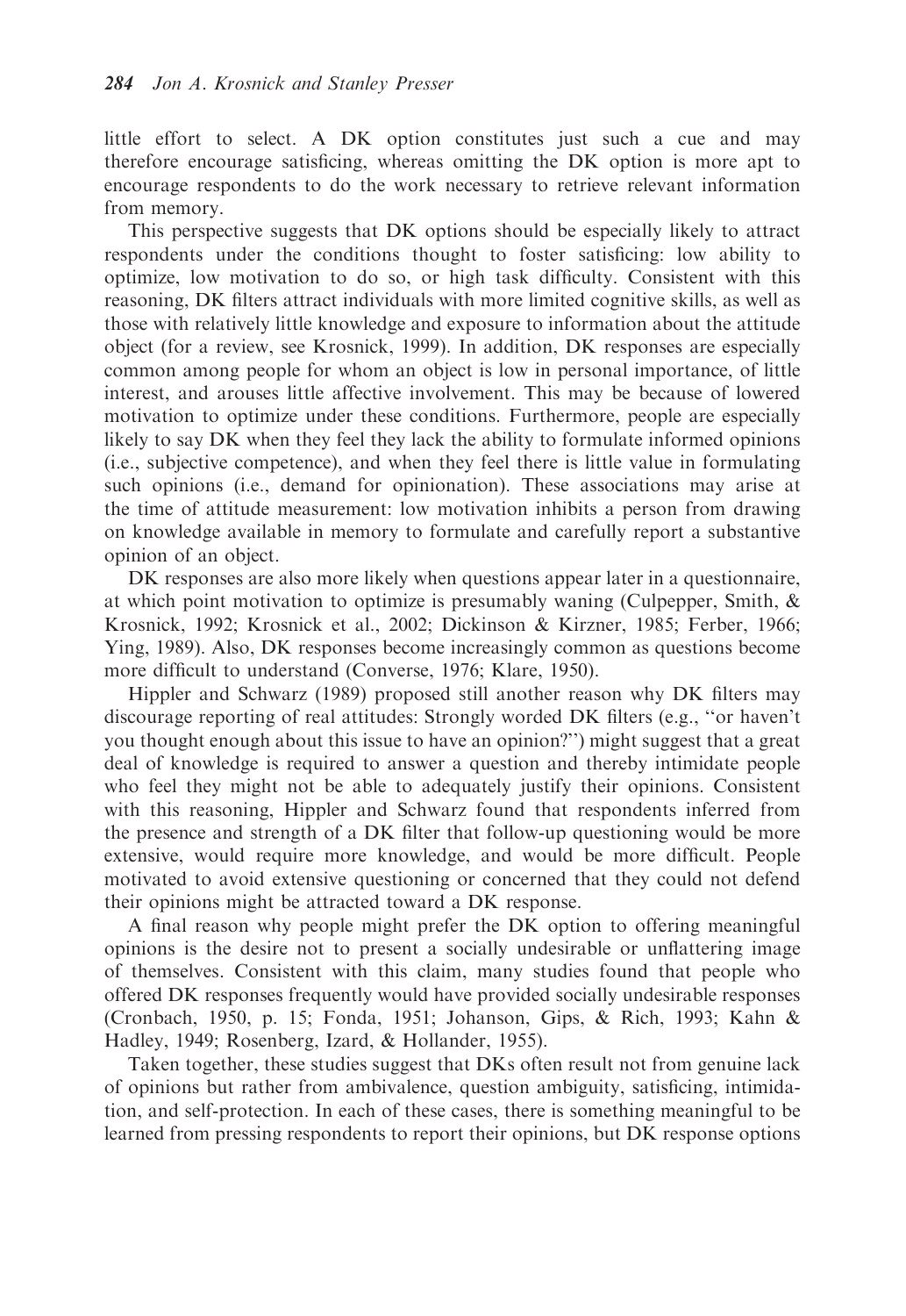discourage people from doing so. As a result, data quality does not improve when such options are explicitly included in questions.

In order to distinguish ''real'' opinions from ''non-attitudes,'' follow-up questions that measure attitude strength may be used. Many empirical investigations have confirmed that attitudes vary in strength, and the task respondents presumably face when confronting a ''don't know'' response option is to decide whether their attitude is sufficiently weak to be best described by that option. But because the appropriate cut point along the strength dimension is both hard to specify and unlikely to be specified uniformly across respondents, it seems preferable to encourage people to report their attitude and then describe where it falls along the strength continuum (see Krosnick, Boninger, Chuang, Berent, & Carnot, 1993 and Wegener, Downing, Krosnick, & Petty, 1995 for a discussion of the nature and measurement of the various dimensions of strength).

## 9.7. Social Desirability Response Bias

For many survey questions, respondents have no incentive to lie, so there is no reason to believe they intentionally misreport. On questions about socially desirable (or undesirable) matters, however, there are grounds for expecting such misreporting. Theoretical accounts from sociology (Goffman, 1959) and psychology (Schlenker & Weigold, 1989) assert that in pursuing goals in social interaction, people attempt to influence how others see them. Being viewed more favorably by others is likely to increase rewards and reduce punishments, which may motivate people not only to convey more favorable images of themselves than is warranted, but possibly even to deceive themselves as well (see Paulhus, 1984, 1986, 1991).

The most commonly cited evidence for misreporting in surveys comes from record-check studies, in which respondent answers are compared against entries in official records. Using records as the validation standard, many studies found that more people falsely reported in the socially desirable direction than in the socially undesirable one (Parry & Crossley, 1950; Locander, Sudman, & Bradburn, 1976). For example, many more people said they voted when polling place records showed they did not vote than said they did not vote when records showed they did (Katosh & Traugott, 1981).

Errors in official records, as well as mistakes made in matching respondents to records, mean that the disparity between records and self-reports is not necessarily due to social desirability bias (see, for example, Presser, Traugott, & Traugott, 1990). However, several other approaches to studying the matter have also found evidence consistent with social desirability bias. One such approach, the ''bogus pipeline technique,'' involves telling people that the researcher can otherwise determine the correct answer to a question they will be asked, so they might as well answer it accurately (see, e.g., Roese & Jamieson, 1993). People are more willing to report illicit substance use under these conditions than in conventional circumstances (Evans, Hansen, & Mittlemark, 1977; Murray & Perry, 1987). Likewise, Caucasians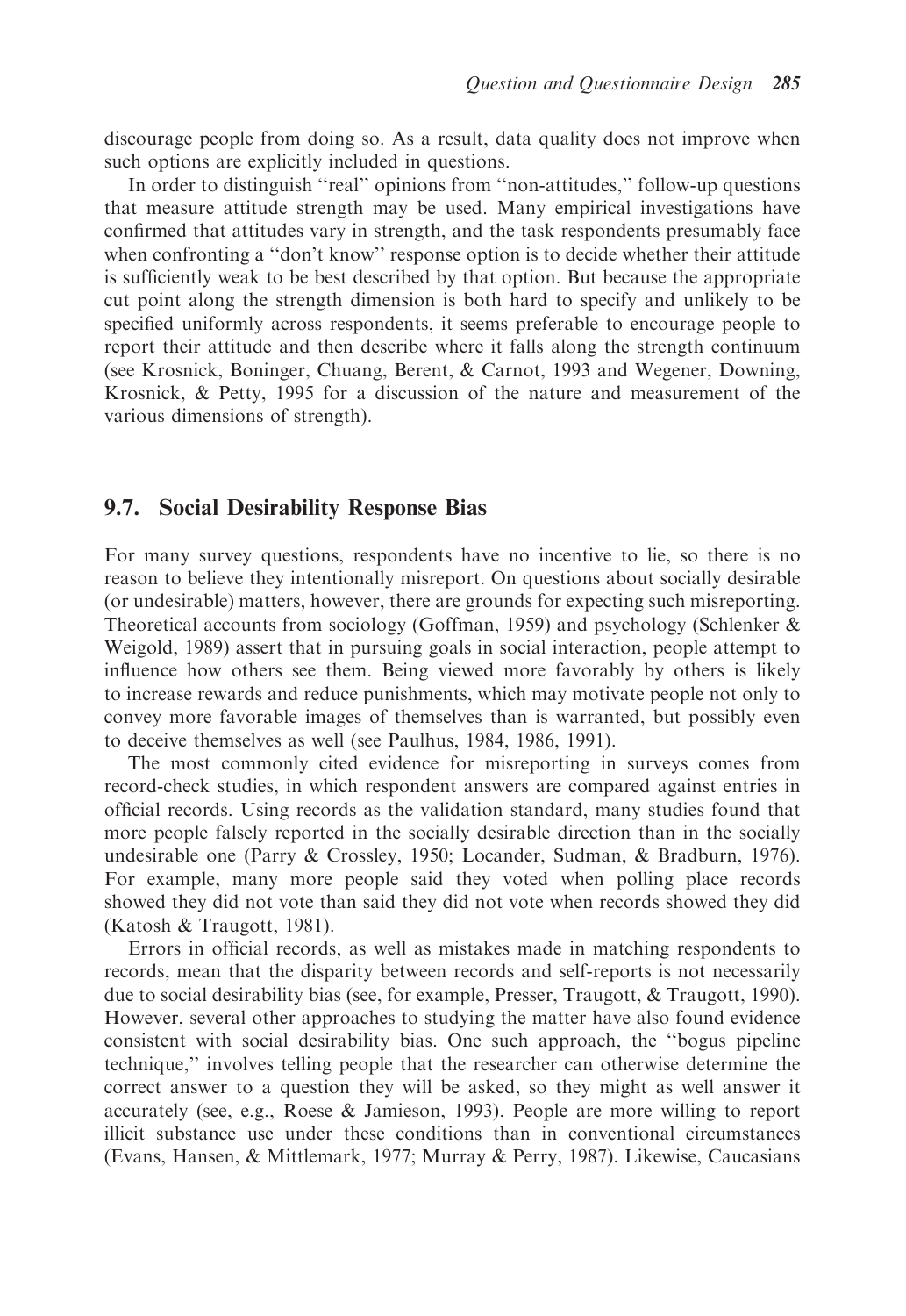are more willing to ascribe undesirable personality characteristics to African Americans (Sigall & Page, 1971; Pavlos, 1972, 1973) and are more willing to report disliking African Americans (e.g., Allen, 1975) under bogus pipeline conditions than in conventional ones.

Evidence of social desirability bias also comes from analyses of interviewer effects. The presumption here is that the observable characteristics of an interviewer may indicate to a respondent the answer the interviewer considers desirable. If respondents reply in a way that corresponds with the interviewers' characteristics, it suggests that the respondents tailored their answers accordingly. Several investigations have found that African Americans report more favorable attitudes toward whites when their interviewer is white than when the interviewer is African American (Anderson, Silver, & Abramson, 1988; Campbell, 1981; Schuman & Converse, 1971) and that white respondents express more favorable attitudes toward African Americans when responding to African American interviewers than to white interviewers (Campbell, 1981; Cotter, Cohen, & Coulter, 1982; Finkel, Guterbock, & Borg, 1991).

These findings suggest that eliminating the interviewer (or at least eliminating the interviewer's awareness of the respondent's answer) may reduce social desirability response bias. Consistent with this reasoning, Catholics in one study were more likely to report favoring legalized abortion and birth control on a self-administered questionnaire than to an interviewer (Wiseman, 1972); whites in another study reported more racial prejudice on a self-administered questionnaire than to an interviewer-administered one (Krysan, 1998); and respondents in many studies were more likely to report illicit drug use under self-administration than orally to interviewers (Tourangeau & Yan, 2007). Similarly, Kreuter, Presser, and Tourangeau (2008) found fewer socially desirable answers using web administration and interactive voice response, both of which eliminate the interviewer than in a comparable interviewer-administered survey.

Offering anonymity on self-administered questionnaires should further reduce social pressure, and thus may likewise reduce social desirability bias. Paulhus (1984) found that more desirable personality characteristics were reported when people were asked to write their names, addresses, and telephone numbers on their questionnaire than when they told not to put identifying information on the questionnaire (see also Gordon, 1987).

A quite different approach to making answers anonymous involves the ''randomized response technique'' (Warner, 1965). Here, respondents answer one of various questions, depending upon the outcome of a randomization device. For instance, if a coin flip comes up heads, respondents are asked to answer a nonsensitive item whose distribution is known (e.g., ''Were you born in April?''). If it comes up tails, they are asked to answer the focal sensitive item (e.g., ''Have you ever had an abortion?''). As only the respondent knows the outcome of the randomization device, the researcher does not know which question each person is answering, and thus people may feel freer to be honest. In a meta-analysis of 38 studies, Lensvelt-Mulders, Hox, van der Heijden, and Maas (2005) found that the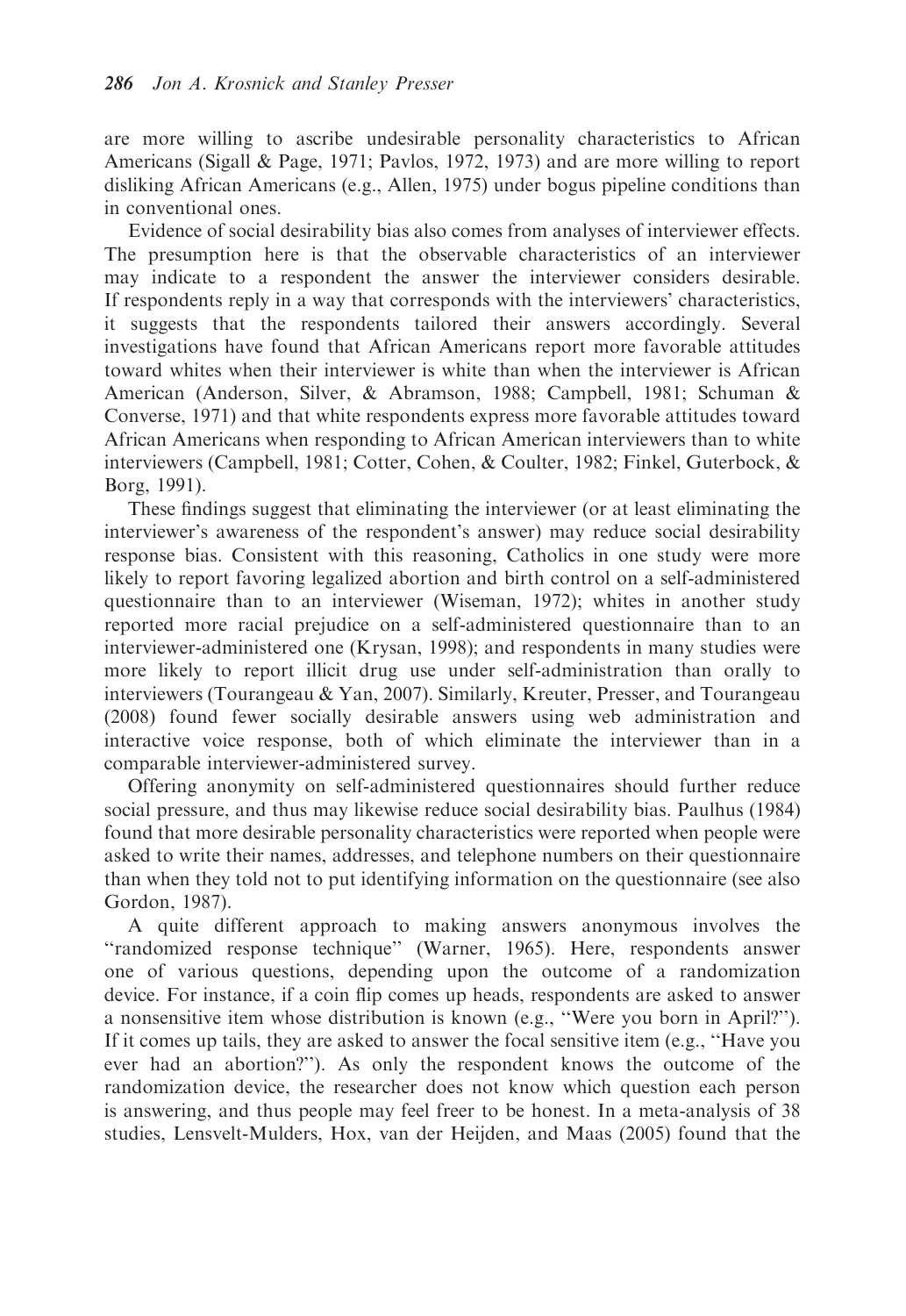randomized response technique significantly reduced socially desirable answers. However, many respondents probably do not understand the procedure, which may cause them to not follow the instructions. Edgell, Himmelfarb, and Duchan (1982), for example, found that many respondents would not give the directed response to a question if that response was a socially undesirable one and the question was sufficiently sensitive (see also Holbrook & Krosnick, 2005).

An approach similar to the randomized response technique, but one less likely to arouse respondent suspicion or confusion, is the ''item count technique'' (see, e.g., Droitcour et al., 1991). This approach randomly assigns respondents to one of two lists of items that differ only in whether a focal sensitive item is included. Respondents are asked how many of the items, in total, apply to them, not which apply to them. If the items are chosen appropriately, essentially no one will choose all or none, so it will be possible to estimate the proportion to which the focal item applies without knowing the identity of any particular respondent to whom it applies. As is true for the randomized response technique, however, the item count technique introduces an additional source of sampling error, which means that larger sample sizes are required. Experiments have found that when compared to direct self-reports, the item count technique often yielded more reports of socially undesirable behaviors or attitudes (for reviews, see Holbrook & Krosnick, in press; Tourangeau & Yan, 2007). In the instances where this difference did not appear, it could have been because social desirability bias did not distort the direct self-reports.

Another method designed to reduce social desirability bias attempts to save face for respondents by legitimating the less desirable response option. The most common approach involves noting in the question that many people do not engage in the socially desirable behavior, for instance, ''In talking to people about elections we often find that a lot of people were not able to vote because they weren't registered, were sick, or just didn't have time.'' Holbrook and Krosnick (2005) showed that this wording reduces voting reports.

In addition, yes/no response options can be converted into multiple response options, only one of which represents the desirable state, for instance:

- 1. I did not vote in the November 5th election.
- 2. I thought about voting this time, but didn't.
- 3. I usually vote, but didn't this time.
- 4. I am sure I voted in the November 5th election.

Belli, Traugott, Young, and McGonagle (1999) reported that offering these categories reduced voting reports, though their comparisons simultaneously varied other features as well.

Finally, consistent with our advice in the preceding section on don't knows, it is better not to provide explicit DK options for sensitive items, as they are more apt to provide a cover for socially undesirable responses.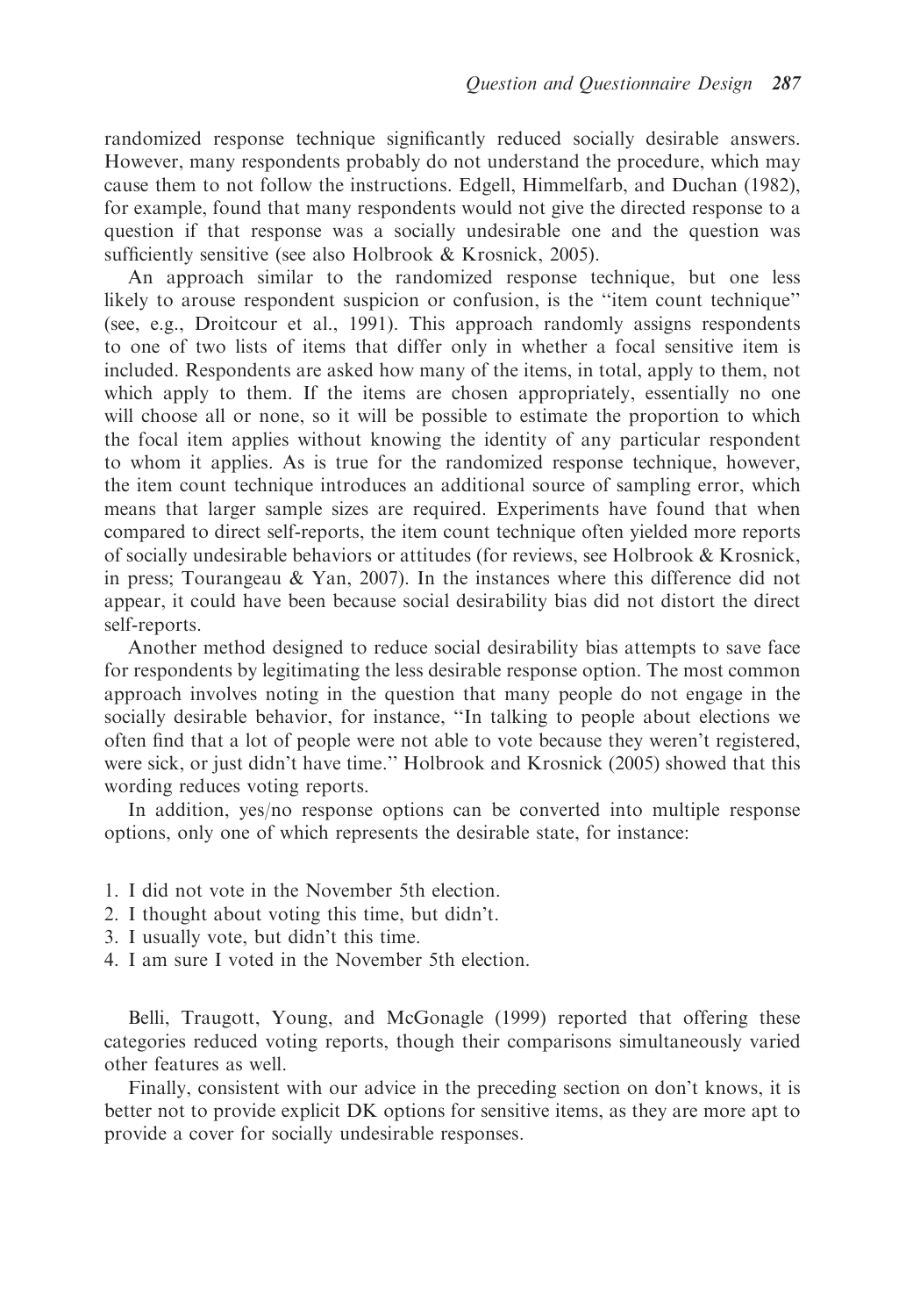## 9.8. Recall Error

Aside from motivated misreporting due to concern about social desirability, questions about the past are subject to two major sources of error. The first, and most fundamental, is comprehension. The query ''During the last month, have you purchased any household furniture?'' for instance, may be compromised by varying interpretations of ''household furniture'': some people will think lamps count, whereas others will not, and the same will be true for other purchases, such as beds. Thus, it is critical for questionnaire designers to attend to the ways in which terms are interpreted by respondents (for which pretesting, the subject of our penultimate section, can be invaluable). But this is true for all items, not just those about the past. The second major source of error  $-$  frailties of memory  $-$  is usually of greater concern for retrospective items than for other kinds of items. In this section, we review the questionnaire strategies that have been proposed to minimize recall error.<sup>6</sup>

At the outset, it is important to note that recall aids can only be effective for material that was encoded in memory. Although this point seems obvious, surveys sometimes ask for information respondents never knew. Lee et al. (1999), for example, showed that the very low accuracy of parents' reports about their children's immunizations arose because many parents never encoded the information. In these cases, asking respondents to consult records is probably the only way to improve reporting.

When information *is* encoded in memory, its retrieval is strongly affected by both the information's salience and the elapsed time since the information was encoded. Unless the information is both recent and salient, it may not come quickly to mind. Thus, time spent recalling is often related to accurate reporting. Since respondents may model their behavior on that of the interviewer, instructing interviewers to read more slowly is one way to promote respondent deliberation (and it has the added benefit of making question comprehension easier for respondents).<sup>7</sup> Adding redundant phrases or sentences, thereby lengthening the question, may likewise encourage respondent deliberation by increasing the time available for recall (Laurent, 1972).

Other ways to increase the time taken to answer questions include providing explicit instructions to respondents about the importance of carefully searching their

<sup>6.</sup> The strategies we review generally apply to questions about objective phenomena (typically behavior). For a review of problems associated with the special case of recalling attitudes, see Smith (1984) and Markus (1986).

<sup>7.</sup> As a reminder to the interviewer of the importance of a slower pace, pause notations may be included in the text of the question, e.g.: ''In a moment, I'm going to ask you whether you voted on Tuesday, November 5th (PAUSE) which was \_\_\_\_ days ago. (PAUSE) Before you answer, think of a number of different things that will likely come to mind if you actually did vote this past election day; (PAUSE) things like whether you walked, drove or were driven. (PAUSE) After thinking about it, you may realize that you did not vote in this particular election. (PAUSE) Now that you have thought about it, which of these statements best describes you: I did not vote in the November 5th election; (PAUSE) I thought about voting but didn't; (PAUSE) I usually vote but didn't this time; (PAUSE) I am sure I voted in the November 5th election.''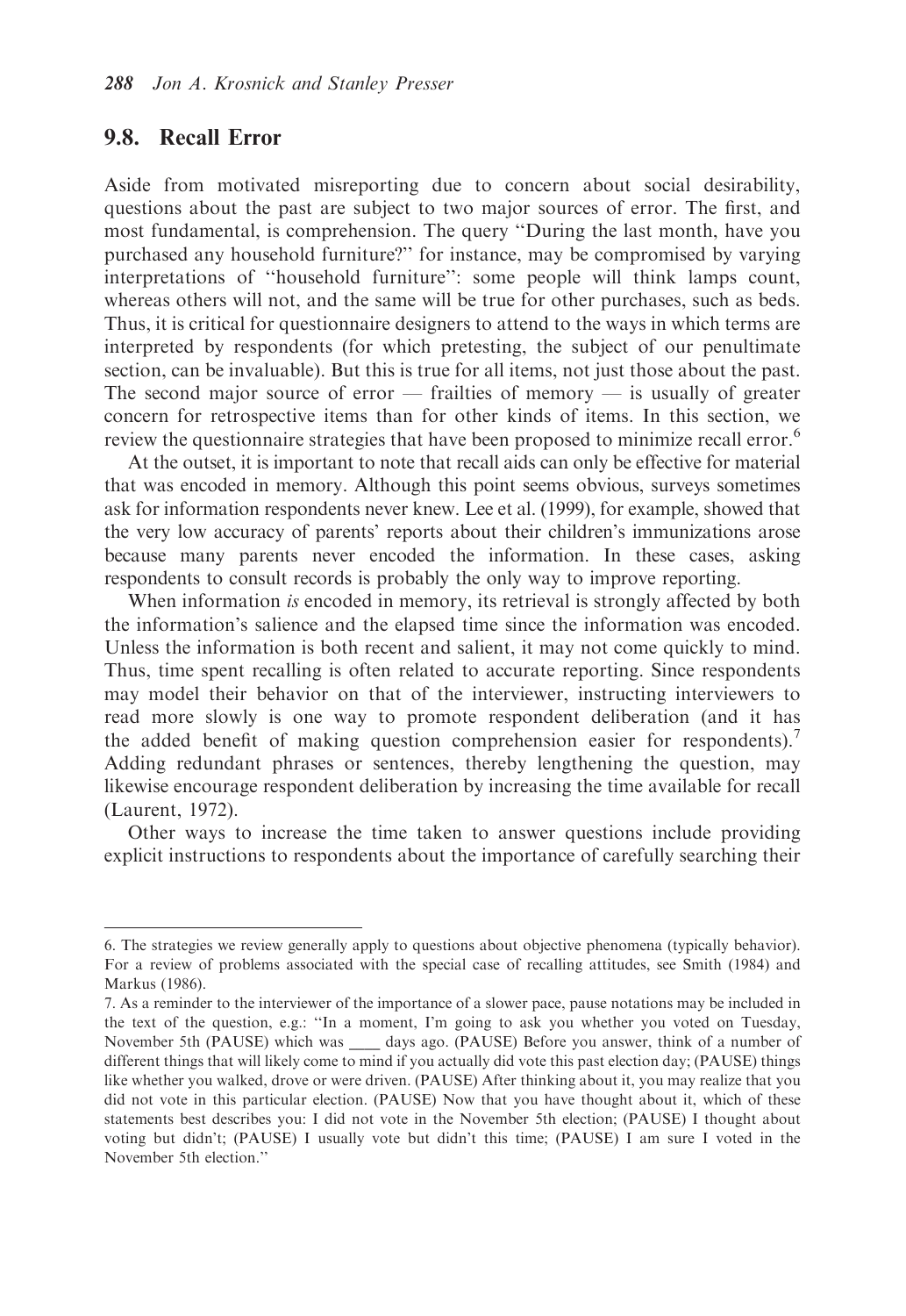memory (e.g., not saying the first thing that comes to mind); formally asking respondents to commit to doing a good job in line with the instructions; and having the interviewer provide positive feedback to respondents when they appear to be satisfying the instructions. Cannell et al. (1981) showed that these methods, each of which needs to be built into the questionnaire, improved reporting (see also Kessler, Wittchen, Abelson, & Zhao, 2000).

Irrespective of how much time or effort the respondent invests, however, some information will be difficult to recall. When records are available, the simplest approach to improving accuracy is to ask respondents to consult them. Alternatively, respondents may be asked to enter the information in a diary at the time of encoding or shortly thereafter. This requires a panel design in which respondents are contacted at one point and the diaries collected at a later point (with respondents often contacted at an intermediate point to remind them to carry out the task).<sup>8</sup> For discussions of the diary method, see Verbrugge (1980) and Sudman and Ferber (1979).

Accuracy may also be increased by reducing the burden of the task respondents are asked to perform. This can be done by simplifying the task itself or by assisting the respondent in carrying it out. One common way of simplifying the task is to shorten the reference period. Respondents will have an easier time recalling how often they have seen a physician in the last month than in the last year, and it is easier to recall time spent watching television yesterday than last week.

Most reference periods, however, will be subject to telescoping — the tendency to remember events as having happened more recently (forward telescoping) or less recently (backward telescoping) than they actually did. Neter and Waksberg (1964) developed the method of bounded recall to reduce this problem. This involves a panel design, in which the second interview asks respondents to report about the period since the first interview (with everything reported in the second interview compared to the reports from the initial interview to eliminate errors). Sudman, Finn, and Lannom (1984) proposed that at least some of the advantages of bounding could be obtained in a single interview, by asking first about an earlier period and then about the more recent period of interest. This was confirmed by an experiment they did, as well as by a similar one by Loftus, Klinger, Smith, and Fiedler (1990).

Another way of simplifying the task involves decomposition: dividing a single question into its constituent parts. Cannell, Oksenberg, Kalton, Bischoping, and Fowler (1989), for example, suggested that the item:

During the past 12 months since July 1st, 1987, how many times have you seen or talked with a doctor or a medical assistant about your health?

<sup>8.</sup> The diary approach — by sensitizing respondents to the relevant information — may also be used to gather information that respondents would otherwise not encode (e.g., children's immunizations). But a potential drawback of the method is that it may influence behavior, not just measure it.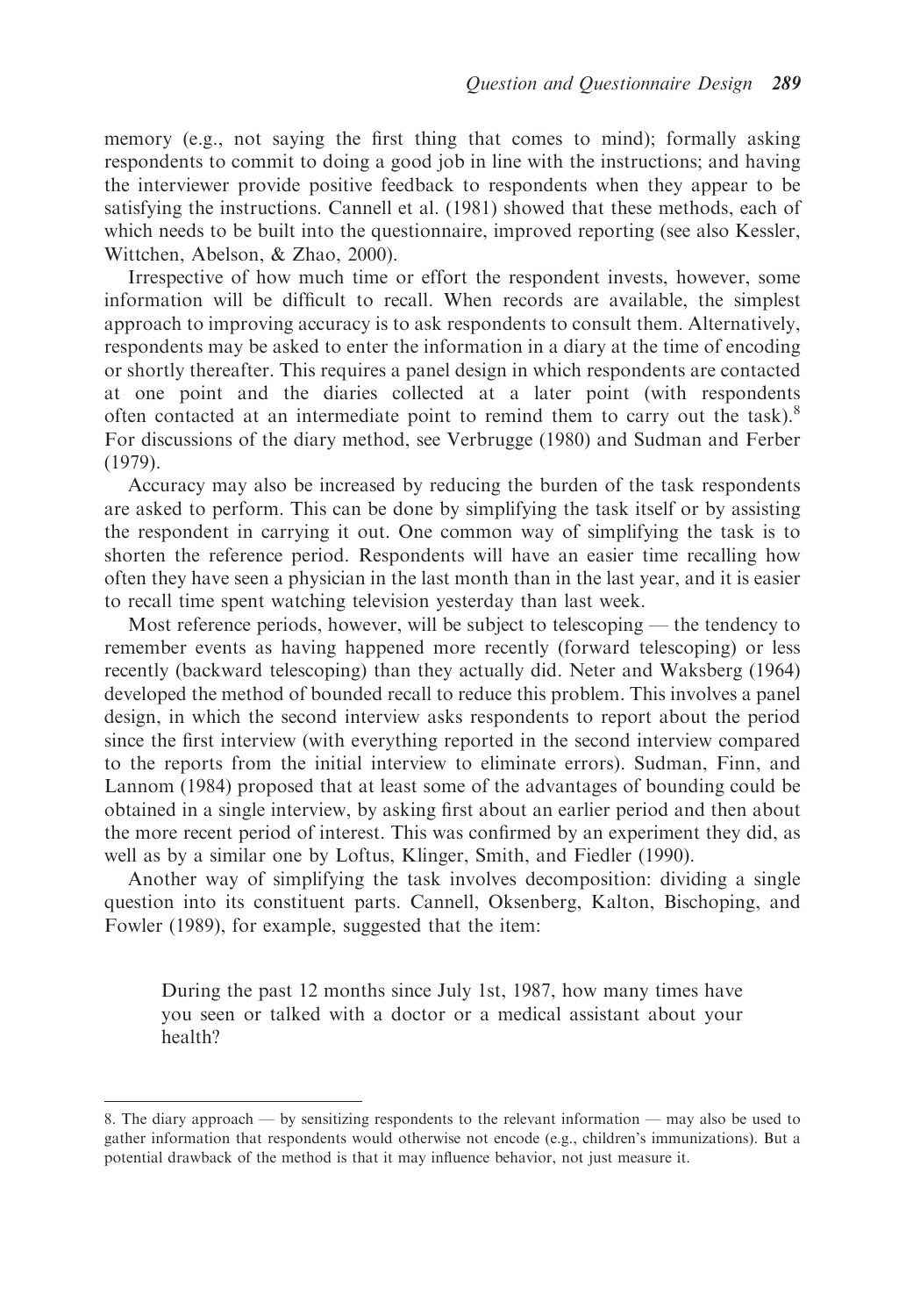can be decomposed into four items (each with the same 12 month reference period): overnight hospital stays; other times a doctor was seen; times a doctor was not seen but a nurse or other medical assistant was seen; and times a doctor, nurse or other medical assistant was consulted by telephone.<sup>9</sup>

In self-administered modes, checklists can sometimes be used to decompose an item. Experimental evidence suggests that checklists should be structured in ''did-did not'' format as opposed to ''check-all-that-apply,'' partly because respondents take longer to answer forced choice items, and partly because forced choice results are easier to interpret (Smyth, Dillman, Christian, & Stern, 2006).

When it is not feasible to simplify the task, several methods may be used to assist the respondent in carrying it out. All involve attempts to facilitate recall by linking the question to memories related to the focal one. Thus, Loftus and Marburger (1983) reported that the use of landmark events (e.g., ''since the eruption of Mt. St. Helens  $\ldots$ ) appeared to produce better reporting than the more conventional approach (e.g., "in the last six months ..."). Similarly, Means, Swan, Jobe, and Esposito (1991) and Belli, Smith, Andreski, and Agrawal (2007) found that calendars containing key events in the respondent's life improved reporting about other events in the respondent's past. $10$ 

Another way to aid recall is to include question cues similar to those that were present at the time of encoding. Instead of asking whether a respondent was ''assaulted,'' for instance, the inquiry can mention things the respondent might have experienced as assault — whether someone used force against the respondent:

with any weapon: for instance, gun, knife, scissors; with anything like a ball bat, frying pan, a chair, or stick; by something thrown, such as a rock, bottle, dish, hot liquids; by grabbing, punching, choking, scratching, or biting; with a sexual attack (Biderman, Cantor, Lynch, & Martin, 1986, p. 92).

This kind of cuing may not only improve recall; it also more clearly conveys the task (by defining ''assault''). But the cues must cover the domain well, as events characterized by uncued features are apt to be underreported relative to those with cued features.<sup>11</sup>

<sup>9.</sup> Belli, Schwarz, Singer, and Talarico (2000), however, suggest that decomposition is less good for measuring nondistinctive, frequent events.

<sup>10.</sup> As the administration of the calendars in both studies involved conversational or flexible interviewing a departure from conventional standardized interviewing — further research is needed to determine how much of the improved reporting was due to the calendar, per se, and how much to interviewing style.

<sup>11.</sup> Place cues may also aid recall. Thus, in the context of crime, one might ask whether victimizations occurred at home, work, school, while shopping, and so on. Likewise, cues to the consequences of events may be helpful. In the case of crime, for example, one might ask respondents to think about times they were fearful or angry (Biderman et al., 1986). On the use of emotions cues, more generally, see Kihlstrom, Mulvaney, Tobias, and Tobis (2000).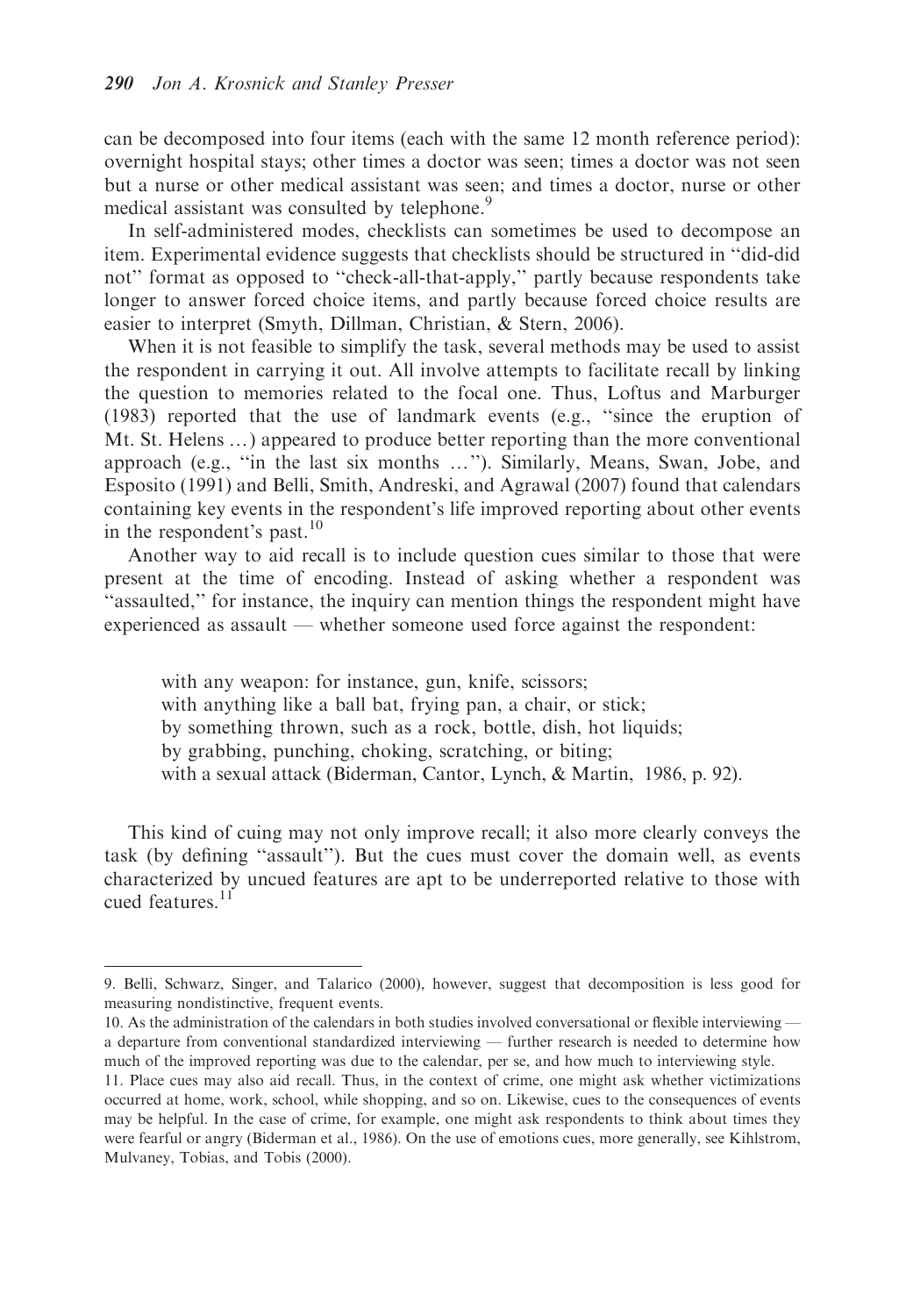As we noted in the earlier section on open versus closed questions, when asking about amounts, open questions are typically preferable to closed questions, because category ranges using absolute amounts can be interpreted in unwanted ways (Schwarz et al., 1985), and categories using vague quantifiers (e.g., ''a few,'' ''some,'' and ''many'') can be interpreted differently across respondents (Schaeffer, 1991).

When quantities can be expressed in more than one form, accuracy may be improved by letting respondents select the reporting unit they are most familiar with. In asking about job compensation, for instance, respondents might be offered a choice of reporting in hourly, weekly, annual, or other terms, as opposed to the researcher choosing a unit for everyone. More generally, given the risk of error, it is usually best to avoid having respondents perform computations that researchers can perform from respondent-provided components.

#### 9.9. Question Order

Survey results may be affected not only by the wording of a question, but by the context in which the question is asked. Thus, decisions about the ordering of items in a questionnaire — fashioning a questionnaire from a set of questions — should be guided by the same aim that guides wording decisions — minimizing error.

Question order has two major facets: serial (location in a sequence of items) and semantic (location in a sequence of meanings). Both may affect measurement by influencing the cognitive processes triggered by questions.

#### 9.9.1. Serial Order Effects

Serial order can operate in at least three ways: by affecting motivation, promoting learning, and producing fatigue.

Items at the very beginning of a questionnaire may be especially likely to influence willingness to respond to the survey, because they can shape respondents' understanding of what the survey is about and what responding to it entails. Thus, a questionnaire's initial items should usually bear a strong connection to the topic and purpose that were described in the survey introduction, engage respondent interest, and impose minimal respondent burden. This often translates into a series of closed attitude questions, though factual items can be appropriate as long as the answers are neither difficult to recall nor sensitive in nature. It is partly for this reason that background and demographic characteristics most often come at the end of questionnaires.

Conventional wisdom holds that responses to early items may be more prone to error because rapport has not been fully established or the respondent role has not been completely learned. We know of no experiments demonstrating either of these effects, although Andrews (1984) reported nonexperimental evidence suggesting that questions performed less well at the very beginning of a questionnaire. These considerations support the recommendation that difficult or sensitive items should not be placed early in a questionnaire.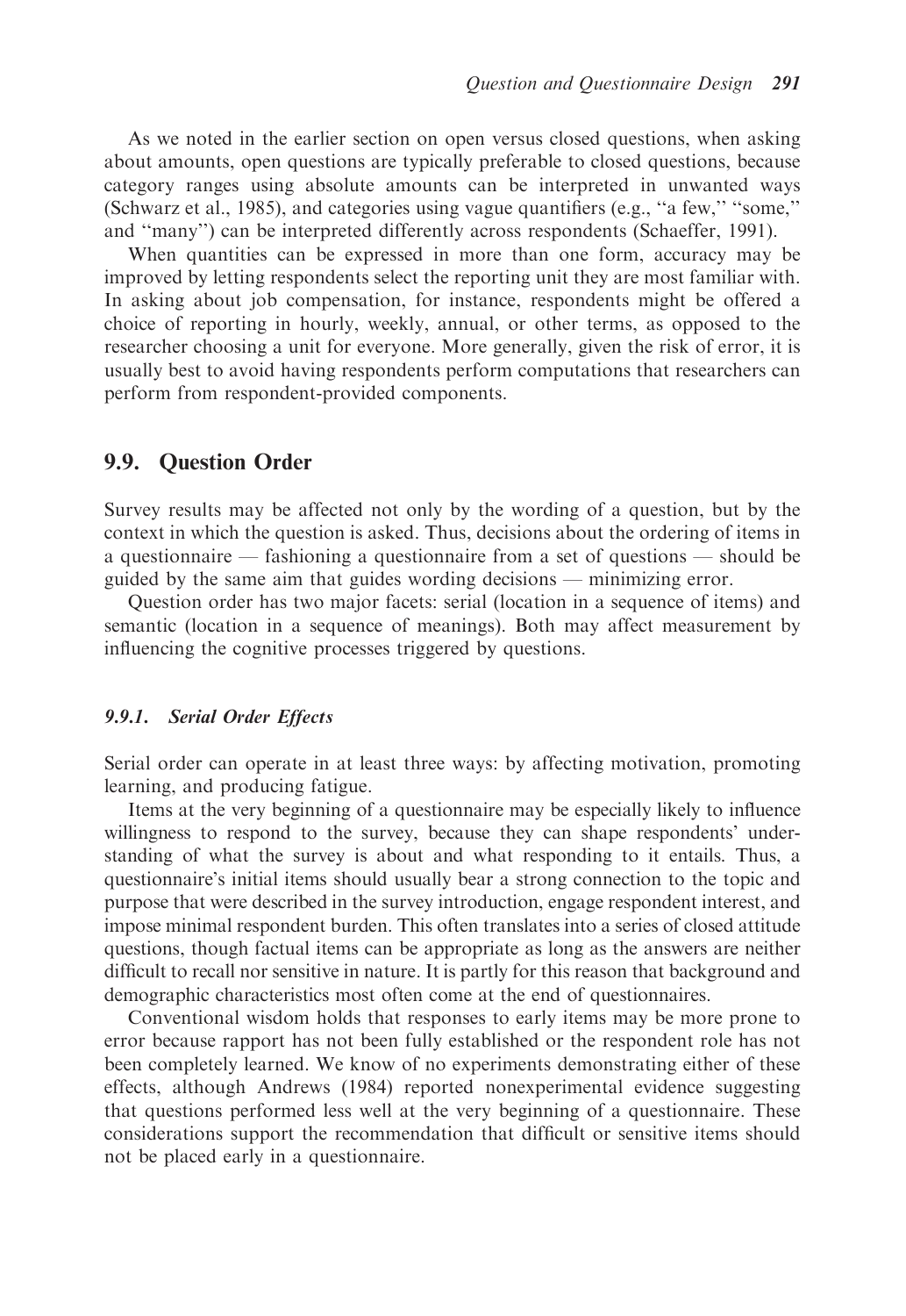Although respondent learning can be advantageous, it may be disadvantageous in the case of screening items — those with follow-up questions that are asked only if the original item was answered a particular way (usually ''yes''). After learning that answering such questions in a certain way can lengthen the interview, respondents may falsely answer later screening items in order to avoid the contingent questions. Several experiments have yielded evidence suggesting this happens (Jensen, Watanabe, & Richters, 1999; Lucas et al., 1999; Duan, Alegria, Canino, McGuire, & Takeuchi, 2007; Kreuter, McCulloch, & Presser, 2009). Although it is possible that the reduction in ''yes'' answers to later screening items in these experiments was due to improved reporting (because respondents better understand later questions), the weight of the evidence suggests this was not the case.<sup>12</sup> Thus, measurement for multiple screening items is likely to be improved by grouping them together and asking contingent items only after all the screening questions have been administered.<sup>13</sup>

Later items in a questionnaire may also suffer from fatigue effects if respondents become tired. This possibility has been examined in a variety of experiments assessing the impact on data quality of earlier versus later item placement. Consistent with expectations about fatigue and satisficing, several studies have found higher missing data levels, greater agreement, less detailed answers, or less differentiation among items when they appear later in a questionnaire compared to the same items placed earlier (Johnson, Sieveking, & Clanton, 1974; Kraut, Wolfson, & Rothenberg, 1975; Herzog & Bachman, 1981; Backor, Golde, & Nie, 2007). Most of the studies reporting such effects involved self-administered questionnaires. Two experiments that found little, if any, difference by item position involved interviewer-administered surveys (Clancy & Wachsler, 1971; Burchell & Marsh, 1992). The possibility that fatigue effects might be slower to set in during interviewer-administered surveys than in self-administered surveys needs to be tested directly in future research.

#### 9.9.2. Semantic Order Effects

Throughout a questionnaire, items should flow coherently, which usually requires that items on related topics be grouped together.<sup>14</sup> Coherent grouping can facilitate respondents' cognitive processing, e.g., by specifying the meaning of a question more clearly or making retrieval from memory easier. Consistent with this logic, Knowles (1988; see also Knowles & Byers, 1996) found that serial order affected item

<sup>12.</sup> In a similar vein, Peytchev, Couper, McCabe, and Crawford (2006) found that visible skip instructions in the scrolling version of a web survey led more respondents to choose a response that avoided subsequent questions for an item on alcohol use (though not for one on tobacco use) compared to a page version with invisible skips. For findings on related issues, see Gfroerer, Lessler, and Parsley (1997).

<sup>13.</sup> Paper and pencil administration constitutes an exception to this rule as the skip patterns entailed by the recommendation are apt to produce significant error in that mode.

<sup>14.</sup> Although context can affect judgments about whether or not items are related, this effect is likely to be restricted to judgments about items on the same or similar topics.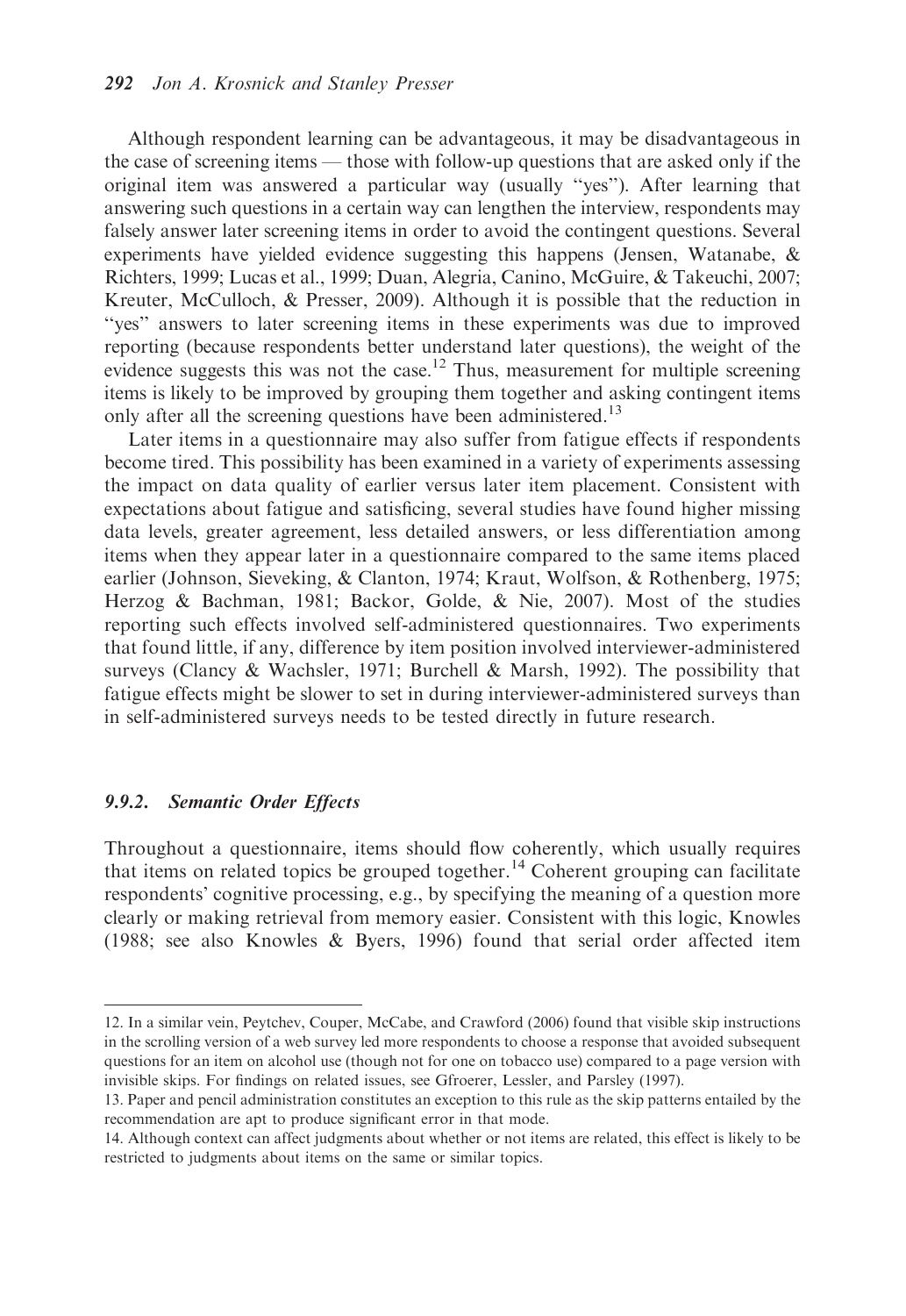performance in batteries of personality items. Although order did not influence item means, it did alter item-to-total correlations: the later an item appeared in a unidimensional battery, the more strongly answers to the item correlated with the total score. Put differently, the more questions from the battery an item followed, the more apt it was to be interpreted in the intended manner and/or the more readily respondents retrieved information relevant to the answer. However, Smith (1983) reported inconsistent results on the effects of grouping items, and others (Metzner & Mann, 1953; Baehr, 1953; Martin, 1980) have found no effect.<sup>15</sup>

A different kind of effect of grouping on retrieval was reported by Cowan, Murphy, and Wiener (1978), who found that respondents reported significantly more criminal victimization when the victimization questions followed a series of attitudinal questions about crime. Answering earlier questions about crime may have made it easier for respondents to recall victimization episodes.

Although grouping-related questions may improve measurement, it can lead to poorer assessment under some circumstances. For instance, several experiments have shown that respondents' evaluations of their overall life satisfaction were affected by whether the item followed evaluations of specific life domains, but the effect's nature depended on the number of previous related items. When the general item was preceded by a single item about marital satisfaction, some respondents assumed having just been asked about their marriage — that the general item was inquiring about other aspects of their life, so they excluded marital feelings. By contrast, when the general item was preceded by items about several other domains — including marriage — then respondents were apt to assume the general item was asking them to summarize across the domains, and thus they were likely to draw on feelings about their marriage in answering it (Schwarz, Strack, & Mai, 1991; Tourangeau, Rasinski, & Bradburn, 1991).<sup>16</sup>

The results from these experiments suggest a qualification of the conventional advice to order related questions in a ''funnel,'' from more general to more specific. Although ''general'' items are more susceptible to influence from ''specific'' ones than vice versa (because more general items are more open to diverse interpretation), these context experiments suggest that such influence can improve measurement by exerting control over context (and therefore reduce the diversity of interpretations).

Changing the weights respondents give to the factors relevant to answering a question is another way in which context operates — by influencing the extent to which a factor is salient or available to the respondent at the time the question is posed. In one of the largest context effects ever observed, many fewer Americans said that the United States should admit communist reporters from other countries when that item was asked first than when it followed an item that asked whether the

<sup>15.</sup> Couper, Traugott, and Lamias (2001) and Tourangeau, Couper, and Conrad (2004) found that correlations between items in a web survey were slightly stronger when the items appeared together on a single screen than when they appeared one item per screen.

<sup>16.</sup> Similar findings for general and specific ratings of communities have been reported by Willits and Saltiel (1995).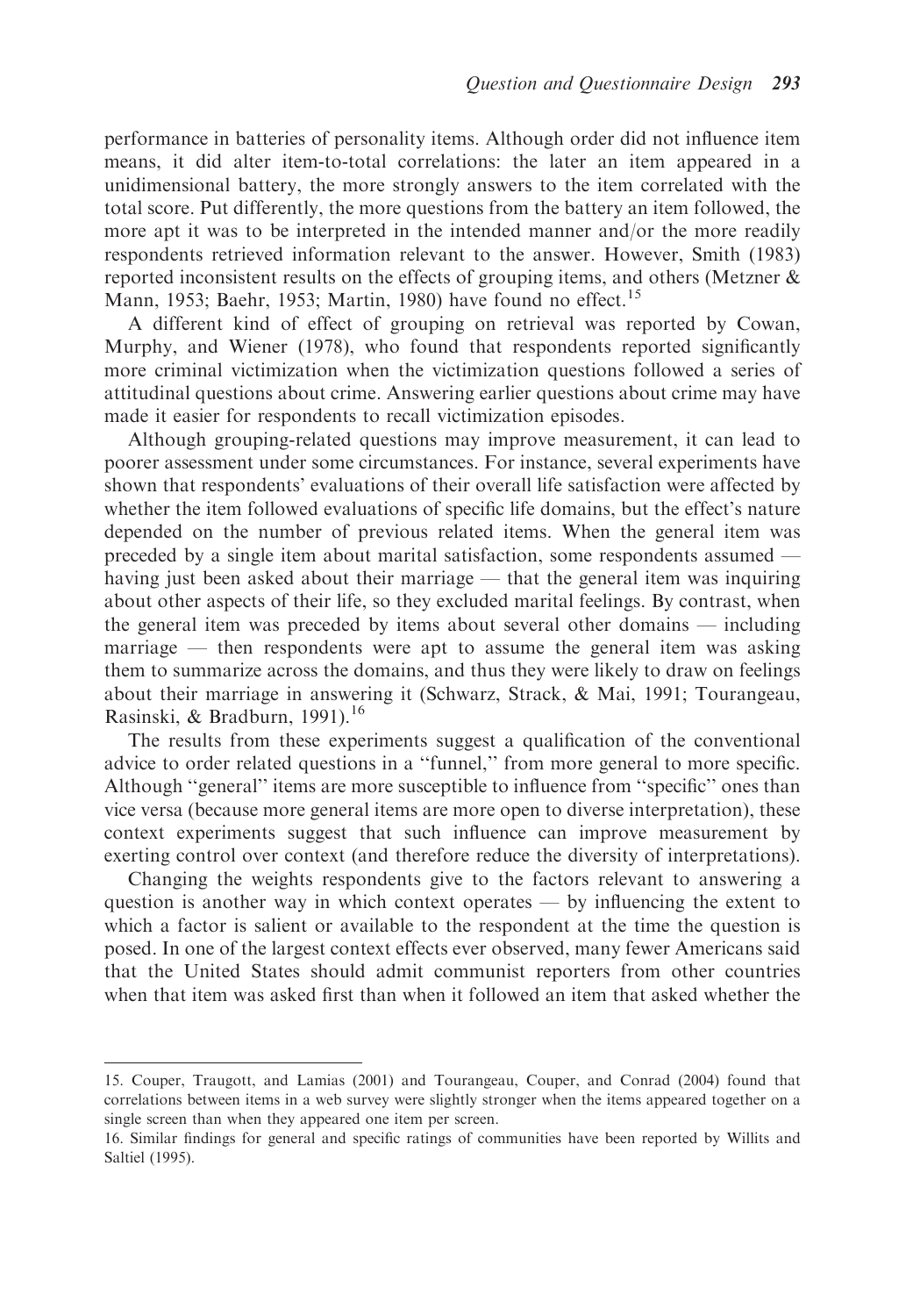Soviet Union should admit American reporters (Schuman & Presser, 1981). In this case, a consistency dynamic was evoked when the item came second (making a comparison explicit), but not when it came first (leaving the comparison implicit at best). $17$ 

In other cases, context can influence the meaning of response options by changing the nature of the standard used to answer a question. For instance, ratings of Bill Clinton might differ depending on whether they immediately follow evaluations of Richard Nixon or of Abraham Lincoln (cf. Carpenter & Blackwood, 1979).

When question ordering affects the meaning of response options or the weighting of factors relevant to answering an item, one context does not necessarily yield better measurement than another. Instead, the effects reflect the fact that choices — in ''real world'' settings no less than in surveys — are often inextricably bound up with the contexts within which the choices are made (Slovic, 1995). Thus, decisions about how to order items should be informed by survey aims. When possible, question context should be modeled on the context to which inference will be made. In an election survey, for instance, it makes sense to ask about statewide races after nationwide races, since that is the order in which the choices appear on the ballot. But in the many cases that have no single real-world analog, consideration should be given to randomizing question order.<sup>18</sup>

Although context effects can be unpredictable, they tend to occur almost exclusively among items on the same or closely related topics (Tourangeau, Singer, & Presser, 2003). Likewise the effects are almost always confined to contiguous items (Smith, 1988; but for an exception to this rule, see Schuman, Kalton, & Ludwig, 1983).<sup>19</sup> Schwarz and Bless (1992) and Tourangeau, Rips, and Rasinski (2000) provide good theoretical discussions of survey context. An important tool for identifying potential order effects in a questionnaire is pretesting, to which we turn next.

# 9.10. Testing and Evaluating Questionnaires

No matter how closely a questionnaire follows recommendations based on best practices, it is likely to benefit from pretesting: a formal evaluation carried out before the main survey. This is because best practice recommendations provide little

<sup>17.</sup> Lorenz, Saltiel, and Hoyt (1995) found similar results for two pairs of items, one member of which asked about the respondents' behavior toward their spouse and the other of which asked about their spouse's behavior toward them.

<sup>18.</sup> When the survey goal includes comparison to results from another survey, replicating that survey's questionnaire context is desirable.

<sup>19.</sup> With paper and pencil self-administration and some computerized self-administration, respondents have an opportunity to review later questions before answering earlier ones. Thus, in these modes, later items can affect responses to earlier ones (Schwarz & Hippler, 1995), although such effects are probably not common.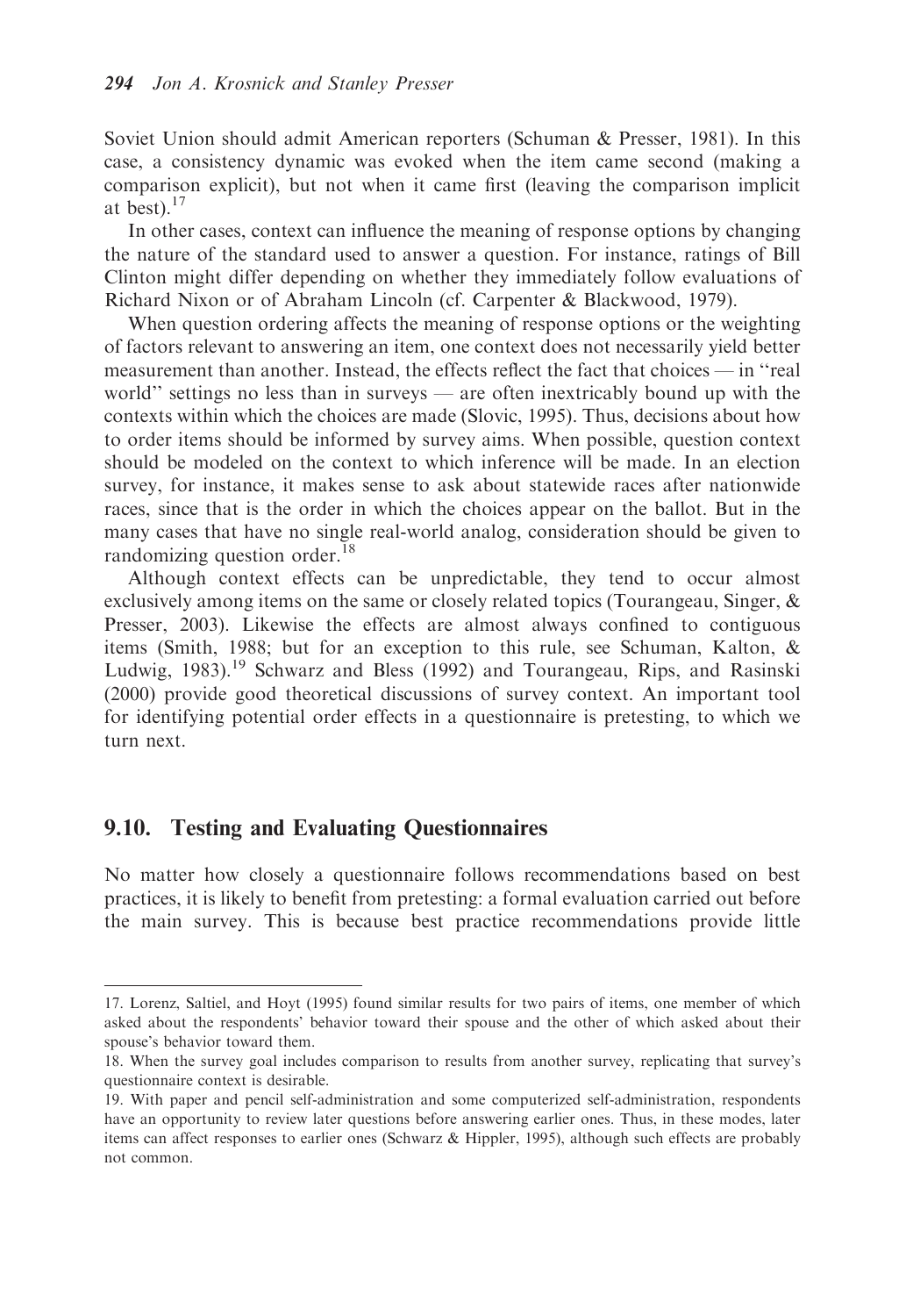guidance about most specific wording choices or question orderings. In addition, particular populations or measures may pose exceptions to the rules. As a result, questionnaire construction, although informed by science, remains a craft, and pretesting (itself a mix of science and craft) can provide valuable assistance in the process.

Some evaluation methods require administration of the questionnaire to respondents, whereas others do not. Methods not requiring data collection, which are therefore relatively inexpensive to conduct, rely either on human judgment (in some cases by experts, in others by nonexperts) or on computerized judgments. These methods include expert review, forms appraisal, artificial intelligence programs, and statistical modeling. Methods that involve data collection, which are more expensive to carry out, vary along two dimensions: whether they explicitly engage the respondent in the evaluation task — what Converse and Presser (1986) call participating, as opposed to undisclosed, pretests — and whether they are conducted in conditions similar to those of the main survey. These methods include cognitive interviews, behavior coding, vignettes, and debriefings of interviewers and/ or respondents. For a more detailed review of pretesting methods, see Presser et al.  $(2004)$ <sup>20</sup>

#### 9.10.1. Methods Without Data Collection

Probably the least structured evaluation method is expert review, in which one or more experts critiques the questionnaire. The experts are typically survey methodologists, but they can be supplemented with specialists in the subject matter(s) of the questionnaire. Reviews are done individually or as part of a group discussion.

As many of the judgments made by experts stem from rules, attempts have been made to draw on these rules to fashion an evaluation task that nonexperts can do. Probably the best known of these schemes is the Questionnaire Appraisal System (QAS), a checklist of 26 potential problems (Willis & Lessler, 1999; see also Lessler & Forsyth, 1996). In an experimental comparison, Rothgeb, Willis, and Forsyth (2001) found that the QAS identified nearly every one of 83 items as producing a problem whereas experts identified only about half the items as problematic — suggesting the possibility of numerous QAS false positives. In a smaller-scale analysis of 8 income items, by contrast, van der Zouwen and Smit (2004) reported substantial agreement between QAS and expert review.

Evaluations may also be computerized. The Question Understanding Aid  $(QUAID)$  — computer software based partly on computational linguistics — is designed to identify questions that suffer from five kinds of problems: unfamiliar

<sup>20.</sup> Prior to pretesting, researchers will often benefit from self-administering their questionnaires (role playing the respondent), which provides an opportunity for them to discover the difficulties they have answering their own questions.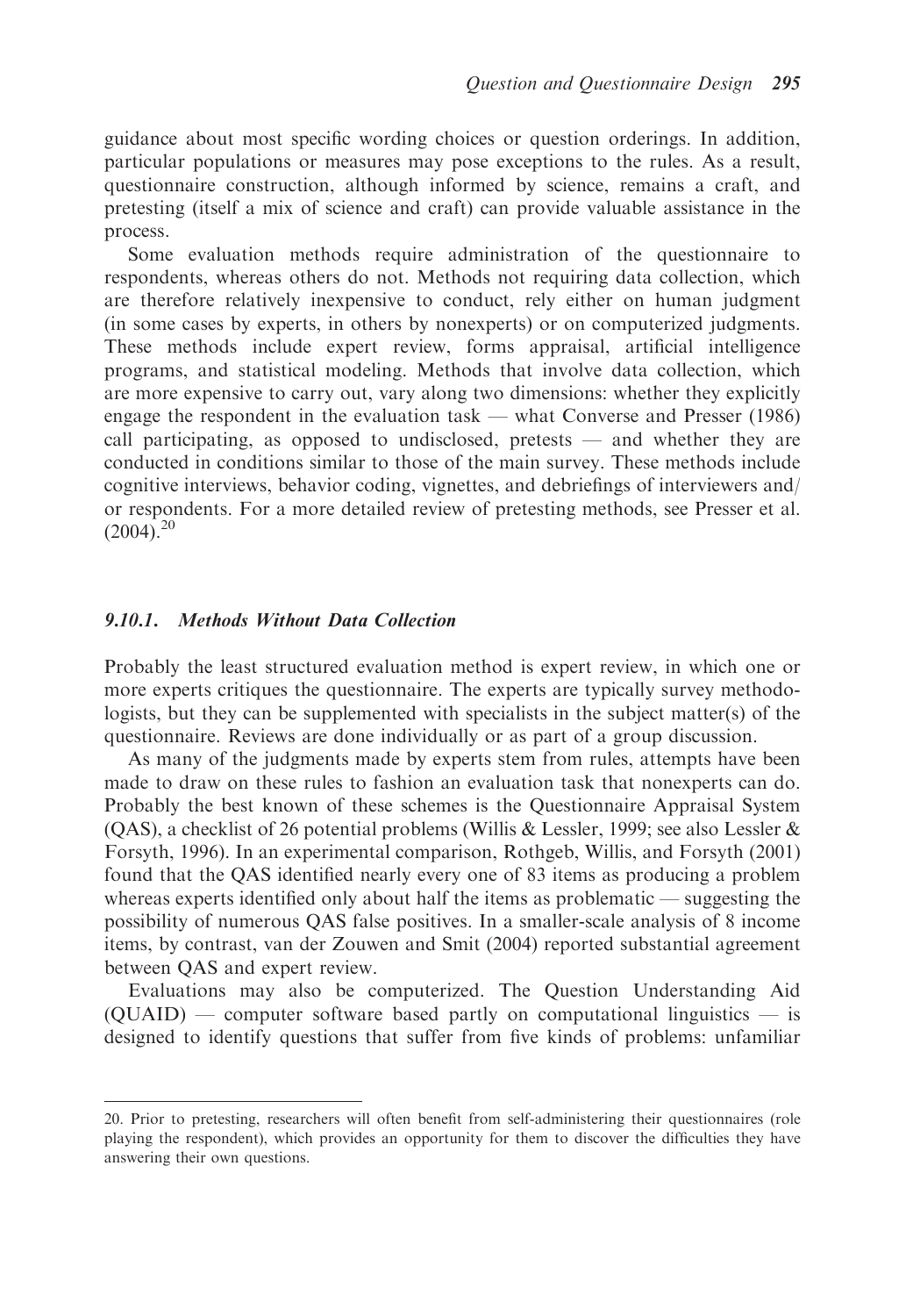technical terms, vague or imprecise predicate or relative terms, vague or imprecise noun phrases, complex syntax, and working memory overload (Graesser, Cai, Louwerse, & Daniel, 2006). Users enter the item text and QUAID compares the words to several databases and performs various calculations. For example, it identifies a word as vague if its concreteness value in a psycholinguistics database is less than a threshold, and it diagnoses a question as involving complex syntax if the number of words before the main verb or main clause exceeds a threshold. The threshold levels were set to maximize the correlations with expert ratings for a small set of items. $21$ 

A quite different computerized approach predicts an item's measurement properties using an equation developed from a meta-analysis of 87 multitrait, multimethod studies of survey questions (Saris & Gallhofer, 2007). Users of the Survey Quality Predictor (SQP) assign each question a value for each of approximately 50 variables ranging from objective characteristics of the item, such as type of response options, to subjective ones, such as the item's social desirability. The program then outputs coefficients for each item's reliability, validity, and method effect. In their study of 8 income questions, van der Zouwen and Smit (2004) found no association between SQP scores and ratings from either experts or the QAS. But the very small number of items suggests caution in generalizing from these results. $^{22}$ 

#### 9.10.2. Methods With Data Collection

Methods not involving data collection can only make predictions about whether items cause problems. By contrast, methods employing data collection can provide evidence of whether items, in fact, cause problems. The most common form of pretest data collection — conventional pretesting — involves administering a questionnaire to a small sample of the relevant population under conditions close to, or identical to, those of the main survey. Interviewers are informed of the pretest's objectives, but respondents are not. The data from conventional pretests consist partly of the distribution of respondent answers to the questions, but mainly of the interviewers' assessments of how the questions worked, which are typically reported at a group debriefing discussion (though sometimes on a standardized form instead of, or in addition to, the group discussion).

Conventional pretest interviews may be used as the foundation for several other testing methods. Behavior Coding, Response Latency, Vignettes, and Respondent Debriefings may all be grafted on to conventional pretest interviews.

Behavior coding measures departures from the prototypical sequence in which the interviewer asks the question exactly as it appears in the questionnaire and then the respondent provides an answer that meets the question's aim. Coding may be carried

<sup>21.</sup> QUAID may be accessed at http://mnemosyne.csl.psyc.memphis.edu/QUAID/quaidindex.html.

<sup>22.</sup> SQP may be accessed at http://www.sqp.nl.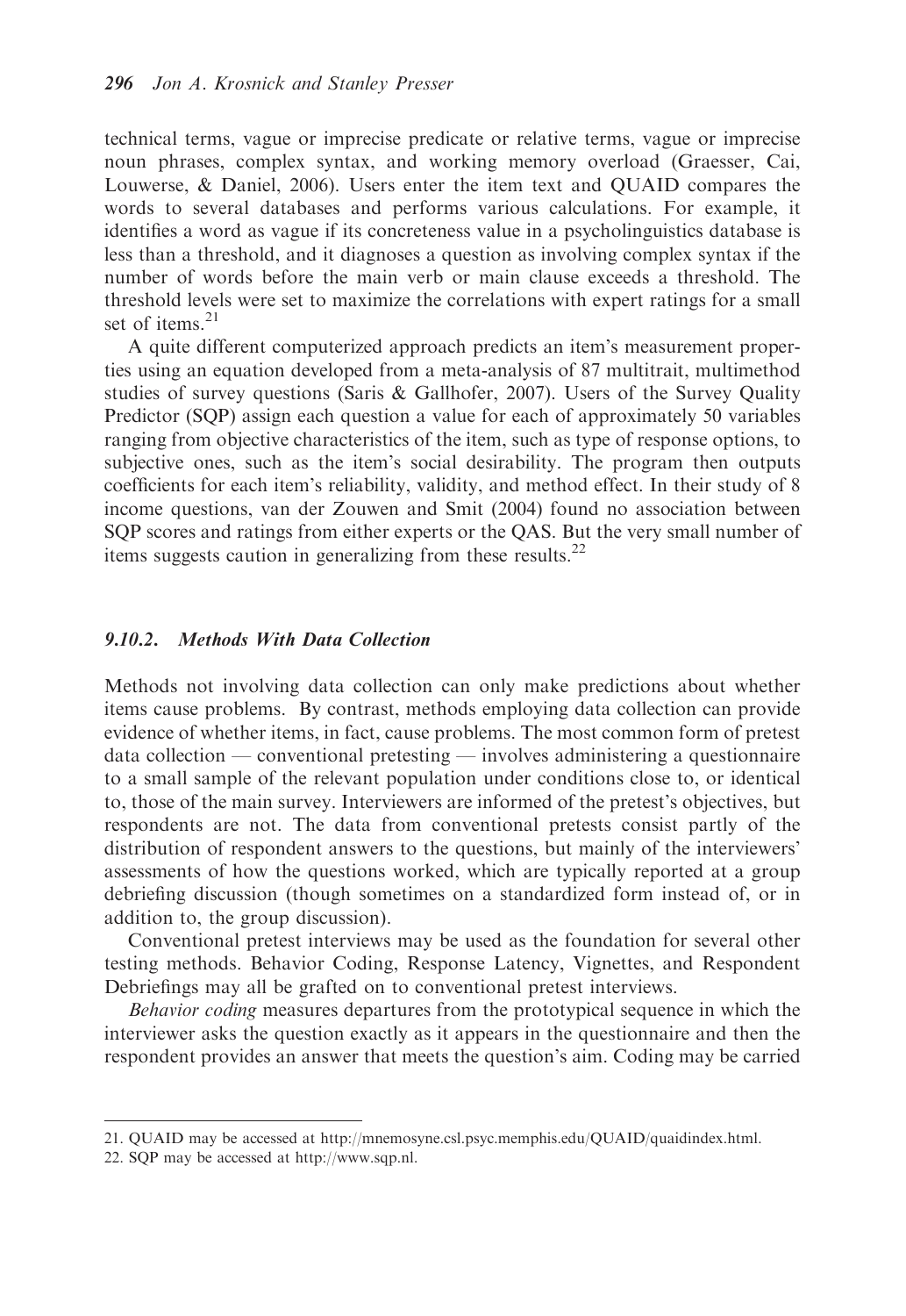out by monitors as interviews are conducted or (more reliably) from recordings of the interviews. The most basic code (e.g., Fowler & Cannell, 1996) identifies departures the interviewer makes from the question wording as well as departures the respondent makes from a satisfactory answer, for instance, requesting clarification or expressing uncertainty.<sup>23</sup> Hess, Singer, and Bushery (1999) found that problematic respondent behavior as measured by behavior codes was inversely related to an item's reliability. Dykema, Lepkowski, and Blixt (1997) found that several respondent behavior codes were associated with less-accurate answers (though, for one item, substantive changes in the interviewer's reading of the question were associated with more accurate answers).

Response latency measures the time it takes respondents to answer a question. It may be assessed either during an interview by the interviewer's depressing a key when she finishes asking an item and then again when the respondent begins his answer, or after the interview is completed by listening to recordings (which, as with behavior coding, is less error-prone). Unfortunately, the interpretation of longer times is not always straightforward, as delays in responding could mean that a question is difficult to process (usually a bad sign) or that the question encourages thoughtful responding (typically a good sign). The one study we know of that addresses this issue with validation data (Draisma & Dijkstra, 2004) found that longer response latencies were associated with more incorrect answers, though another study that addressed the issue more indirectly (Bassili & Scott, 1996) reported mixed results.

Vignettes describe hypothetical situations that respondents are asked to judge. They have been adapted to pretesting to gauge how concepts conveyed in questions are understood. In their test of the meaning of the Current Population Survey's work item, for example, Campanelli, Rothgeb, and Martin (1989) administered vignettes like the following:

I asked you a question about working last week. Now I'm going to read a list of examples. After each, please tell me whether or not you think the person should be reported as working last week. (1) Last week, Susan only did volunteer work at a local hospital. Do you think she should be reported as working last week? (2) Last week, Amy spent 20 hours at home doing the accounting for her husband's business. She did not receive a paycheck. Do you think she should be reported as working?

<sup>23.</sup> More elaborate behavior codes (e.g., van der Zouwen & Smit, 2004) consider interaction sequences, e.g., the interviewer reads the question with a minor change, followed by the respondent's request for clarification, which leads the interviewer to repeat the question verbatim, followed by the respondent answering satisfactorily.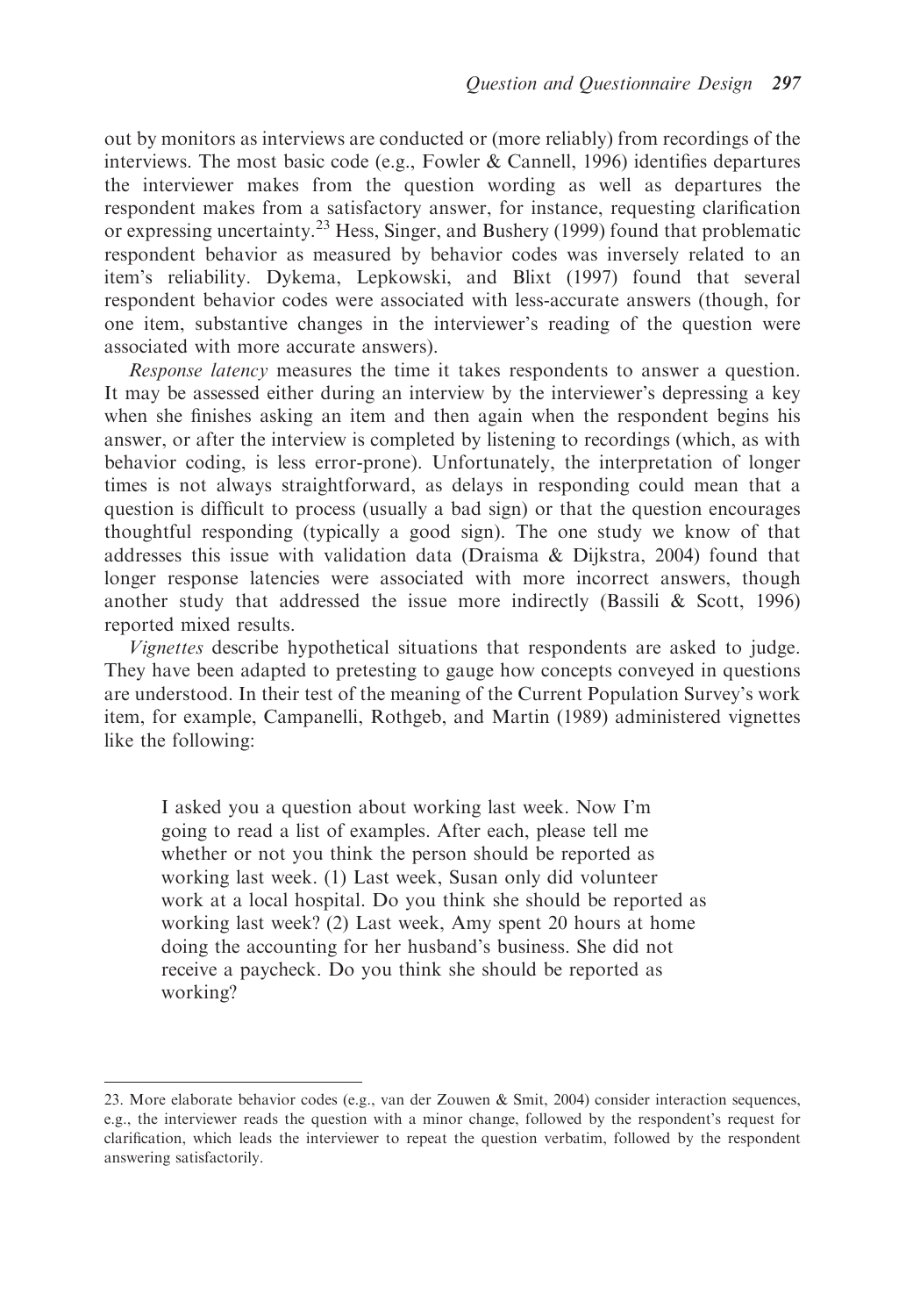The answers shed light on the correspondence between the respondents' conception of work and the definition of work intended by the Current Population Survey. For further details of vignettes, see Martin (2004).

Respondent debriefings refer to the entire class of direct or indirect queries about survey items. Open questions on the order of ''Why do you say that?'' posed after a respondent has answered an item provide information about what the respondent had in mind when answering the item and thereby can reveal how the item was interpreted. Other debriefing questions focus directly on aspects of the question (e.g., What did you think I meant by  $\dots$ ?) or on aspects of choosing an answer (e.g., How difficult was it to answer the question about ...?). These inquiries may be posed immediately after the focal item (Schuman, 1966) or after the entire interview, in which case the questions need to be repeated (Belson, 1981). For a more detailed overview of respondent debriefings, see Martin (2004).

Cognitive interviewing combines many elements of respondent debriefings and produces qualitative data. Respondents are often asked to do two things: (1) think out loud when generating an answer to each question and (2) answer probes about the questions (e.g., ''How would you restate the question in your own words?''). This approach can be valuable for revealing respondent interpretations of a question and identifying misunderstandings that can be prevented by rewording the question. Some researchers have thought that such interviews also reveal the cognitive processes that people implement during actual survey interviews. But in fact, thinking aloud may disrupt such cognitive processes and much of the cognitive processing that yields answers is likely to happen outside of respondent consciousness and would therefore not be revealed by this method (Willis, 2004). For detailed discussions of the method, see Willis (2005) and Beatty and Willis (2007).

#### 9.10.3. Comparisons across Methods

The multiplicity of testing methods raises questions about their uniqueness — the extent to which different methods produce different diagnoses. Studies that compare two or more methods applied to a common questionnaire often show a mixed picture — significant overlap in the problems identified but considerable disagreement as well. The interpretation of these results, however, is complicated by the fact that most of the studies rely on a single trial of each method. Thus, differences between methods could be due to unreliability, the tendency of the same method to yield different results across trials.

As might be expected, given its relatively objective nature, behavior coding has been found to be highly reliable (Presser & Blair, 1994). Conventional pretests, expert reviews, and cognitive interviews, by contrast, have been shown to be less reliable (Presser & Blair, 1994; DeMaio & Landreth, 2004). The computer methods (QUAID and SQP) may be the most reliable, though we know of no research demonstrating the point. Likewise, the structure of the remaining methods (QAS, response latency, vignettes, and respondent debriefings) suggests their reliability would be between that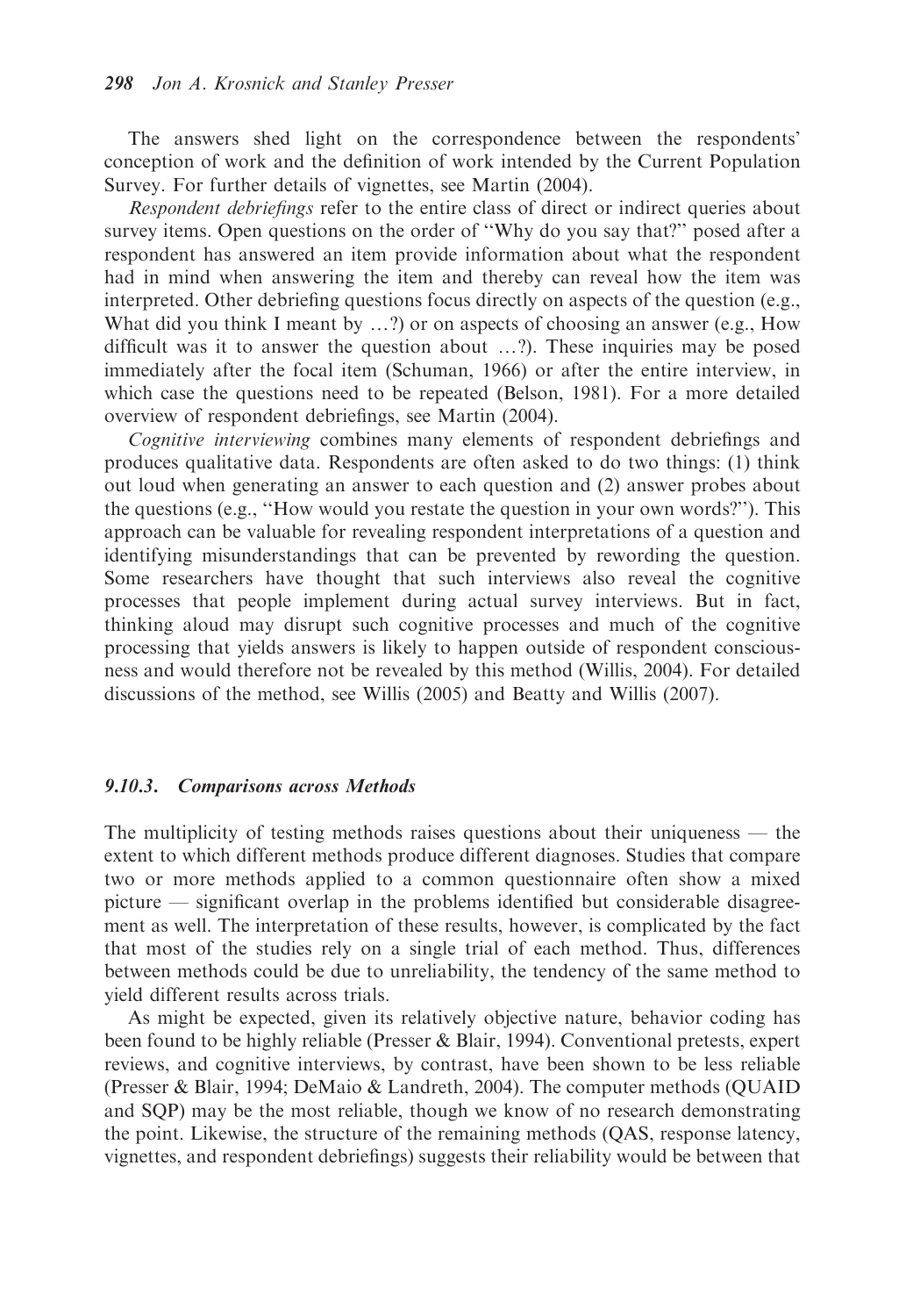of conventional pretests, expert reviews and cognitive interviews, on the one hand, and computerized methods, on the other. But, again, we know of no good estimates of these reliabilities.

Inferences from studies that compare testing methods are also affected by the relatively small number of items used in the studies and by the fact that the items are not selected randomly from a well-defined population. Nonetheless, we can generalize to some extent about differences between the methods. The only methods that tend to diagnose interviewer (as opposed to respondent) problems are behavior coding (which explicitly includes a code for interviewer departures from verbatim question delivery) and conventional pretests (which rely on interviewer reports). Among respondent problems, the methods seem to yield many more comprehension difficulties (about the task respondents think the question poses) than performance difficulties (about how respondents do the task), and — somewhat surprisingly this appears most true for cognitive interviews (Presser & Blair, 1994). Conventional testing, behavior coding, QAS, and response latency are also less apt than the other approaches to provide information about how to repair the problems they identify.

Although there is no doubt that all of the methods uncover problems with questions, we know only a little about the degree to which these problems are significant, i.e., affect the survey results. And the few studies that address this issue (by reference to reliability or validity benchmarks) are generally restricted to a single method, thereby providing no information on the extent to which the methods differ in diagnosing problems that produce important consequences. This is an important area for future research.

Given the present state of knowledge, we believe that questionnaires will often benefit from a multimethod approach to testing. Moreover, when significant changes are made to a questionnaire to repair problems identified by pretesting, it is usually advisable to mount another test to determine whether the revisions have succeeded in their aim and not caused new problems. When time and money permit, this multimethod, multi-iteration approach to pretesting can be usefully enhanced by split sample experiments that compare the performance of different versions of a question or questionnaire (Forsyth, Rothgeb, & Willis, 2004; Schaeffer & Dykema, 2004).

## 9.11. Conclusion

Researchers who compose questionnaires should find useful guidance in the specific recommendations for the wording and organization of survey questionnaires that we have offered in this chapter. They should also benefit from two more general recommendations. First, questionnaire designers should review questions from earlier surveys before writing their own. This is partly a matter of efficiency — there is little sense in reinventing the wheel — and partly a matter of expertise: the design of questions and questionnaires is an art as well as a science and some previous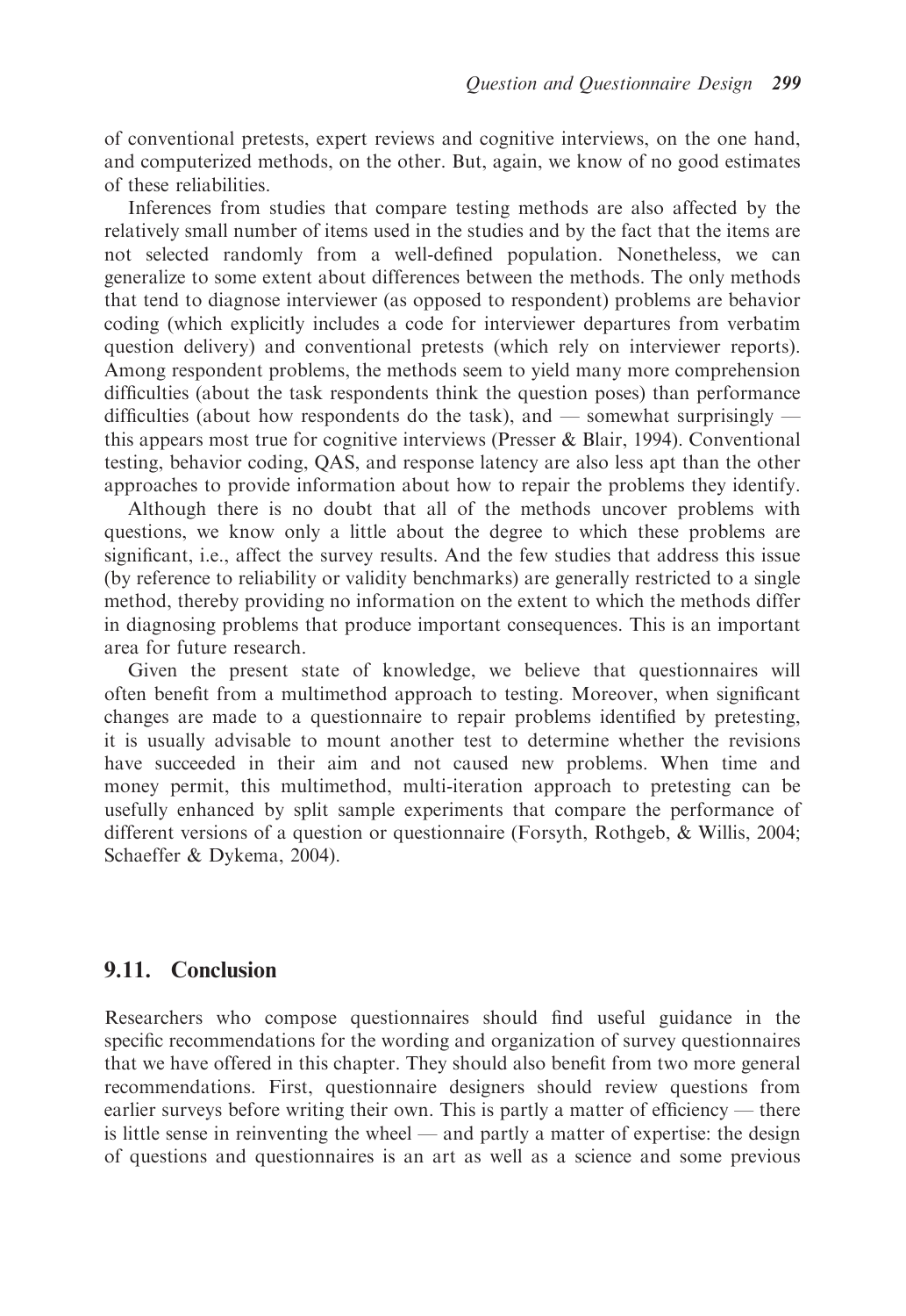questions are likely to have been crafted by skillful artisans or those with many resources to develop and test items.

Moreover, even when questions from prior surveys depart from best practice, they may be useful to borrow. This is because replicating questions opens up significant analytical possibilities: Comparisons with the results from other times and from other populations. As such comparisons require constant wording, it will be appropriate to ask questions that depart from best practice in these cases.

Will such comparisons be affected by the response errors that arise from the departure from best practice? Not if the response errors are constant across the surveys. Unfortunately, most of the literature on question wording and context focuses on univariate effects, so we know less about the extent to which response effects vary between groups (i.e., the effect on bivariate or multivariate relationships). Although there is evidence that some response effects (e.g., acquiescence) may affect comparisons between certain groups (e.g., those that differ in educational attainment), there is evidence in other cases for the assumption of ''form-resistant correlations'' (Schuman & Presser, 1981).

Relevant evidence can be generated by repeating the earlier survey's item on only a random subsample of the new survey, and administering an improved version to the remaining sample. This will not yield definitive evidence (because it relies on the untested assumption that the effect of wording is — or would have been — the same in the different surveys), but it can provide valuable information about the measures.

Second, just as different versions of the ''same'' item administered to split samples can be instructive, multiple indicators of a single construct (administered to the entire sample) can likewise be valuable. Although the emphasis in the question literature is generally on single items, there is usually no one best way to measure a construct, and research will benefit from the inclusion of multiple measures. This is true both in the narrow psychometric sense that error can be reduced by combining measures, as well as in the broader sense of discovery-making when it turns out that the measures do not in fact tap the same construct.

## References

- Allen, B. P. (1975). Social distance and admiration reactions of 'unprejudiced' whites. Journal of Personality, 43, 709–726.
- Alwin, D. F. (1992). Information transmission in the survey interview: Number of response categories and the reliability of attitude measurement. Sociological Methodology, 22, 83–118.
- Alwin, D. F. (1997). Feeling thermometers versus 7-point scales: Which are better? Sociological Methods & Research, 25, 318–340.
- Alwin, D. F., & Krosnick, J. A. (1991). The reliability of survey attitude measurement. The influence of question and respondent attributes. Sociological Methods  $\&$  Research, 20, 139–181.
- Anderson, B. A., Silver, B. D., & Abramson, P. R. (1988). The effects of the race of the interviewer on race-related attitudes of black respondents in SRC/CS national election studies. Public Opinion Quarterly, 52, 289–324.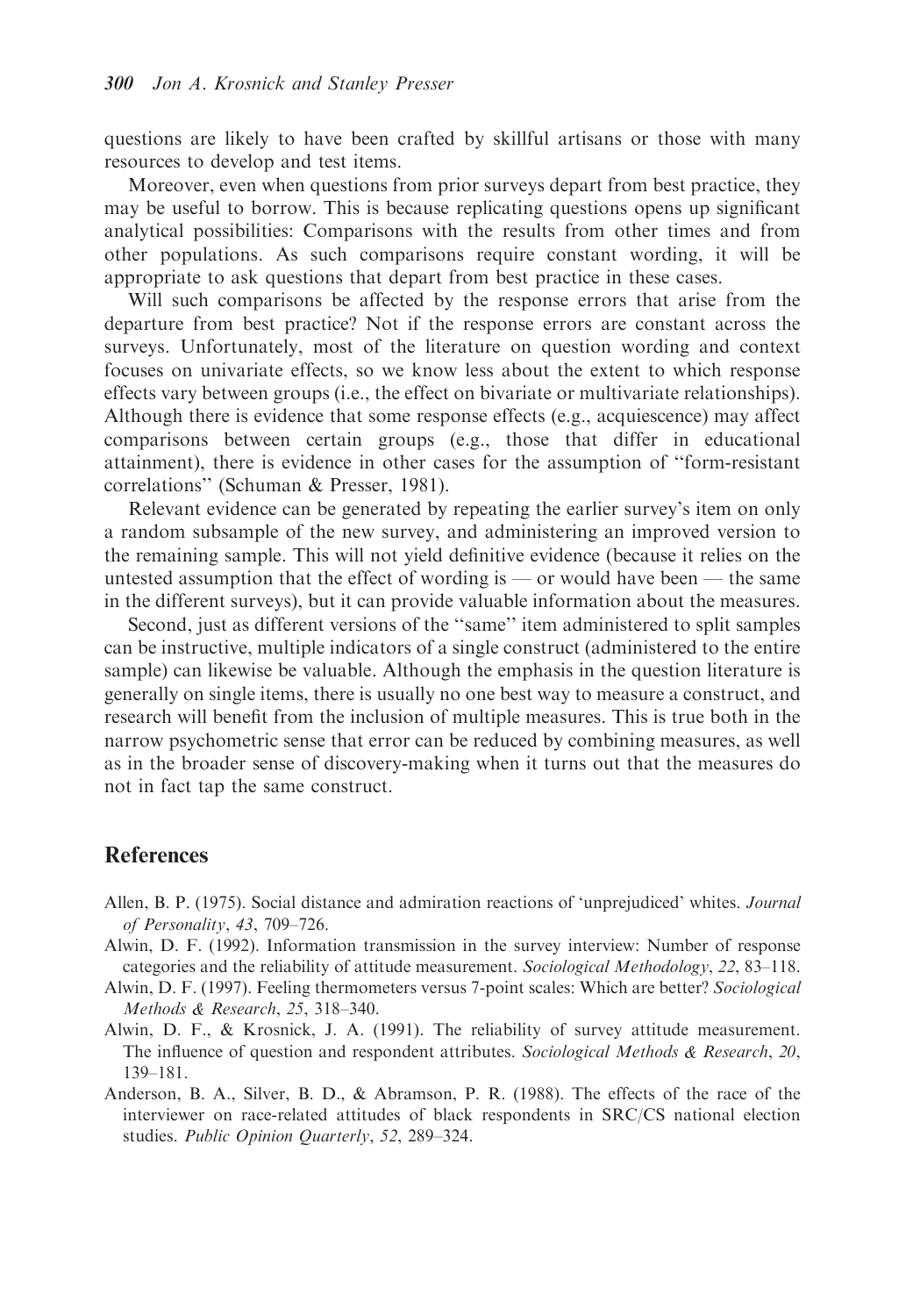- Andrews, F. M. (1984). Construct validity and error components of survey measures: A structural modeling approach. Public Opinion Quarterly, 48, 409–442.
- Andrews, F. M. (1990). Some observations on meta-analysis of MTMM studies. In: W. E. Saris & A. van Meurs (Eds), Evaluation of measurement instruments by meta-analysis of multitrait multimethod studies. Amsterdam, The Netherlands: Royal Netherlands Academy of Arts and Sciences.
- Atkinson, R. C., & Shiffrin, R. M. (1968). Human memory: A proposed system and its control processes. The Psychology of Learning and Motivation, 2, 89–195.
- Ayidiya, S. A., & McClendon, M. J. (1990). Response effects in mail surveys. Public Opinion Quarterly, 54, 229–247.
- Backor, K., Golde, S., & Nie, N. (2007). Estimating survey fatigue in time use study. Paper presented at the 2007 international association for time use research conference. Washington, DC.
- Baddeley, A. D., & Hitch, G. J. (1977). Recency re-examined. Attention and Performance, 6, 647–665.
- Baehr, M. E. (1953). A simplified procedure for the measurement of employee attitudes. Journal of Applied Psychology, 37, 163–167.
- Bassili, J. N., & Scott, B. S. (1996). Response latency as a signal to question problems in survey research. Public Opinion Quarterly, 60, 390-399.
- Beatty, P. C., & Willis, G. B. (2007). Research synthesis: The practice of cognitive interviewing. Public Opinion Quarterly, 71, 287–311.
- Becker, S. L. (1954). Why an order effect. *Public Opinion Quarterly*, 18, 271–278.
- Belli, R. F., Schwarz, N., Singer, E., & Talarico, J. (2000). Decomposition can harm the accuracy of behavioral frequency reports. Applied Cognitive Psychology, 14, 295–308.
- Belli, R. F., Smith, L. M., Andreski, P. M., & Agrawal, S. (2007). Methodological comparisons between CATI event history calendar and standardized conventional questionnaire instruments. Public Opinion Quarterly, 71, 603–622.
- Belli, R. F., Traugott, M. W., Young, M., & McGonagle, K. A. (1999). Reducing vote overreporting in surveys: Social desirability, memory failure, and source monitoring. Public Opinion Quarterly, 63, 90–108.
- Belson, W. A. (1981). The design and understanding of survey questions. Aldershot, England: Gower.
- Bendig, A. W. (1954). Reliability and the number of rating scale categories. *Journal of Applied* Psychology, 38, 38–40.
- Berg, I. A., & Rapaport, G. M. (1954). Response bias in an unstructured questionnaire. Journal of Psychology, 38, 475–481.
- Biderman, A. D., Cantor, D., Lynch, J. P., & Martin, E. (1986). Final report of the National Crime Survey redesign program. Washington, DC: Bureau of Social Science Research.
- Birkett, N. J. (1986). Selecting the number of response categories for a Likert-type scale. In: Proceedings of the American Statistical Association, pp. 488–492.
- Bishop, G. F. (1987). Experiments with the middle response alternative in survey questions. Public Opinion Quarterly, 51, 220–232.
- Bishop, G. F. (1990). Issue involvement and response effects in public opinion surveys. *Public* Opinion Quarterly, 54, 209–218.
- Bishop, G. F., Hippler, H. J., Schwarz, N., & Strack, F. (1988). A comparison of response effects in self-administered and telephone surveys. In: R. M. Groves, P. P. Biemer, L. E. Lyberg, J. T. Massey, W. L. Nicholls II & J. Waksberg (Eds), Telephone survey methodology (pp. 321–340). New York: Wiley.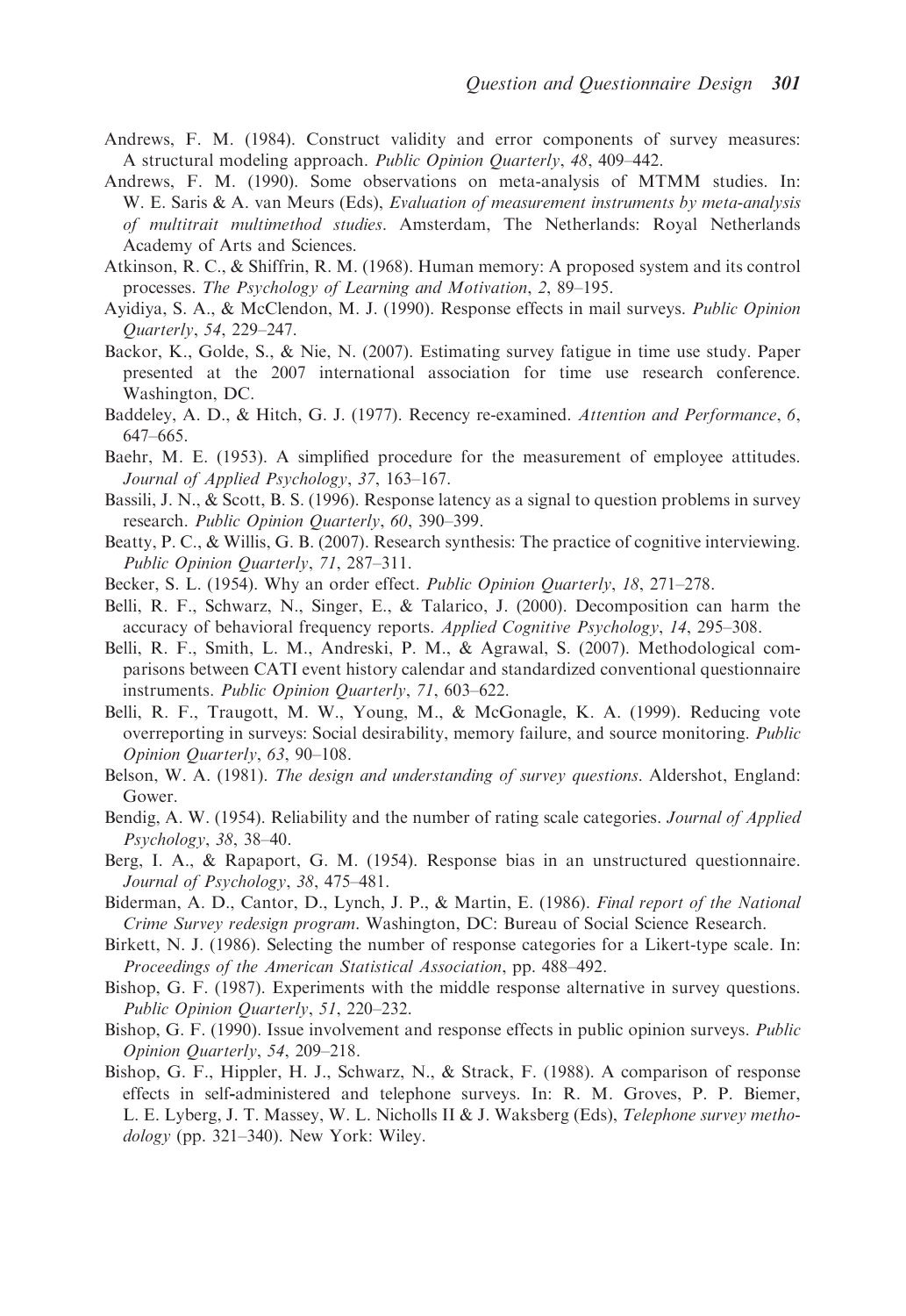- Bishop, G. F., Oldendick, R. W., Tuchfarber, A. J., & Bennett, S. E. (1979). Effects of opinion filtering and opinion floating: Evidence from a secondary analysis. Political Methodology, 6, 293–309.
- Bogart, L. (1972). Silent politics: Polls and the awareness of public opinion. New York: Wiley.
- Burchell, B., & Marsh, C. (1992). The effect of questionnaire length on survey response. Quality and Quantity, 26, 233–244.
- Cacioppo, J. T., Petty, R. E., Feinstein, J. A., & Jarvis, W. B. G. (1996). Dispositional differences in cognitive motivation: The life and times of individuals varying in need for cognition. Psychological Bulletin, 119, 197–253.
- Calsyn, R. J., Roades, L. A., & Calsyn, D. S. (1992). Acquiescence in needs assessment studies of the elderly. The Gerontologist, 32, 246–252.
- Campanelli, P. C., Rothgeb, J. M., & Martin, E. A. (1989). The role of respondent comprehension and interviewer knowledge in CPS labor force classification. In: Proceedings of the Section on Survey Research Methods (pp. 425–429). American Statistical Association.
- Campbell, A. (1981). The sense of well-being in America: Recent patterns and trends. New York: McGraw-Hill.
- Campbell, D. T., & Mohr, P. J. (1950). The effect of ordinal position upon responses to items in a checklist. Journal of Applied Psychology, 34, 62–67.
- Cannell, C. F., Miller, P. V., & Oksenberg, L. (1981). Research on interviewing techniques. Sociological Methodology, 11, 389–437.
- Cannell, C. F., Oksenberg, L., Kalton, G., Bischoping, K., & Fowler, F. J. (1989). New techniques for pretesting survey questions. Research report. Survey Research Center, University of Michigan, Ann Arbor, MI.
- Carp, F. M. (1974). Position effects in single trial free recall. Journal of Gerontology, 29, 581–587.
- Carpenter, E. H., & Blackwood, L. G. (1979). The effect of questions position on responses to attitudinal question. Rural Sociology, 44, 56–72.
- Champney, H., & Marshall, H. (1939). Optimal refinement of the rating scale. Journal of Applied Psychology, 23, 323–331.
- Chan, J. C. (1991). Response-order effects in Likert-type scales. Educational and Psychological Measurement, 51, 531–540.
- Cialdini, R. B. (1993). Influence: Science and practice (3rd ed.). New York: Harper Collins.
- Clancy, K. J., & Wachsler, R. A. (1971). Positional effects in shared-cost surveys. Public Opinion Quarterly, 35, 258–265.
- Converse, J. M. (1976). Predicting no opinion in the polls. Public Opinion Quarterly, 40, 515–530.
- Converse, J. M., & Presser, S. (1986). Survey questions: Handcrafting the standardized questionnaire. Beverly Hills, CA: Sage.
- Converse, P. E. (1964). The nature of belief systems in mass publics. In: D. E. Apter (Ed.), Ideology and discontent (pp. 206–261). New York: Free Press.
- Coombs, C. H., & Coombs, L. C. (1976). 'Don't know': Item ambiguity or respondent uncertainty? Public Opinion Quarterly, 40, 497-514.
- Cotter, P. R., Cohen, J., & Coulter, P. B. (1982). Race-of-interviewer effects in telephone interviews. Public Opinion Quarterly, 46, 278–284.
- Couch, A., & Keniston, K. (1960). Yeasayers and naysayers: Agreeing response set as a personality variable. Journal of Abnormal and Social Psychology, 60, 151–174.
- Couper, M. P., Traugott, M. W., & Lamias, M. J. (2001). Web survey design and administration. Public Opinion Quarterly, 65, 230–253.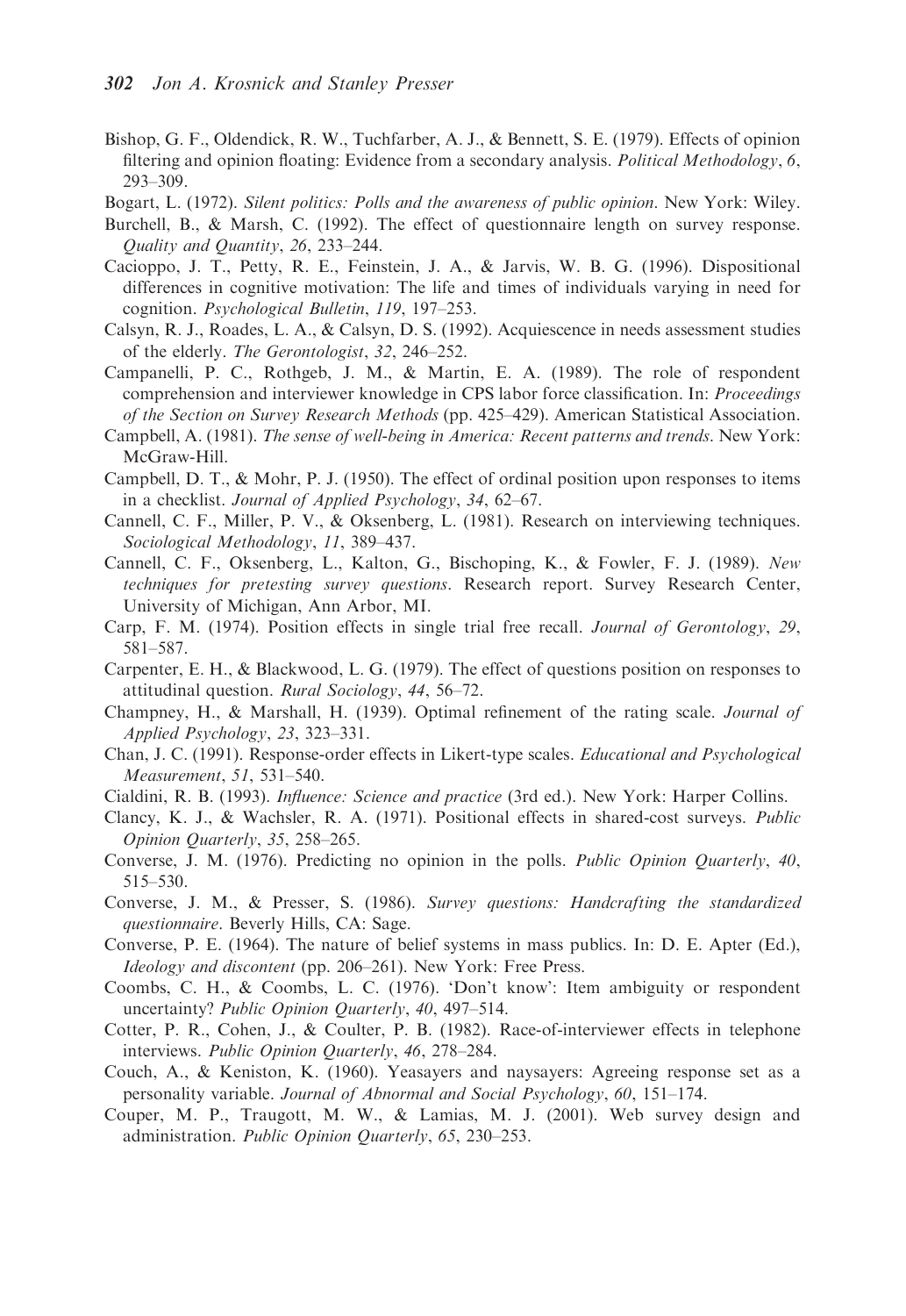- Cowan, C. D., Murphy, L. R., & Wiener, J. (1978). Effects of supplemental questions on victimization estimates from the National Crime Survey. In: Proceedings of the Section on Survey Research Methods, American Statistical Association.
- Cronbach, L. J. (1950). Further evidence on response sets and test design. Educational and Psychological Measurement, 10, 3–31.
- Culpepper, I. J., Smith, W. R., & Krosnick, J. A. (1992). The impact of question order on satisficing in surveys. Paper presented at the Midwestern Psychological Association annual meeting, Chicago, IL.
- DeMaio, T. J., & Landreth, A. (2004). Do different cognitive interview techniques produce different results? In: S. Presser, J. M. Rothgeb, M. P. Couper, J. T. Lessler, E. Martin, J. Martin & E. Singer (Eds), Methods for testing and evaluating survey questionnaires. Hoboken, NJ: Wiley.
- Dickinson, J. R., & Kirzner, E. (1985). Questionnaire item omission as a function of within group question position. Journal of Business Research, 13, 71–75.
- Dickinson, T. L., & Zellinger, P. M. (1980). A comparison of the behaviorally anchored rating mixed standard scale formats. Journal of Applied Psychology, 65, 147–154.
- Draisma, S., & Dijkstra, W. (2004). Response latency and (para)linguistic expressions as indicators of response error. In: S. Presser, J. M. Rothgeb, M. P. Couper, J. T. Lessler, E. Martin, J. Martin & E. Singer (Eds), Methods for testing and evaluating survey questionnaires (pp. 131–149). Hoboken, NJ: Wiley.
- Droitcour, J., Caspar, R. A., Hubbard, M. L., Parsley, T. L., Visscher, W., & Ezzati, T. M. (1991). The item count technique as a method of indirect questioning: A review of its development and a case study application. In: P. P. Biemer, R. M. Groves, L. E. Lyberg, N. A. Mathiowetz & S. Sudman (Eds), Measurement errors in surveys (pp. 185–210). New York: Wiley.
- Duan, N., Alegria, M., Canino, G., McGuire, T., & Takeuchi, D. (2007). Survey conditioning in self-reported mental health service use: Randomized comparison of alternative instrument formats. Health Services Research, 42, 890–907.
- Dykema, J., Lepkowski, J. M., & Blixt, S. (1997). The effect of interviewer and respondent behavior on data quality: Analysis of interaction coding in a validation study. In: L. Lyberg, P. Biemer, M. Collins, E. D. De Leeuw, C. Dippo, N. Schwarz & D. Trewin (Eds), Survey measurement and process quality (pp. 287–310). New York: Wiley.
- Ebel, R. L. (1982). Proposed solutions to two problems of test construction. Journal of Educational Measurement, 19, 267–278.
- Edgell, S. E., Himmelfarb, S., & Duchan, K. L. (1982). Validity of forced response in a randomized response model. Sociological Methods and Research, 11, 89–110.
- Eifermann, R. (1961). Negation: A linguistic variable. Acta Psychologia, 18, 258–273.
- Eurich, A. C. (1931). Four types of examinations compared and evaluated. Journal of Educational Psychology, 26, 268–278.
- Evans, R., Hansen, W., & Mittlemark, M. B. (1977). Increasing the validity of self-reports of behavior in a smoking in children investigation. Journal of Applied Psychology, 62, 521–523.
- Faulkenberry, G. D., & Mason, R. (1978). Characteristics of nonopinion and no opinion response groups. Public Opinion Quarterly, 42, 533–543.
- Ferber, R. (1966). Item nonresponse in a consumer survey. *Public Opinion Quarterly*, 30, 399–415.
- Finkel, S. E., Guterbock, T. M., & Borg, M. J. (1991). Race-of-interviewer effects in a preelection poll: Virginia 1989. Public Opinion Quarterly, 55, 313–330.
- Fonda, C. P. (1951). The nature and meaning of the Rorschach white space response. Journal of Abnormal Social Psychology, 46, 367–377.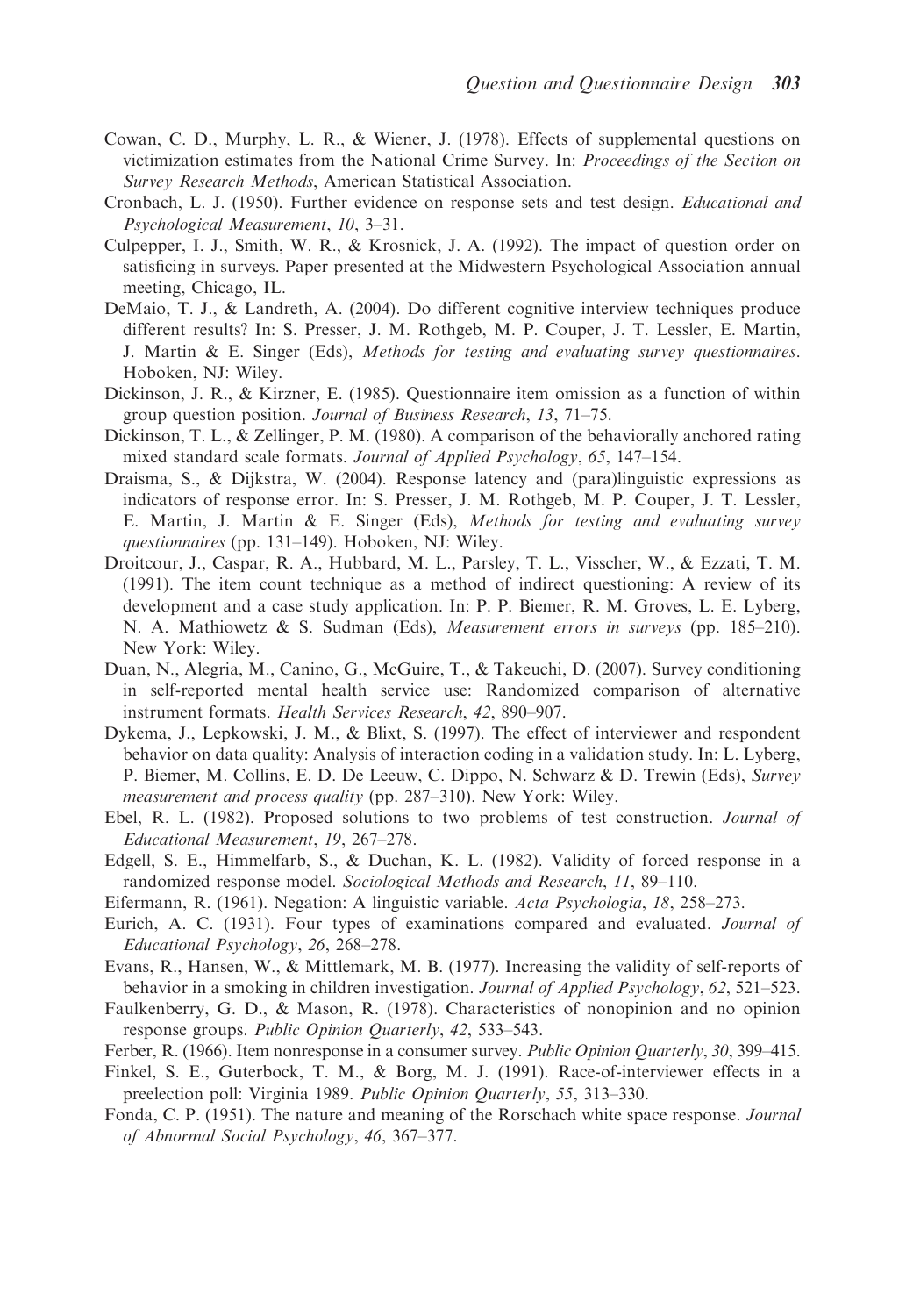- Forehand, G. A. (1962). Relationships among response sets and cognitive behaviors. Education and Psychological Measurement, 22, 287–302.
- Forsyth, B. H., Rothgeb, J. M., & Willis, G. (2004). Does questionnaire pretesting make a difference? An empirical test using a field survey experiment. In: S. Presser, J. M. Rothgeb, M. P. Couper, J. T. Lessler, E. Martin, J. Martin & E. Singer (Eds), Methods for testing and evaluating survey questionnaires (pp. 525–546). Hoboken, NJ: Wiley.
- Fowler, F. J., & Cannell, C. F. (1996). Using behavioral coding to identify cognitive problems with survey questions. In: N. Schwarz  $\&$  S. Sudman (Eds), Answering questions: Methodology for determining cognitive and communicative processes in survey research (pp. 15–36). San Francisco, CA: Jossey-Bass.
- Gage, N. L., Leavitt, G. S., & Stone, G. C. (1957). The psychological meaning of acquiescence set for authoritarianism. Journal of Abnormal Social Psychology, 55, 98–103.
- Gfroerer, J., Lessler, J., & Parsley, T. (1997). Studies of nonresponse and measurement error in the National Household Survey on Drug Abuse. In: L. Harrison & A. Hughes (Eds), The validity of self-reported drug use: Improving the accuracy of survey estimates (pp. 273–295). Rockville, MD: National Institute on Drug Abuse.
- Gilljam, M., & Granberg, D. (1993). Should we take don't know for an answer? Public Opinion Quarterly, 57, 348–357.
- Givon, M. M., & Shapira, Z. (1984). Response to rating scales: A theoretical model and its application to the number of categories problem. Journal of Marketing Research, 21, 410–419.
- Glucksberg, S., & McCloskey, M. (1981). Decisions about ignorance: Knowing that you don't know. Journal of Experimental Psychology: Human Learning and Memory, 7, 311–325.
- Goffman, E. (1959). The presentation of self in everyday life. Garden City, NY: Doubleday/ Anchor.
- Goldsmith, R. E. (1987). Two studies of yeasaying. Psychological Reports, 60, 239–244.
- Gordon, R. A. (1987). Social desirability bias: A demonstration and technique for its reduction. Teaching of Psychology, 14, 40-42.
- Gove, W. R., & Geerken, M. R. (1977). Response bias in surveys of mental health: An empirical investigation. American Journal of Sociology, 82, 1289–1317.
- Graesser, A. C., Cai, Z., Louwerse, M., & Daniel, F. (2006). Question understanding aid. Public Opinion Quarterly, 70, 3–22.
- Green, P. E., & Rao, V. R. (1970). Rating scales and information recovery How many scales and response categories to use? Journal of Marketing, 34, 33–39.
- Hanley, C. (1959). Responses to the wording of personality test items. Journal of Consulting Psychology, 23, 261–265.
- Hanley, C. (1962). The 'difficulty' of a personality inventory item. Educational and Psychological Measurement, 22, 577–584.
- Herzog, A. R., & Bachman, J. G. (1981). Effects of questionnaire length on response quality. Public Opinion Quarterly, 45, 549–559.
- Hess, J., Singer, E., & Bushery, J. M. (1999). Predicting test-retest reliability from behavior coding. International Journal of Public Opinion Research, 11, 346–360.
- Hippler, H. J., & Schwarz, N. (1989). 'No-opinion' filters: A cognitive perspective. International Journal of Public Opinion Research, 1, 77–87.
- Hoffman, P. J. (1960). Social acquiescence and 'education'. Educational and Psychological Measurement, 20, 769–776.
- Holbrook, A. L., Green, M. C., & Krosnick, J. A. (2003). Telephone vs. face-to-face interviewing of national probability samples with long questionnaires: Comparisons of respondent satisficing and social desirability response bias. Public Opinion Quarterly, 67, 79–125.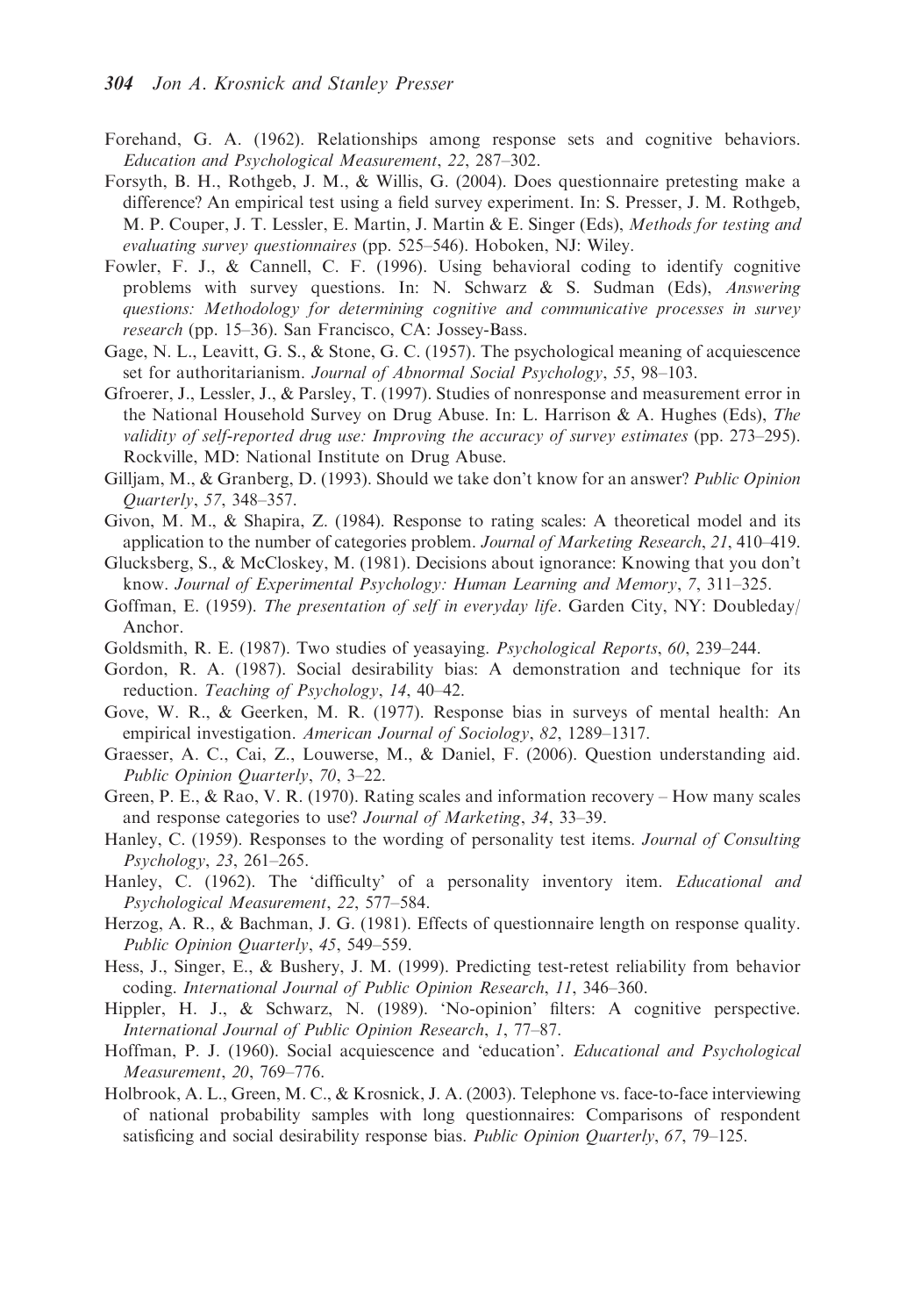- Holbrook, A. L., & Krosnick, J. A. (2005). Do survey respondents intentionally lie and claim that they voted when they did not? New evidence using the list and randomized response techniques. Paper presented at the American Political Science Association Annual Meeting, Washington, DC.
- Holbrook, A. L., & Krosnick, J. A. (in press). Social desirability bias in voter turnout reports: Tests using the item count technique. Public Opinion Quarterly.
- Holmes, C. (1974). A statistical evaluation of rating scales. Journal of the Marketing Research Society, 16, 86–108.
- Isard, E. S. (1956). The relationship between item ambiguity and discriminating power in a forced-choice scale. Journal of Applied Psychology, 40, 266–268.
- Israel, G. D., & Taylor, C. L. (1990). Can response order bias evaluations? Evaluation and Program Planning, 13, 365–371.
- Jackson, D. N. (1959). Cognitive energy level, acquiescence, and authoritarianism. Journal of Social Psychology, 49, 65–69.
- Jacoby, J., & Matell, M. S. (1971). Three-point Likert scales are good enough. Journal of Marketing Research, 7, 495–500.
- Jenkins, G. D., & Taber, T. D. (1977). A Monte Carlo study of factors affecting three indices of composite scale reliability. Journal of Applied Psychology, 62, 392–398.
- Jensen, P. S., Watanabe, H. K., & Richters, J. E. (1999). Who's up first? Testing for order effects in structured interviews using a counterbalanced experimental design. Journal of Abnormal Child Psychology, 27, 439–445.
- Johanson, G. A., Gips, C. J., & Rich, C. E. (1993). If you can't say something nice  $A$ variation on the social desirability response set. Evaluation Review, 17, 116–122.
- Johnson, J. D. (1981). Effects of the order of presentation of evaluative dimensions for bipolar scales in four societies. Journal of Social Psychology, 113, 21–27.
- Johnson, W. R., Sieveking, N. A., & Clanton, E. S. (1974). Effects of alternative positioning of open-ended questions in multiple-choice questionnaires. Journal of Applied Psychology, 6, 776–778.
- Juster, F. T., & Smith, J. P. (1997). Improving the quality of economic data: Lessons from the HRS and AHEAD. Journal of the American Statistical Association, 92, 1268–1278.
- Kahn, D. F., & Hadley, J. M. (1949). Factors related to life insurance selling. Journal of Applied Psychology, 33, 132–140.
- Kalton, G., Collins, M., & Brook, L. (1978). Experiments in wording opinion questions. Applied Statistics, 27, 149–161.
- Kalton, G., Roberts, J., & Holt, D. (1980). The effects of offering a middle response option with opinion questions. Statistician, 29, 65–78.
- Katosh, J. P., & Traugott, M. W. (1981). The consequences of validated and self-reported voting measures. Public Opinion Quarterly, 45, 519–535.
- Kessler, R. C., Wittchen, H. U., Abelson, J. M., & Zhao, S. (2000). Methodological issues in assessing psychiatric disorder with self-reports. In: A. A. Stone, J. S. Turkkan, C. A. Bachrach, J. B. Jobe, H. S. Kurtzman & V. S. Cain (Eds), The science of selfreport: Implications for research and practice (pp. 229–255). Mahwah, NJ: Lawrence Erlbaum Associates.
- Kihlstrom, J. F., Mulvaney, S., Tobias, B. A., & Tobis, I. P. (2000). The emotional unconscious. In: E. Eich, J. F. Kihlstrom, G. H. Bower, J. P. Forgas & P. M. Niedenthal (Eds), Cognition and emotion (pp. 30–86). New York: Oxford University Press.
- Klare, G. R. (1950). Understandability and indefinite answers to public opinion questions. International Journal of Opinion and Attitude Research, 4, 91–96.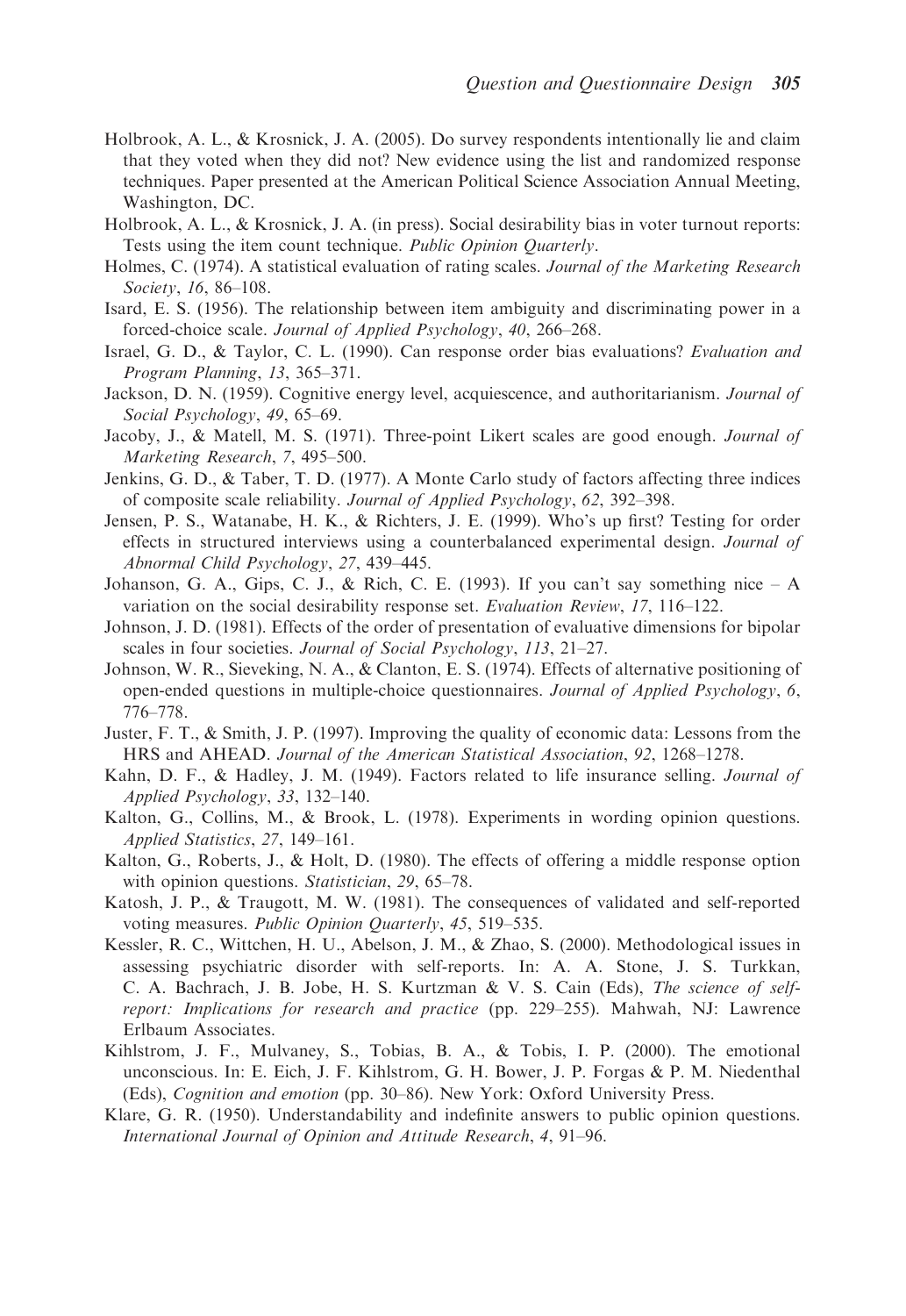- Klayman, J., & Ha, Y. (1984). Confirmation, disconfirmation, and information in hypothesistesting. Unpublished manuscript, Graduate School of Business. Chicago, IL: Center for Decision Research.
- Klockars, A. J., & Yamagishi, M. (1988). The influence of labels and positions in rating scales. Journal of Educational Measurement, 25, 85–96.
- Klopfer, F. J., & Madden, T. M. (1980). The middlemost choice on attitude items: Ambivalence, neutrality, or uncertainty. Personality and Social Psychology Bulletin, 6, 97–101.
- Knowles, E. E., & Byers, B. (1996). Reliability shifts in measurement reactivity: Driven by content engagement or self-engagement? Journal of Personality and Social Psychology, 70, 1080–1090.
- Knowles, E. S. (1988). Item context effects on personality scales: Measuring changes the measure. Journal of Personality and Social Psychology, 55, 312–320.
- Komorita, S. S. (1963). Attitude context, intensity, and the neutral point on a Likert scale. Journal of Social Psychology, 61, 327–334.
- Komorita, S. S., & Graham, W. K. (1965). Number of scale points and the reliability of scales. Educational and Psychological Measurement, 25, 987–995.
- Koriat, A., Lichtenstein, S., & Fischhoff, B. (1980). Reasons for confidence. Journal of Experimental Psychology: Human Learning and Memory, 6, 107–118.
- Kraut, A. I., Wolfson, A. D., & Rothenberg, A. (1975). Some effects of position on opinion survey items. Journal of Applied Psychology, 60, 774–776.
- Kreuter, F., McCulloch, S., & Presser, S. (2009). Filter questions in interleafed versus grouped format: Effects on respondents and interviewers. Unpublished manuscript.
- Kreuter, F., Presser, S., & Tourangeau, R. (2008). Social desirability bias in CATI, IVR, and web surveys: The effects of mode and question sensitivity. *Public Opinion Quarterly*, 72, 847–865.
- Krosnick, J. A. (1990). Americans' perceptions of presidential candidates: A test of the projection hypothesis. Journal of Social Issues, 46, 159–182.
- Krosnick, J. A. (1991). Response strategies for coping with the cognitive demands of attitude measures in surveys. Applied Cognitive Psychology, 5, 213–236.
- Krosnick, J. A. (1992). The impact of cognitive sophistication and attitude importance on response order effects and question order effects. In: N. Schwarz & S. Sudman (Eds), Order effects in social and psychological research (pp. 203–218). New York: Springer.
- Krosnick, J. A. (1999). Survey research. Annual Review of Psychology, 50, 537–567.
- Krosnick, J. A., & Alwin, D. F. (1987). An evaluation of a cognitive theory of response–order effects in survey measurement. Public Opinion Quarterly, 51, 201–219.
- Krosnick, J. A., & Berent, M. K. (1993). Comparisons of party identification and policy preferences: The impact of survey question format. American Journal of Political Science, 37, 941–964.
- Krosnick, J. A., Boninger, D. S., Chuang, Y. C., Berent, M. K., & Carnot, C. G. (1993). Attitude strength: One construct or many related constructs? Journal of Personality and Social Psychology, 65, 1132–1151.
- Krosnick, J. A., & Fabrigar, L. R. (forthcoming). The handbook of questionnaire design. New York: Oxford University Press.
- Krosnick, J. A., Holbrook, A. L., Berent, M. K., Carson, R. T., Hanemann, W. M., Kopp, R. J., Mitchell, R. C., Presser, S., Ruud, P. A., Smith, V. K., Moody, W. R., Green, M. C., & Conaway, M. (2002). The impact of 'no opinion' response options on data quality: Nonattitude reduction or invitation to satisfice? *Public Opinion Quarterly*, 66, 371–403.
- Krosnick, J. A., Narayan, S., & Smith, W. R. (1996). Satisficing in surveys: Initial evidence. New Directions for Program Evaluation, 70, 29–44.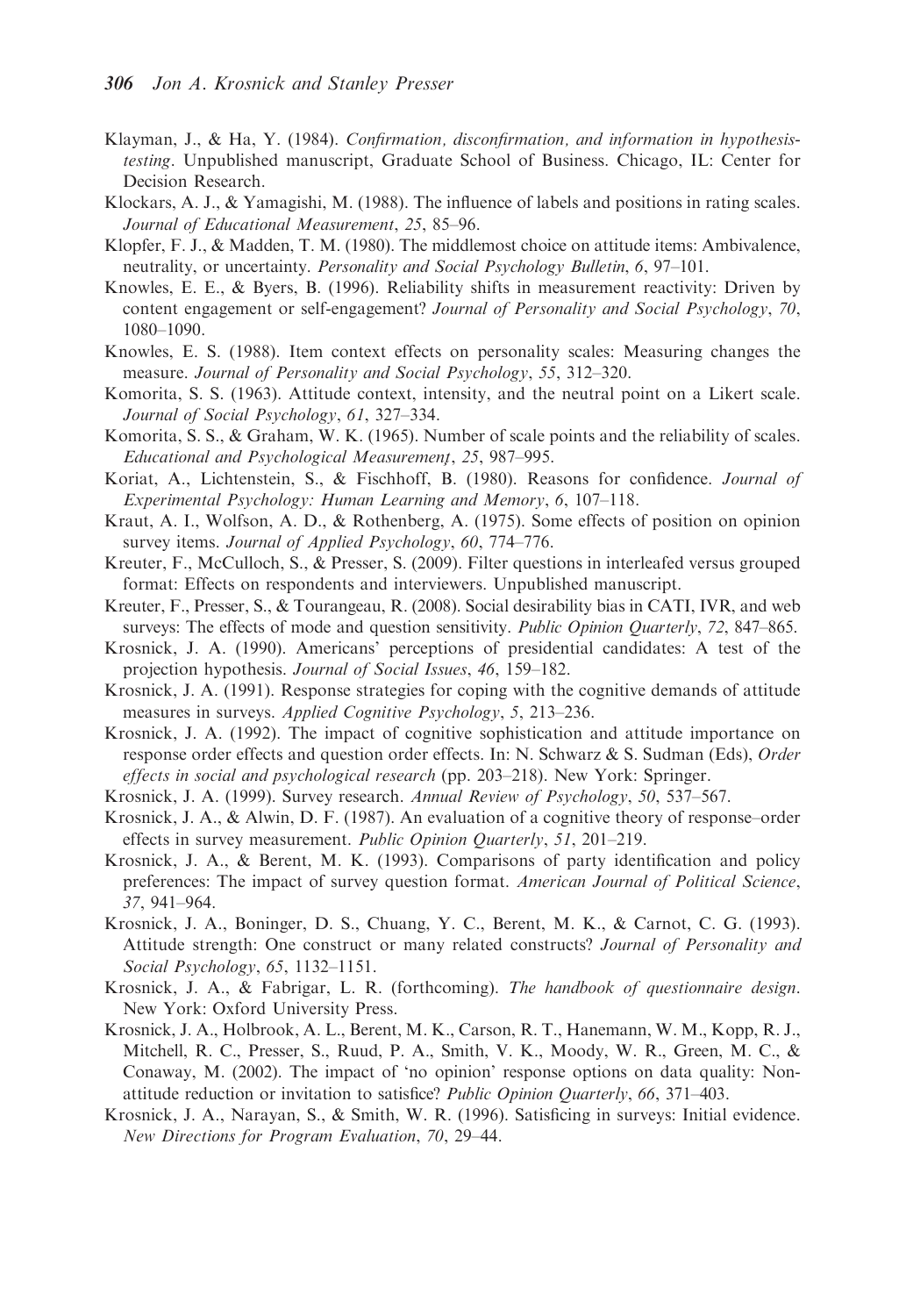- Krosnick, J. A., & Schuman, H. (1988). Attitude intensity, importance, and certainty and susceptibility to response effects. Journal of Personality and Social Psychology, 54, 940–952.
- Krysan, M. (1998). Privacy and the expression of white racial attitudes. Public Opinion Quarterly, 62, 506–544.
- Kuncel, R. B. (1973). Response process and relative location of subject and item. *Educational* and Psychological Measurement, 33, 545–563.
- Kuncel, R. B. (1977). The subject-item interaction in itemmetric research. *Educational and* Psychological Measurement, 37, 665–678.
- Larkins, A. G., & Shaver, J. P. (1967). Matched-pair scoring technique used on a first-grade yes-no type economics achievement test. Utah Academy of Science, Art, and Letters: Proceedings, 44, 229–242.
- Laurent, A. (1972). Effects of question length on reporting behavior in the survey interview. Journal of the American Statistical Association, 67, 298–305.
- Lee, L., Brittingham, A., Tourangeau, R., Willis, G., Ching, P., Jobe, J., & Black, S. (1999). Are reporting errors due to encoding limitations or retrieval failure? Applied Cognitive Psychology, 13, 43–63.
- Leech, G. N. (1983). Principles of pragmatics. London: Longman.
- Lehmann, D. R., & Hulbert, J. (1972). Are three-point scales always good enough? Journal of Marketing Research, 9, 444–446.
- Lenski, G. E., & Leggett, J. C. (1960). Caste, class, and deference in the research interview. American Journal of Sociology, 65, 463–467.
- Lensvelt-Mulders, G. J. L. M., Hox, J. J., van der Heijden, P. G. M., & Maas, C. (2005). Metaanalysis of randomized response research, thirty-five years of validation. Sociological Methods & Research, 33, 319–348.
- Lessler, J. T., & Forsyth, B. H. (1996). A coding system for appraising questionnaires. In: N. Schwartz & S. Sudman (Eds), Answering questions (pp. 259–292). San Francisco, CA: Jossey-Bass.
- Likert, R. (1932). A technique for the measurement of attitudes. Archives of Psychology, 140,  $1-55$ .
- Lindzey, G. G., & Guest, L. (1951). To repeat Check lists can be dangerous. *Public Opinion* Quarterly, 15, 355–358.
- Lissitz, R. W., & Green, S. B. (1975). Effect of the number of scale points on reliability: A Monte Carlo approach. Journal of Applied Psychology, 60, 10–13.
- Locander, W., Sudman, S., & Bradburn, N. (1976). An investigation of interview method, threat and response distortion. Journal of the American Statistical Association, 71, 269–275.
- Loftus, E. F., Klinger, M. R., Smith, K. D., & Fiedler, J. A. (1990). A tale of two questions: Benefits of asking more than one question. *Public Opinion Quarterly*, 54, 330–345.
- Loftus, E. F., & Marburger, W. (1983). Since the eruption of Mt. St. Helens, has anyone beaten you up? Social Cognition, 11, 114–120.
- Lorenz, F., Saltiel, J., & Hoyt, D. (1995). Question order and fair play: Evidence of evenhandedness in rural surveys. Rural Sociology, 60, 641–653.
- Lucas, C. P., Fisher, P., Piacentini, J., Zhang, H., Jensen, P. S., Shaffer, D., Dulcan, M., Schwab-Stone, M., Regier, D., & Canino, G. (1999). Features of interview questions associated with attenuation of symptom reports. Journal of Abnormal Child Psychology, 27, 429–437.
- Markus, G. B. (1986). Stability and change in political attitudes: Observed, recalled, and 'explained'. Political Behavior, 8, 21–44.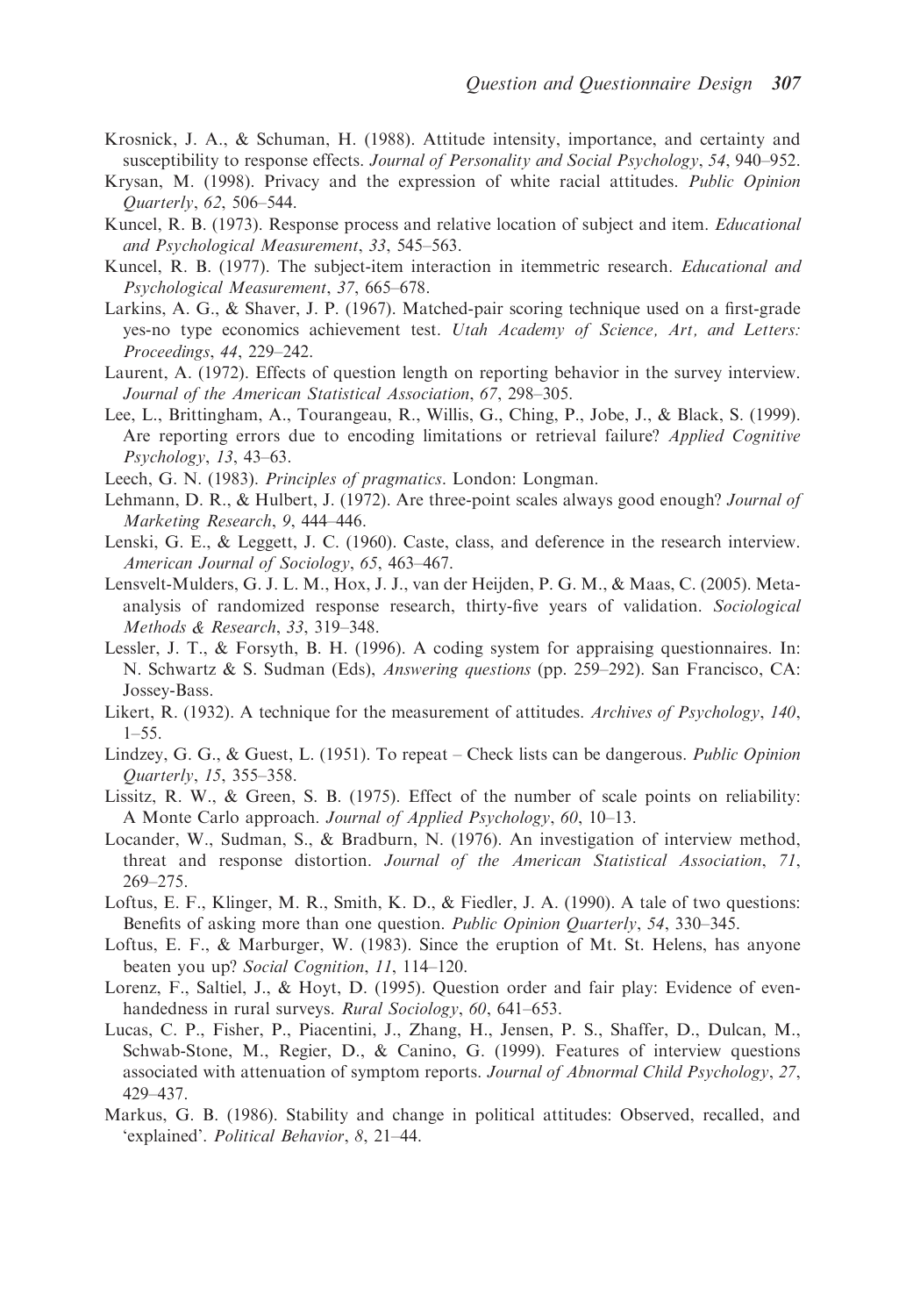- Martin, E. (1980). The effects of item contiguity and probing on measures of anomia. Social Psychology Quarterly, 43, 116–120.
- Martin, E. (2004). Vignettes and respondent debriefing for questionnaire design and evaluation. In: S. Presser, J. M. Rothgeb, M. P. Couper, J. L. Lessler, E. Martin, J. Martin  $\&$  E. Singer (Eds), Methods for testing and evaluating survey questionnaires (pp. 149–172). New York: Wiley.
- Martin, W. S. (1973). The effects of scaling on the correlation coefficient: A test of validity. Journal of Marketing Research, 10, 316–318.
- Martin, W. S. (1978). Effects of scaling on the correlation coefficient: Additional considerations. Journal of Marketing Research, 15, 304–308.
- Masters, J. R. (1974). The relationship between number of response categories and reliability of Likert-type questionnaires. Journal of Educational Measurement, 11, 49–53.
- Matell, M. S., & Jacoby, J. (1971). Is there an optimal number of alternatives for Likert scale items? Study I: Reliability and validity. Educational and Psychological Measurement, 31, 657–674.
- Matell, M. S., & Jacoby, J. (1972). Is there an optimal number of alternatives for Likertscale items? Effects of testing time and scale properties. Journal of Applied Psychology, 56, 506–509.
- Mathews, C. O. (1927). The effect of position of printed response words upon children's answers to questions in two-response types of tests. Journal of Educational Psychology, 18, 445–457.
- McClendon, M. J. (1986). Response-order effects for dichotomous questions. Social Science Quarterly, 67, 205–211.
- McClendon, M. J. (1991). Acquiescence and recency response–order effects in interview surveys. Sociological Methods and Research, 20, 60–103.
- McClendon, M. J., & Alwin, D. F. (1993). No-opinion filters and attitude measurement reliability. Sociological Methods and Research, 21, 438–464.
- McKelvie, S. J. (1978). Graphic rating scales how many categories? British Journal of Psychology, 69, 185–202.
- Means, B., Swan, G. E., Jobe, J. B., & Esposito, J. L. (1991). An alternative approach to obtaining personal history data. In: P. P. Biemer, R. M. Groves, L. E. Lyberg, N. A. Mathiowetz & S. Sudman (Eds), *Measurement errors in surveys* (pp. 127–144). New York: Wiley.
- Messick, S., & Frederiksen, N. (1958). Ability, acquiescence, and 'authoritarianism'. Psychological Reports, 4, 687–697.
- Metzner, H., & Mann, F. (1953). Effects of grouping related questions in questionnaires. Public Opinion Quarterly, 17, 136–141.
- Miller, N., & Campbell, D. T. (1959). Recency and primacy in persuasion as a function of the timing of speeches and measurement. Journal of Abnormal Social Psychology, 59, 1–9.
- Miller, W. E. (1982). American National Election Study, 1980: Pre and post election surveys. Ann Arbor, MI: Inter-University Consortium for Political and Social Research.
- Mingay, D. J., & Greenwell, M. T. (1989). Memory bias and response-order effects. *Journal* of Official Statistics, 5, 253–263.
- Mirowsky, J., & Ross, C. E. (1991). Eliminating defense and agreement bias from measures of the sense of control: A 2  $\times$  2 index. Social Psychology Quarterly, 54, 127–145.
- Mondak, J. J. (2001). Developing valid knowledge scales. American Journal of Political Science, 45, 224–238.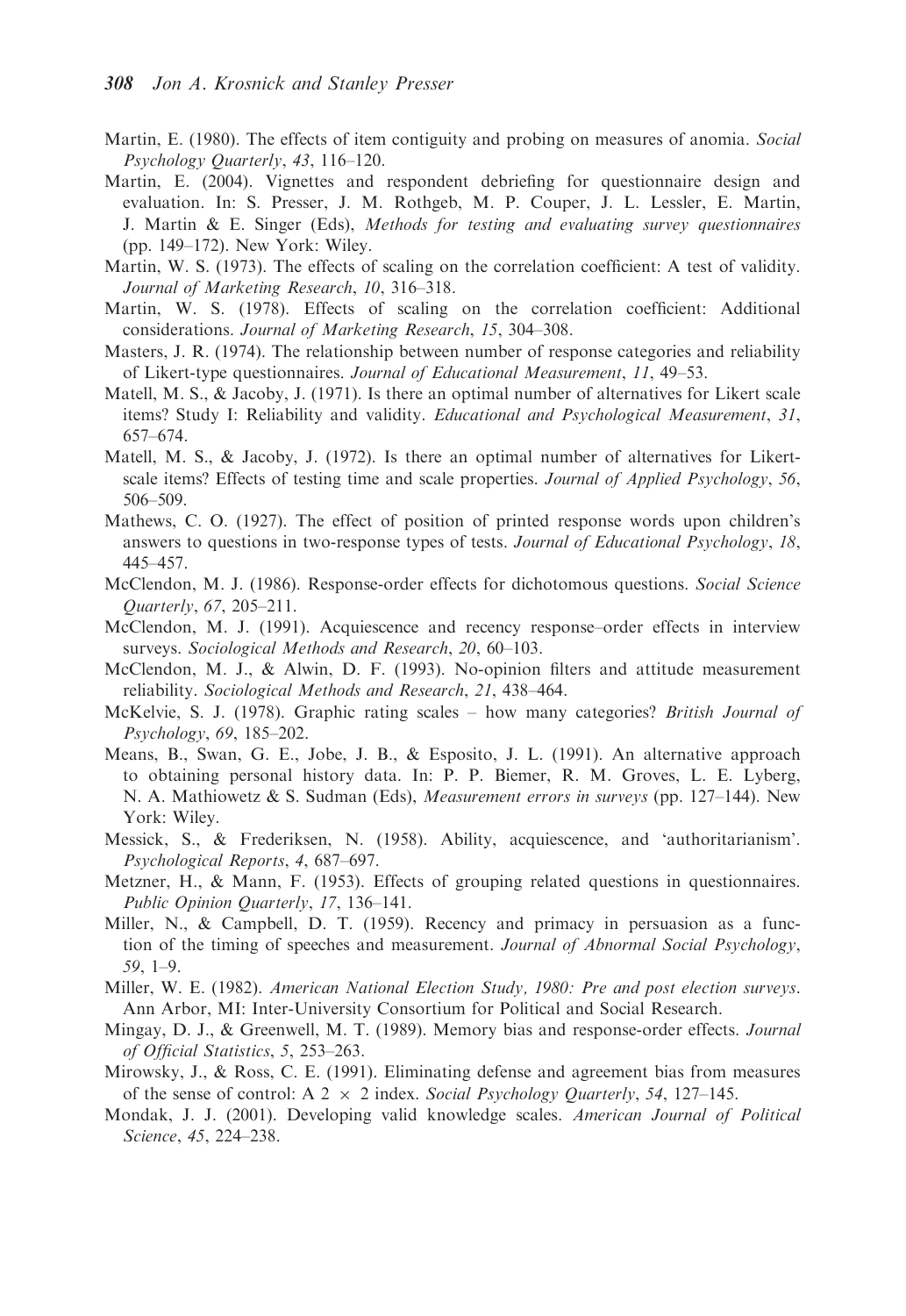- Morin, R. (1993). Ask and you might deceive: The wording of presidential approval questions might be producing skewed results. The Washington Post National Weekly Edition, December 6–12, p. 37.
- Murray, D. M., & Perry, C. L. (1987). The measurement of substance use among adolescents: When is the bogus pipeline method needed? Addictive Behaviors, 12, 225–233.
- Narayan, S., & Krosnick, J. A. (1996). Education moderates some response effects in attitude measurement. Public Opinion Quarterly, 60, 58–88.
- Neter, J., & Waksberg, J. (1964). A study of response errors in expenditure data from household interviews. Journal of the American Statistical Association, 59, 18-55.
- Newcomb, T. E. (1943). Personality and social change. New York: Dryden Press.
- Norman, D. A. (1973). Memory, knowledge, and the answering of questions. In: R. L. Solso (Ed.), Contemporary issues in cognitive psychology, The Loyola symposium. Washington, DC: Winston.
- O'Muircheartaigh, C., Krosnick, J. A., & Helic, A. (1999). Middle alternatives, acquiescence, and the quality of questionnaire data. Paper presented at the American Association for Public Opinion Research annual meeting, St. Petersburg, FL.
- Osgood, C. E., Suci, G. J., & Tannenbaum, P. H. (1957). The measurement of meaning. Urbana, IL: University of Illinois Press.
- Ostrom, T. M., & Gannon, K. M. (1996). Exemplar generation: Assessing how respondents give meaning to rating scales. In: N. Schwarz & S. Sudman (Eds), *Answering* questions: Methodology for determining cognitive and communicative processes in survey research (pp. 293–441). San Francisco, CA: Jossey-Bass.
- Parry, H. J., & Crossley, H. M. (1950). Validity of responses to survey questions. Public Opinion Quarterly, 14, 61–80.
- Paulhus, D. L. (1984). Two-component models of socially desirable responding. Journal of Personality and Social Psychology, 46, 598–609.
- Paulhus, D. L. (1986). Self-deception and impression management in test responses. In: A. Angleitner & J. Wiggins (Eds), Personality assessment via questionnaires: Current issues in theory and measurement (pp. 143-165). New York: Springer-Verlag.
- Paulhus, D. L. (1991). Measurement and control of response bias. In: J. P. Robinson, P. R. Shaver & L. S. Wrightman (Eds), Measures of personality and social psychological attitudes. Measures of social psychological attitudes series (Vol. 1). San Diego, CA: Academic Press.
- Pavlos, A. J. (1972). Radical attitude and stereotype change with bogus pipeline paradigm. Proceedings of the 80th Annual Convention of the American Psychological Association, 7, 292.
- Pavlos, A. J. (1973). Acute self-esteem effects on racial attitudes measured by rating scale and bogus pipeline. Proceedings of the 81st Annual Convention of the American Psychological Association, 8, 165–166.
- Payne, J. D. (1971). The effects of reversing the order of verbal rating scales in a postal survey. Journal of the Marketing Research Society, 14, 30–44.
- Payne, S. L. (1949/1950). Case study in question complexity. Public Opinion Quarterly, 13, 653–658.
- Payne, S. L. (1950). Thoughts about meaningless questions. Public Opinion Quarterly, 14, 687–696.
- Peytchev, A., Couper, M. P., McCabe, S. E., & Crawford, S. D. (2006). Web survey design. Paging versus scrolling. Public Opinion Quarterly, 70, 596–607.
- Poe, G. S., Seeman, I., McLaughlin, J., Mehl, E., & Dietz, M. (1988). Don't know boxes in factual questions in a mail questionnaire. Public Opinion Quarterly, 52, 212–222.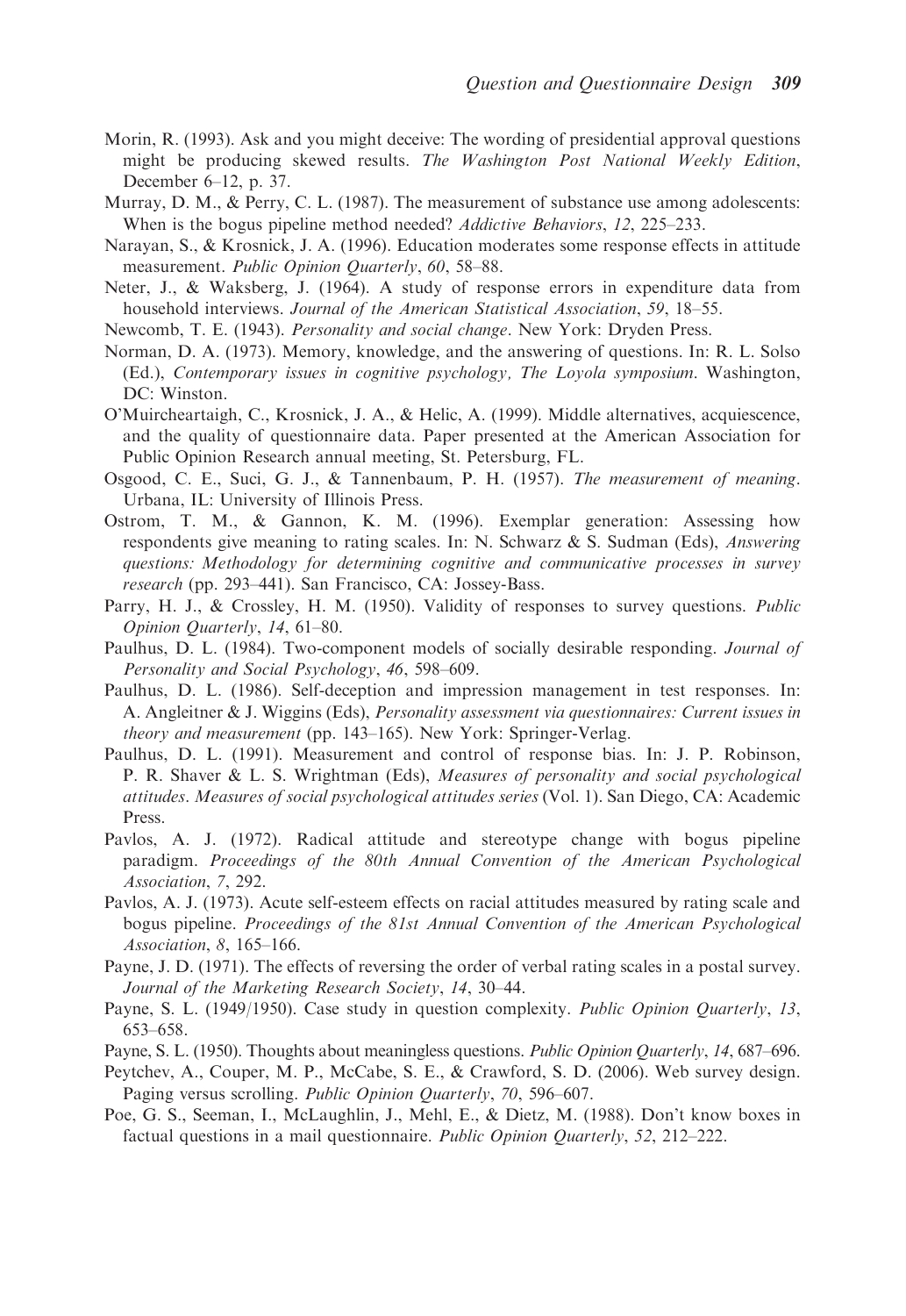- Presser, S., & Blair, J. (1994). Survey pretesting: Do different methods produce different results? In: P. V. Marsden (Ed.), Sociological methodology (pp. 73–104). Cambridge, MA: Blackwell.
- Presser, S., Rothgeb, J. M., Couper, M. P., Lessler, J. T., Martin, E., Martin, J., & Singer, E. (Eds). (2004). Methods for testing and evaluating survey questionnaires. New York: Wiley.
- Presser, S., Traugott, M. W., & Traugott, S. (1990). Vote "over" reporting in surveys: The records or the respondents? Presented at the International Conference on Measurement Errors, Tucson, AZ.
- Quinn, S. B., & Belson, W. A. (1969). The effects of reversing the order of presentation of verbal rating scales in survey interviews. London: Survey Research Center.
- Ramsay, J. O. (1973). The effect of number categories in rating scales on precision of estimation of scale values. Psychometrika, 38, 513–532.
- Robinson, J. P., Shaver, P. R., & Wrightsman, L. S. (1999). Measures of political attitudes. San Diego, CA: Academic Press.
- Roese, N. J., & Jamieson, D. W. (1993). Twenty years of bogus pipeline research: A critical view and meta-analysis. Psychological Bulletin, 114, 363–375.
- Rosenberg, N., Izard, C. E., & Hollander, E. P. (1955). Middle category response: reliability and relationship to personality and intelligence variables. Educational and Psychological Measurement, 15, 281–290.
- Rosenstone, S. J., Hansen, J. M., & Kinder, D. R. (1986). Measuring change in personal economic well-being. Public Opinion Quarterly, 50, 176–192.
- Rothenberg, B. B. (1969). Conservation of number among four- and five-year-old children: Some methodological considerations. Child Development, 40, 383-406.
- Rothgeb, J., Willis, G., & Forsyth, B. H. (2001). Questionnaire pretesting methods: Do different techniques and different organizations produce similar results? Paper presented at the annual meeting of the American Statistical Association.
- Rubin, H. K. (1940). A constant error in the seashore test of pitch discrimination. Unpublished master's thesis, University of Wisconsin, Madison, WI.
- Ruch, G. M., & DeGraff, M. H. (1926). Corrections for chance and 'guess' vs. 'do not guess' instructions in multiple-response tests. Journal of Educational Psychology, 17, 368–375.
- Rundquist, E. A., & Sletto, R. F. (1936). Personality in the Depression. Minneapolis, MI: University of Minnesota Press.
- Saris, W. E., & Gallhofer, I. N. (2007). Design evaluation and analysis of questionnaires for survey research. New York: Wiley.
- Saris, W. E., & Krosnick, J. A. (2000), The damaging effect of acquiescence response bias on answers to agree/disagree questions. Paper presented at the American Association for Public Opinion Research annual meeting. Portland, OR.
- Schaeffer, N. C. (1991). Hardly ever or constantly? Group comparisons and vague quantifiers. Public Opinion Quarterly, 55, 395–423.
- Schaeffer, N. C., & Bradburn, N. M. (1989). Respondent behavior in magnitude estimation. Journal of the American Statistical Association, 84, 402–413.
- Schaeffer, N. C., & Dykema, J. (2004). A multiple-method approach to improving the clarity of closely related concepts: Distinguishing legal and physical custody of children. In: S. Presser, J. M. Rothgeb, M. P. Couper, J. T. Lessler, E. Martin, J. Martin & E. Singer (Eds), Methods for testing and evaluating survey questionnaires (pp. 475–502). New York: Wiley.
- Scherpenzeel, A. (1995). Meta-analysis of a European comparative study. In: W. E. Saris & A. Munnich (Eds), The multitrait-multimethod approach to evaluate measurement instruments (pp. 225–242). Budapest, Hungary: Eotvos University Press.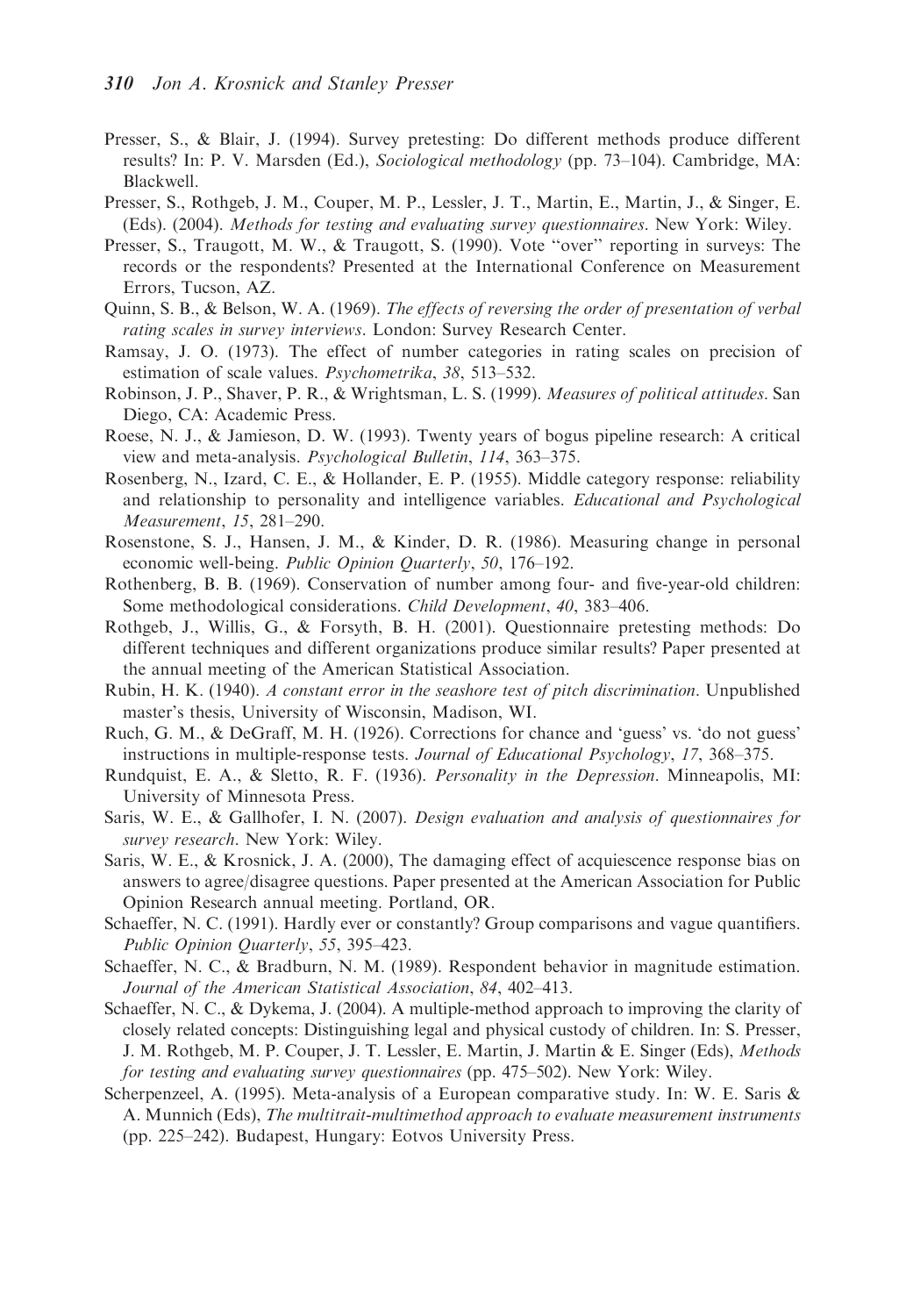- Schlenker, B. R., & Weigold, M. F. (1989). Goals and the self-identification process: Constructing desired identities. In: L. A. Pervin (Ed.), Goal concepts in personality and social psychology (pp. 243–290). Hillsdale, NJ: Lawrence Erlbaum Associates.
- Schuman, H. (1966). The random probe: A technique for evaluating the validity of closed questions. American Sociological Review, 31, 218–222.
- Schuman, H. (1972). Two sources of anti-war sentiment in America. American Journal of Sociology, 78, 513–536.
- Schuman, H. (2008). Method and meaning in polls and surveys. Cambridge, MA: Harvard University Press.
- Schuman, H., & Converse, J. M. (1971). The effect of black and white interviewers on black responses. Public Opinion Quarterly, 35, 44–68.
- Schuman, H., Kalton, G., & Ludwig, J. (1983). Context and contiguity in survey questionnaires. Public Opinion Quarterly, 47, 112–115.
- Schuman, H., & Presser, S. (1981). Questions and answers in attitude surveys: Experiments on question form, wording and context. New York: Academic Press.
- Schuman, H., & Scott, J. (1987). Problems in the use of survey questions to measure public opinion. Science, 236, 957–959.
- Schwarz, N., & Bless, H. (1992). Constructing reality and its alternatives: An inclusion/ exclusion model of assimilation and contrast effects in social judgment. In: L. L. Martin & A. Tesser (Eds), The construction of social judgment (pp. 217–245). Hillsdale, NJ: Lawrence Erlbaum Associates.
- Schwarz, N., & Hippler, H. J. (1991). Response alternatives: The impact of their choice and presentation order. In: P. Biemer, R. M. Groves, L. E. Lyberg, N. A. Mathiowetz & S. Sudman (Eds), Measurement errors in surveys (pp. 41–56). New York: Wiley.
- Schwarz, N., & Hippler, H. J. (1995). Subsequent questions may influence answers to preceding questions in mail surveys. Public Opinion Quarterly, 59, 93-97.
- Schwarz, N., Hippler, H. J., Deutsch, B., & Strack, F. (1985). Response scales: Effects of category range on reported behavior and subsequent judgments. Public Opinion Quarterly, 49, 388–395.
- Schwarz, N., Hippler, H. J., & Noelle-Neumann, E. (1992). A cognitive model of responseorder effects in survey measurement. In: N. Schwarz & S. Sudman (Eds), Context effects in social and psychological research (pp. 187–201). New York: Springer-Verlag.
- Schwarz, N., & Strack, F. (1985). Cognitive and affective processes in judgments of subjective well-being: A preliminary model. In: H. Brandstatter & E. Kirchler (Eds), Economic psychology (pp. 439–447). Linz, Austria: Tauner.
- Schwarz, N., Strack, F., & Mai, H. (1991). Assimilation and contrast effects in part-whole question sequences: A conversational logic analysis. *Public Opinion Quarterly*, 55, 3–23.
- Schwarz, N., & Wyer, R. S. (1985). Effects of rank-ordering stimuli on magnitude ratings of these and other stimuli. Journal of Experimental Social Psychology, 21, 30–46.
- Shaffer, J. W. (1963). A new acquiescence scale for the MMPI. Journal of Clinical Psychology, 19, 412–415.
- Sherif, C. W., Sherif, M., & Nebergall, R. E. (1965). Attitude and social change. Philadelphia, PA: Saunders.
- Sherif, M., & Hovland, C. I. (1961). Social judgment: Assimilation and contrast effects in communication and attitude change. New Haven, CT: Yale University Press.
- Sigall, H., & Page, R. (1971). Current stereotypes: A little fading, a little faking. Journal of Personality and Social Psychology, 18, 247–255.
- Simon, H. A. (1957). *Models of man*. New York: Wiley.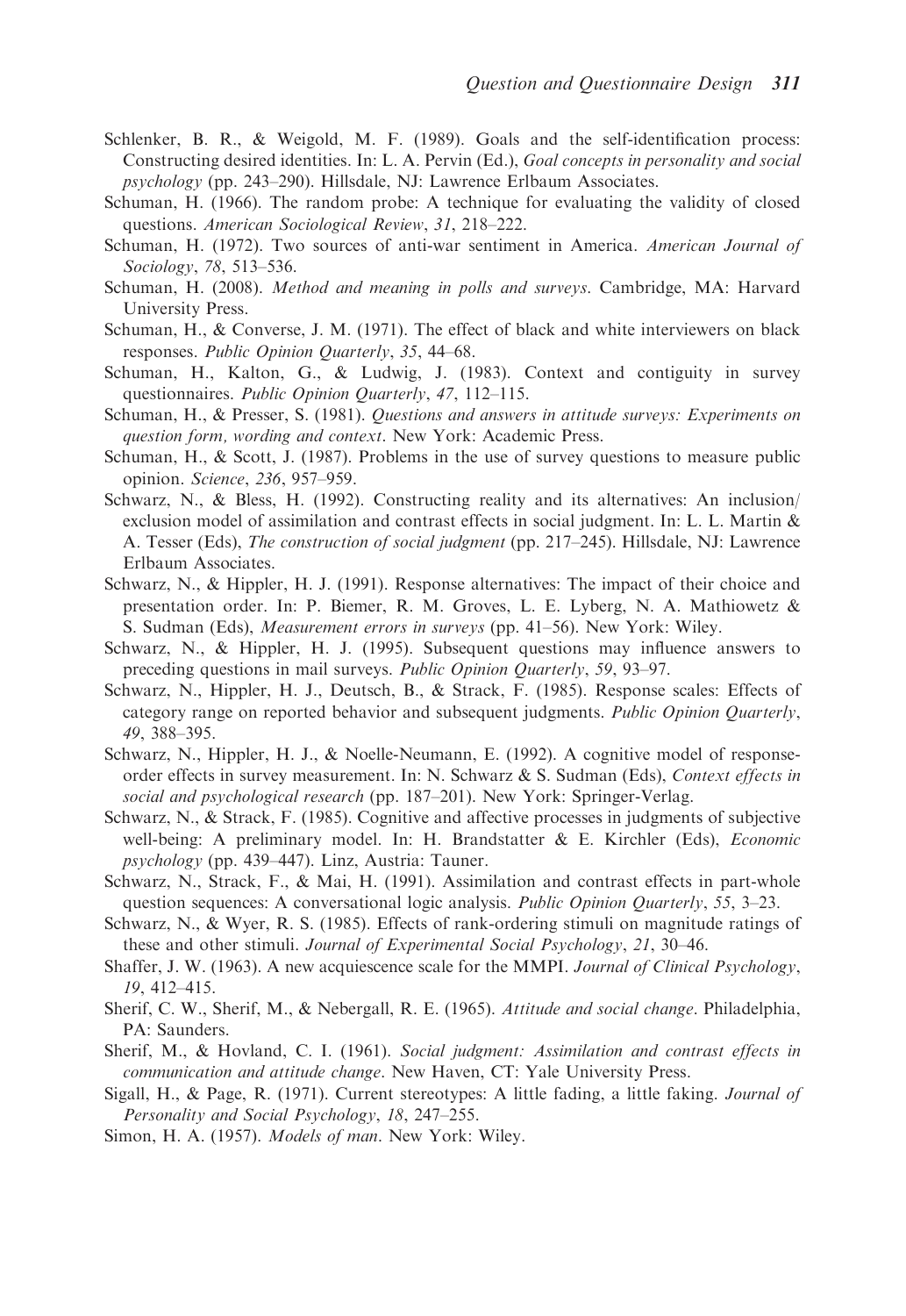Slovic, P. (1995). The construction of preference. American Psychology, 50, 364–371.

- Smith, T. W. (1983). The hidden 25 percent: An analysis of nonresponse in the 1980 General Social Survey. Public Opinion Quarterly, 47, 386-404.
- Smith, T. W. (1984). Non-attitudes: A review and evaluation. In: C. F. Turner & E. Martin (Eds), Surveying subjective phenomena (pp. 215–255). New York: Russell Sage.
- Smith, T. W. (1988). Context effects in the General Social Survey. In: P. P. Biemer, R. M. Groves, L. E. Lyberg, N. A. Mathiowetz & S. Sudman (Eds), Measurement errors in surveys (pp. 57–72). New York: Wiley.
- Smith, T. W. (1994a). A comparison of two confidence scales. GSS Methodological Report No. 80. Chicago, IL: National Opinion Research Center.
- Smith, T. W., & Peterson, B. L. (1985). The impact of number of response categories on interitem associations: Experimental and simulated results. Paper presented at the American Sociological Association meeting, Washington, DC.
- Smyth, J. D., Dillman, D. A., Christian, L. M., & Stern, M. J. (2006). Comparing check-all and forced-choice question formats in web surveys. Public Opinion Quarterly, 70, 66–77.
- Srinivasan, V., & Basu, A. K. (1989). The metric quality of ordered categorical data. Marketing Science, 8, 205–230.
- Stember, H., & Hyman, H. (1949/1950). How interviewer effects operate through question form. International Journal of Opinion and Attitude Research, 3, 493–512.
- Sudman, S., & Ferber, R. (1979). Consumer panels. Chicago, IL: American Marketing Association.
- Sudman, S., Finn, A., & Lannom, L. (1984). The use of bounded recall procedures in single interviews. Public Opinion Quarterly, 48, 520-524.
- Sussman, B. (1978). President's popularity in the polls is distorted by rating questions. The Washington Post.
- Thurstone, L. L. (1928). Attitudes can be measured. American Journal of Sociology, 33, 529–554.
- Tourangeau, R., Couper, M. P., & Conrad, F. G. (2004). Spacing, position, and order: Interpretive heuristics for visual features of survey questions. *Public Opinion Quarterly, 68*, 368–393.
- Tourangeau, R., & Rasinski, K. A. (1988). Cognitive processes underlying context effects in attitude measurement. Psychological Bulletin, 3, 299–314.
- Tourangeau, R., Rasinski, K. A., & Bradburn, N. (1991). Measuring happiness in surveys: A test of the subtraction hypothesis. Public Opinion Quarterly, 55, 255–266.
- Tourangeau, R., Rips, L., & Rasinski, K. (2000). The psychology of survey response. New York: Cambridge University Press.
- Tourangeau, R., Singer, E., & Presser, S. (2003). Context effects in attitude surveys: Effects of remote items and impact on predictive validity. Sociological Methods & Research, 31, 486–513.
- Tourangeau, R., & Yan, T. (2007). Sensitive questions in surveys. Psychological Bulletin, 133, 859–883.
- Trott, D. M., & Jackson, D. N. (1967). An experimental analysis of acquiescence. Journal of Experimental Research in Personality, 2, 278–288.
- Vaillancourt, P. M. (1973). Stability of children's survey responses. Public Opinion Quarterly, 37, 373–387.
- van der Zouwen, J., & Smit, J. H. (2004). Evaluating survey questions by analyzing patterns of behavior codes and question-answer sequences: A diagnostic approach. In: S. Presser, J. M. Rothgeb, M. P. Couper, J. T. Lessler, E. Martin, J. Martin & E. Singer (Eds), Methods for testing and evaluating survey questionnaires (pp. 109–130). Hoboken, NJ: Wiley.

Verbrugge, L. M. (1980). Health diaries. Medical Care, 18(73), 271–276.